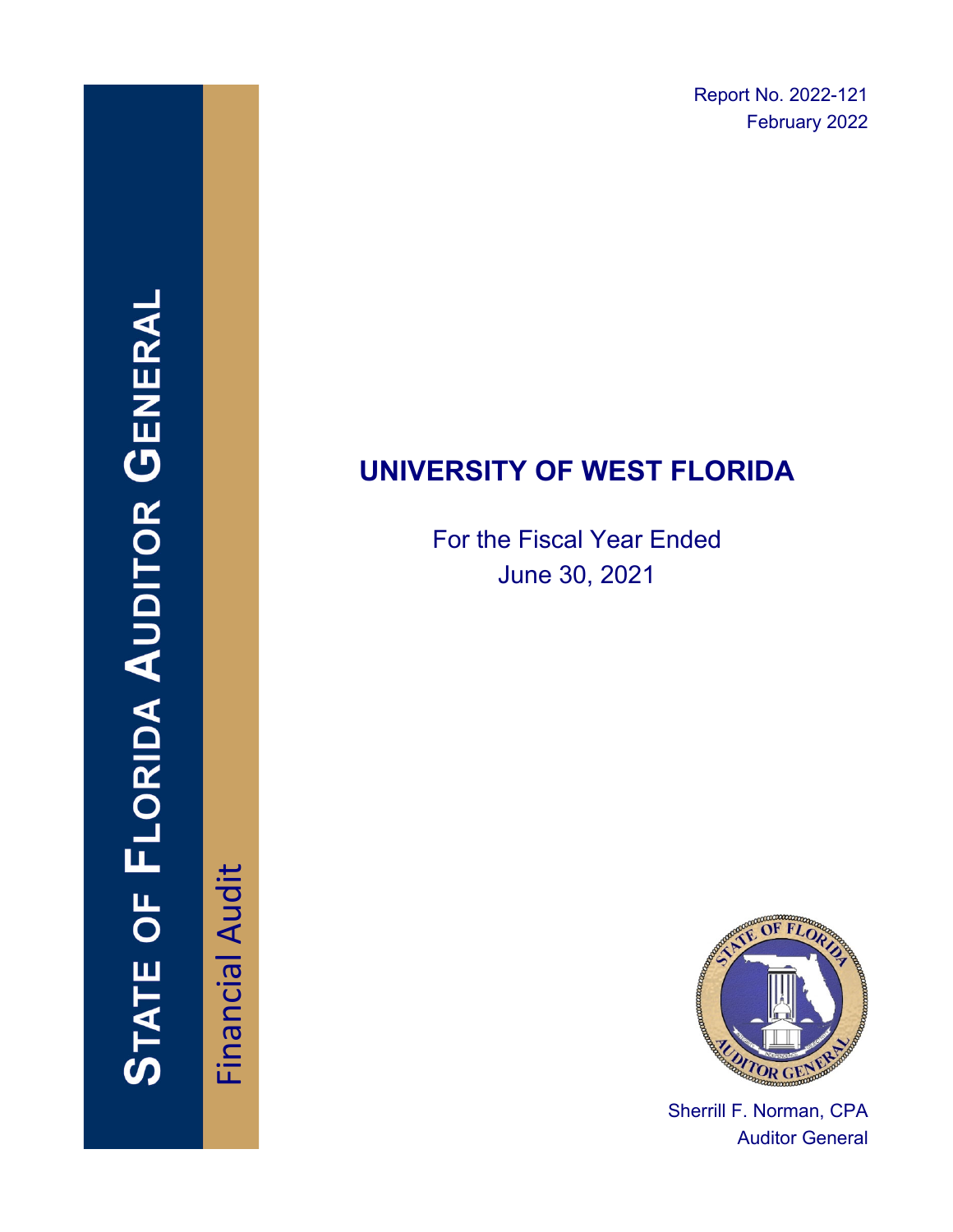#### **Board of Trustees and President**

During the 2020-21 fiscal year, Dr. Martha D. Saunders served as President of the University of West Florida and the following individuals served as Members of the Board of Trustees:

> Suzanne Lewis, Chair from 6-24-21, Dr. Paul Hsu from 3-1-21 d Vice Chair through  $6-23-21$  a Robert L. Jones David E. Cleveland, Chair through 6-23-21 Jordan Negron through 10-20-20<sup>c</sup> Richard R. Baker Dr. Sherry Schneider e Lewis Bear Jr. **Alonzie Scott** William Bowers from 6-24-21 Jill Singer Greg Britton through  $12-31-20<sup>b</sup>$  Robert D. Sires Ruben Gardner from 10-23-20 $\degree$  Stephanie White

- a Vice Chair position vacant 6-24-21, through 6-30-21.
- 
- b Trustee resigned 12-31-20, and position vacant through 6-30-21.<br>
c Student Body President resigned 10-20-20, and position vacant through 10-22-20.<br>
d Trustee position vacant 7-1-20, through 2-28-21.<br>
e Faculty Senate Ch
- 
- 

The Auditor General conducts audits of governmental entities to provide the Legislature, Florida's citizens, public entity management, and other stakeholders unbiased, timely, and relevant information for use in promoting government accountability and stewardship and improving government operations.

The team leader was Christy L. Johnson, CPA, and the audit was supervised by Kenneth C. Danley, CPA.

Please address inquiries regarding this report to Jaime N. Hoelscher, CPA, Audit Manager, by e-mail at jaimehoelscher@aud.state.fl.us or by telephone at (850) 412-2868.

This report and other reports prepared by the Auditor General are available at:

[FLAuditor.gov](http://flauditor.gov/) 

Printed copies of our reports may be requested by contacting us at:

**State of Florida Auditor General** 

**Claude Pepper Building, Suite G74 · 111 West Madison Street · Tallahassee, FL 32399-1450 · (850) 412-2722**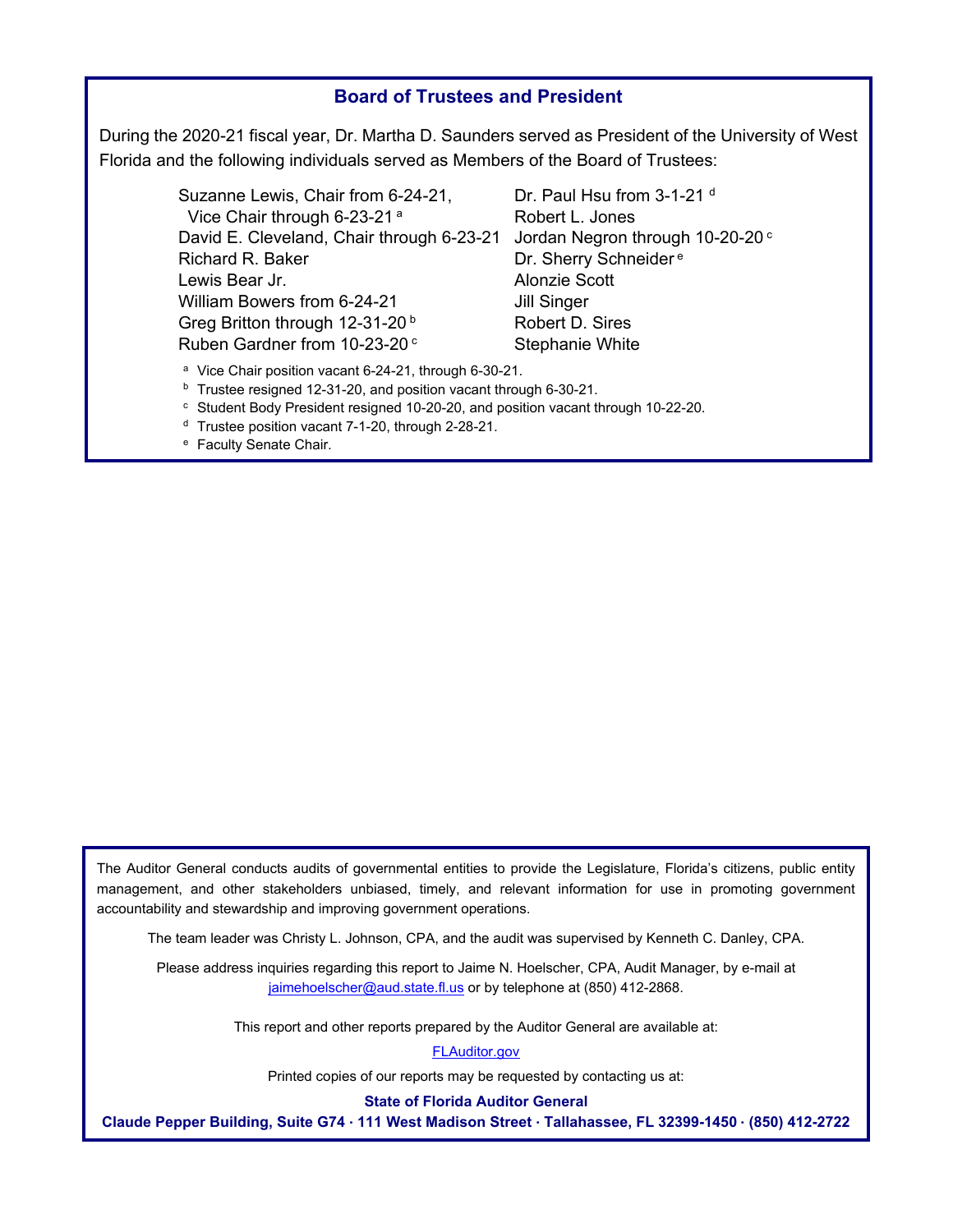## **UNIVERSITY OF WEST FLORIDA TABLE OF CONTENTS**

Page

|                                                                                                                                                                         | No. |
|-------------------------------------------------------------------------------------------------------------------------------------------------------------------------|-----|
|                                                                                                                                                                         |     |
|                                                                                                                                                                         |     |
|                                                                                                                                                                         |     |
|                                                                                                                                                                         |     |
|                                                                                                                                                                         |     |
| <b>BASIC FINANCIAL STATEMENTS</b>                                                                                                                                       |     |
|                                                                                                                                                                         |     |
|                                                                                                                                                                         |     |
|                                                                                                                                                                         |     |
|                                                                                                                                                                         |     |
| OTHER REQUIRED SUPPLEMENTARY INFORMATION                                                                                                                                |     |
| Schedule of the University's Proportionate Share of the Total Other Postemployment                                                                                      |     |
| Schedule of the University's Proportionate Share of the Net Pension Liability - Florida                                                                                 |     |
| Schedule of University Contributions - Florida Retirement System Pension Plan  50                                                                                       |     |
| Schedule of the University's Proportionate Share of the Net Pension Liability - Health                                                                                  |     |
| Schedule of University Contributions - Health Insurance Subsidy Pension Plan  52                                                                                        |     |
|                                                                                                                                                                         |     |
| INDEPENDENT AUDITOR'S REPORT ON INTERNAL CONTROL OVER<br>FINANCIAL REPORTING AND ON COMPLIANCE AND OTHER MATTERS<br>BASED ON AN AUDIT OF FINANCIAL STATEMENTS PERFORMED |     |
|                                                                                                                                                                         |     |
|                                                                                                                                                                         |     |
|                                                                                                                                                                         |     |
|                                                                                                                                                                         |     |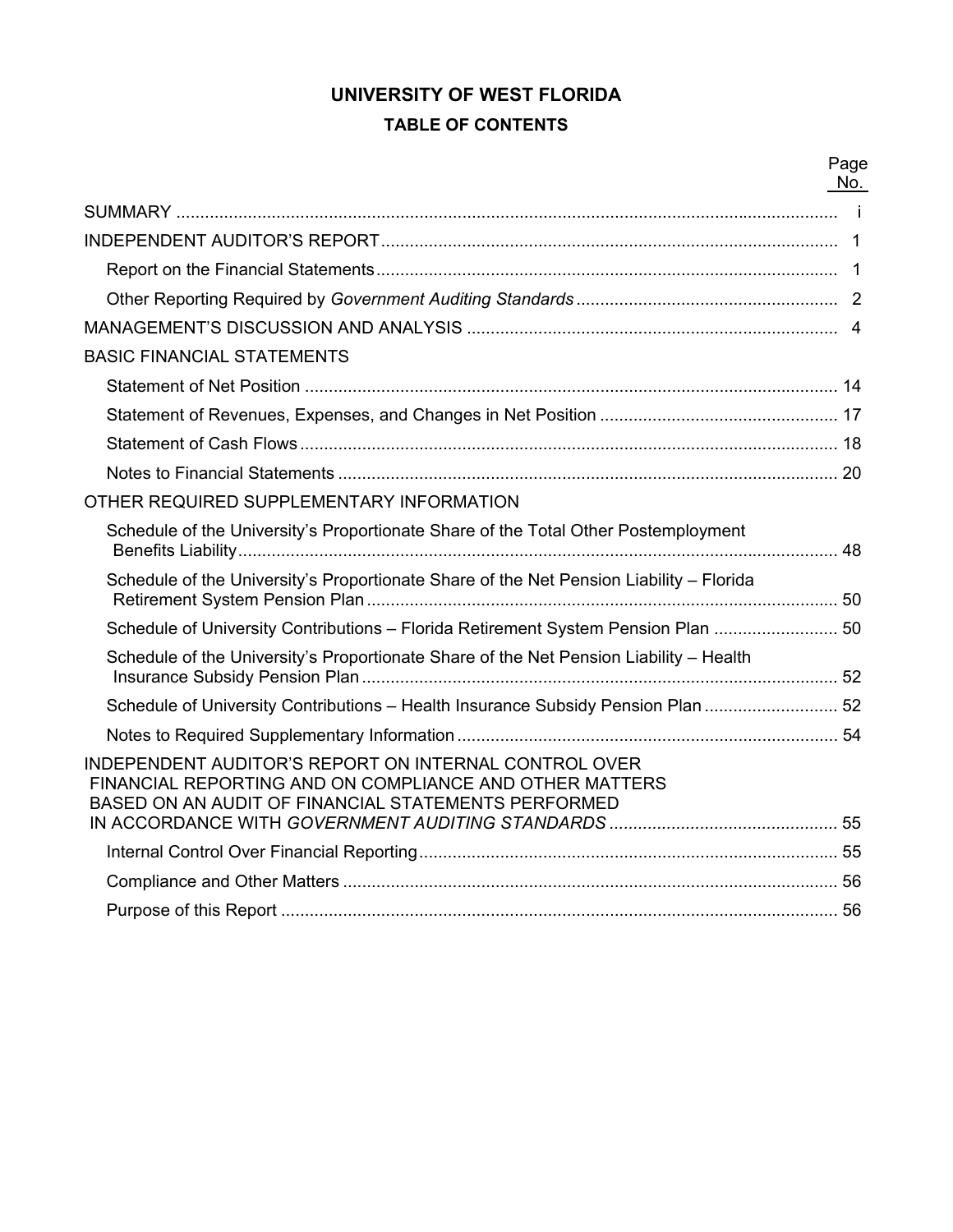#### SUMMARY OF REPORT ON FINANCIAL STATEMENTS

<span id="page-3-0"></span>Our audit disclosed that the basic financial statements of the University of West Florida (a component unit of the State of Florida) were presented fairly, in all material respects, in accordance with prescribed financial reporting standards.

SUMMARY OF REPORT ON INTERNAL CONTROL AND COMPLIANCE

Our audit did not identify any deficiencies in internal control over financial reporting that we consider to be material weaknesses.

The results of our tests disclosed no instances of noncompliance or other matters that are required to be reported under *Government Auditing Standards*, issued by the Comptroller General of the United States.

#### AUDIT OBJECTIVES AND SCOPE

Our audit objectives were to determine whether the University of West Florida and its officers with administrative and stewardship responsibilities for University operations had:

- Presented the University's basic financial statements in accordance with generally accepted accounting principles;
- Established and implemented internal control over financial reporting and compliance with requirements that could have a direct and material effect on the financial statements; and
- Complied with the various provisions of laws, rules, regulations, contracts, and grant agreements that are material to the financial statements.

The scope of this audit included an examination of the University's basic financial statements as of and for the fiscal year ended June 30, 2021. We obtained an understanding of the University's environment, including its internal control, and assessed the risk of material misstatement necessary to plan the audit of the basic financial statements. We also examined various transactions to determine whether they were executed, in both manner and substance, in accordance with governing provisions of laws, rules, regulations, contracts, and grant agreements.

An examination of Federal awards administered by the University is included within the scope of our Statewide audit of Federal awards administered by the State of Florida.

#### AUDIT METHODOLOGY

We conducted our audit in accordance with auditing standards generally accepted in the United States of America and applicable standards contained in *Government Auditing Standards*, issued by the Comptroller General of the United States.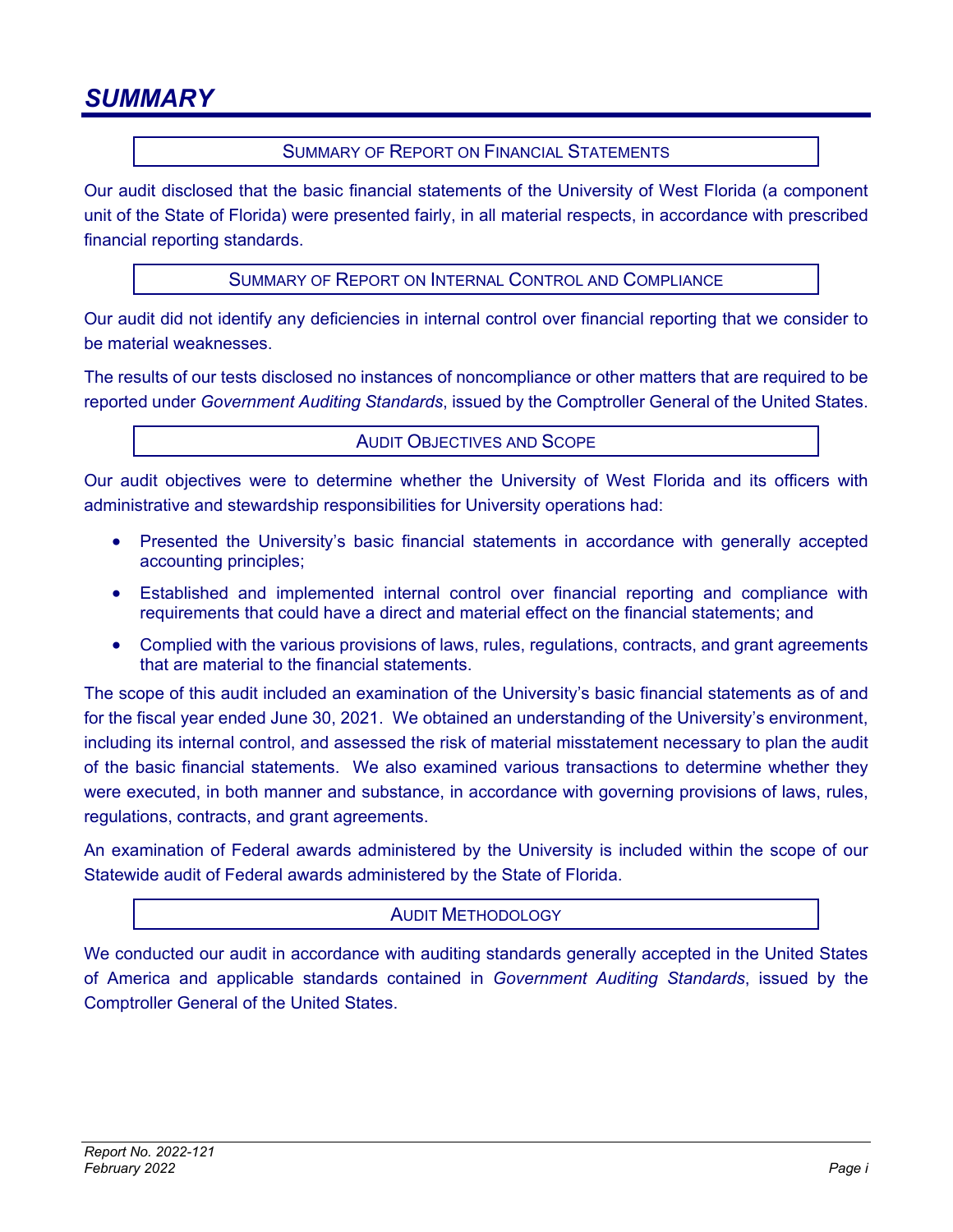<span id="page-4-0"></span>

Sherrill F. Norman, CPA Auditor General

# **AUDITOR GENERAL STATE OF FLORIDA**

Claude Denson Pepper Building, Suite G74 111 West Madison Street Tallahassee, Florida 32399-1450



Phone: (850) 412-2722 Fax: (850) 488-6975

The President of the Senate, the Speaker of the House of Representatives, and the Legislative Auditing Committee

## **INDEPENDENT AUDITOR'S REPORT**

### **Report on the Financial Statements**

We have audited the accompanying financial statements of the University of West Florida, a component unit of the State of Florida, and its aggregate discretely presented component units as of and for the fiscal year ended June 30, 2021, and the related notes to the financial statements, which collectively comprise the University's basic financial statements as listed in the table of contents.

#### *Management's Responsibility for the Financial Statements*

Management is responsible for the preparation and fair presentation of these financial statements in accordance with accounting principles generally accepted in the United States of America; this includes the design, implementation, and maintenance of internal control relevant to the preparation and fair presentation of financial statements that are free from material misstatement, whether due to fraud or error.

## *Auditor's Responsibility*

Our responsibility is to express opinions on these financial statements based on our audit. We did not audit the financial statements of the aggregate discretely presented component units, which represent 100 percent of the transactions and account balances of the aggregate discretely presented component units columns. Those statements were audited by other auditors whose reports have been furnished to us, and our opinion, insofar as it relates to the amounts included for the aggregate discretely presented component units, is based solely on the reports of the other auditors. We conducted our audit in accordance with auditing standards generally accepted in the United States of America and the standards applicable to financial audits contained in *Government Auditing Standards*, issued by the Comptroller General of the United States. Those standards require that we plan and perform the audit to obtain reasonable assurance about whether the financial statements are free from material misstatement.

An audit involves performing procedures to obtain audit evidence about the amounts and disclosures in the financial statements. The procedures selected depend on the auditor's judgment, including the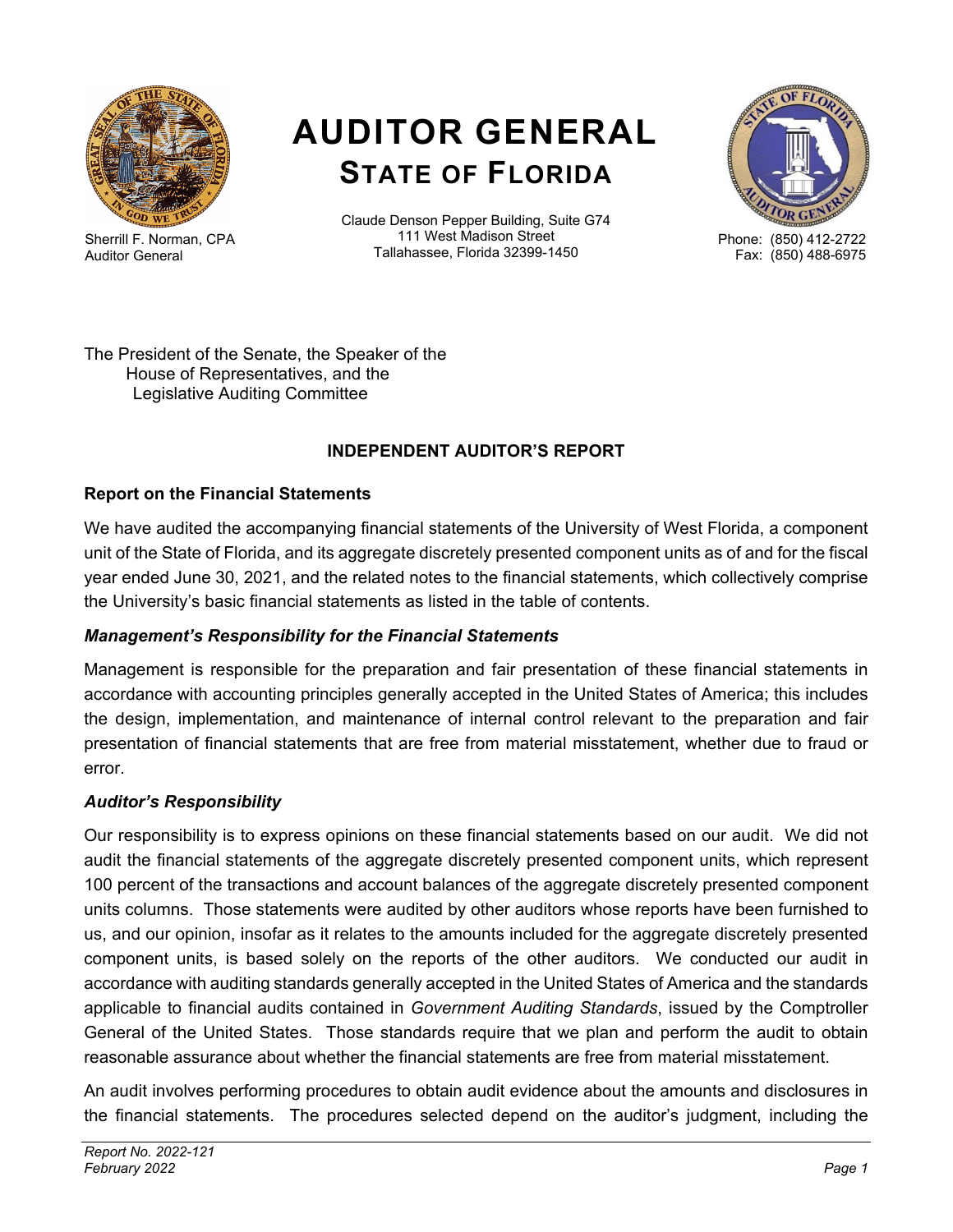<span id="page-5-0"></span>assessment of the risks of material misstatement of the financial statements, whether due to fraud or error. In making those risk assessments, the auditor considers internal control relevant to the entity's preparation and fair presentation of the financial statements in order to design audit procedures that are appropriate in the circumstances, but not for the purpose of expressing an opinion on the effectiveness of the entity's internal control. Accordingly, we express no such opinion. An audit also includes evaluating the appropriateness of accounting policies used and the reasonableness of significant accounting estimates made by management, as well as evaluating the overall presentation of the financial statements.

We believe that the audit evidence we have obtained is sufficient and appropriate to provide a basis for our audit opinions.

### *Opinions*

In our opinion, based on our audit and the reports of other auditors, the financial statements referred to above present fairly, in all material respects, the respective financial position of the University of West Florida and of its aggregate discretely presented component units as of June 30, 2021, and the respective changes in financial position and, where applicable, cash flows thereof for the fiscal year then ended in accordance with accounting principles generally accepted in the United States of America.

### *Other Matter*

### *Required Supplementary Information*

Accounting principles generally accepted in the United States of America require that **MANAGEMENT'S DISCUSSION AND ANALYSIS**, the **Schedule of the University's Proportionate Share of the Total Other Postemployment Benefits Liability**, **Schedule of the University's Proportionate Share of the Net Pension Liability – Florida Retirement System Pension Plan**, **Schedule of University Contributions – Florida Retirement System Pension Plan**, **Schedule of the University's Proportionate Share of the Net Pension Liability – Health Insurance Subsidy Pension Plan**, **Schedule of University Contributions – Health Insurance Subsidy Pension Plan**, and **Notes to Required Supplementary Information**, as listed in the table of contents, be presented to supplement the basic financial statements. Such information, although not a part of the basic financial statements, is required by the Governmental Accounting Standards Board who considers it to be an essential part of financial reporting for placing the basic financial statements in an appropriate operational, economic, or historical context. We have applied certain limited procedures to the required supplementary information in accordance with auditing standards generally accepted in the United States of America, which consisted of inquiries of management about the methods of preparing the information and comparing the information for consistency with management's responses to our inquiries, the basic financial statements, and other knowledge we obtained during our audit of the basic financial statements. We do not express an opinion or provide any assurance on the information because the limited procedures do not provide us with sufficient evidence to express an opinion or provide any assurance.

#### **Other Reporting Required by** *Government Auditing Standards*

In accordance with *Government Auditing Standards*, we have also issued our report dated February 15, 2022, on our consideration of the University of West Florida's internal control over financial reporting and on our tests of its compliance with certain provisions of laws, rules, regulations, contracts,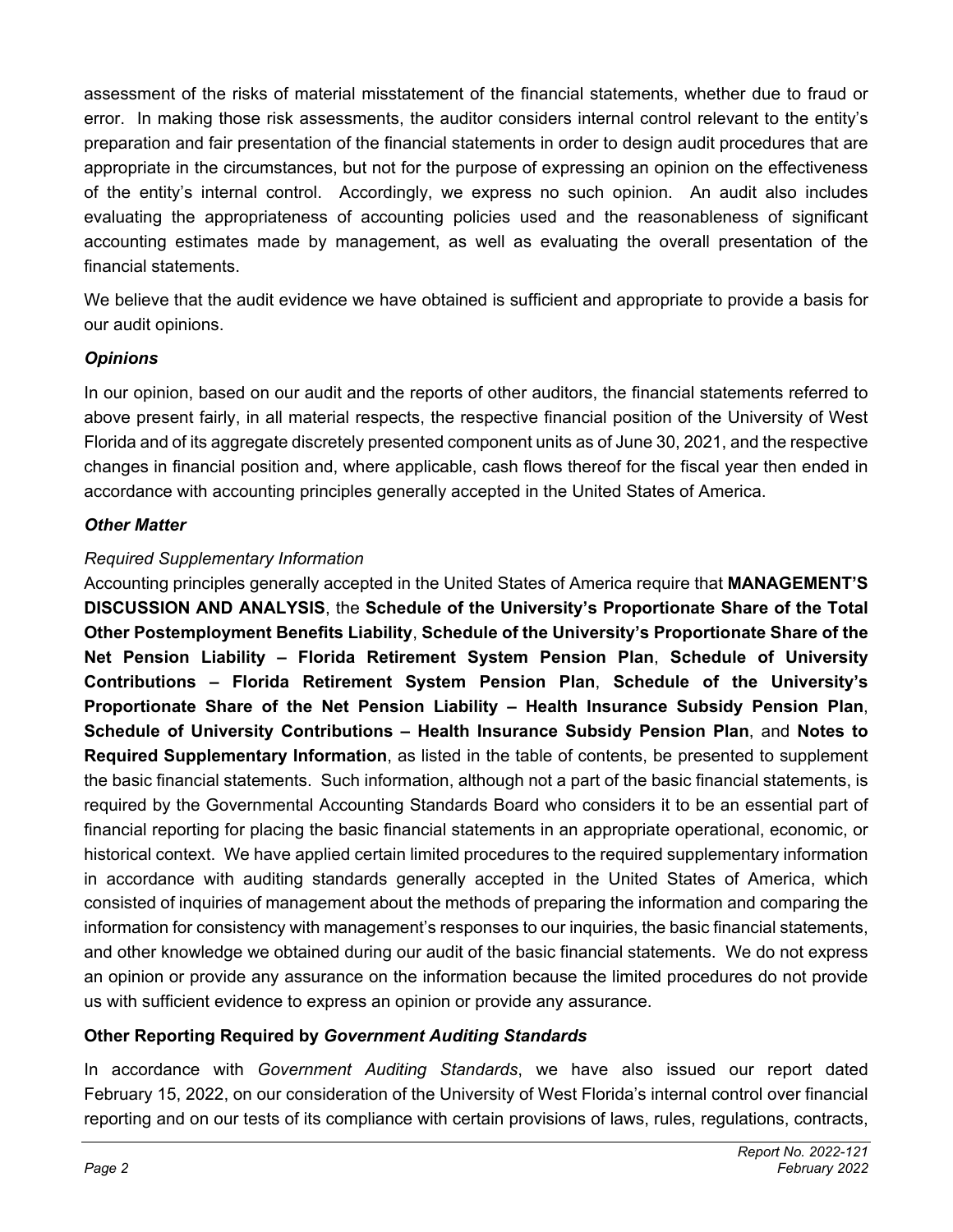and grant agreements and other matters included under the heading **INDEPENDENT AUDITOR'S REPORT ON INTERNAL CONTROL OVER FINANCIAL REPORTING AND ON COMPLIANCE AND OTHER MATTERS BASED ON AN AUDIT OF FINANCIAL STATEMENTS PERFORMED IN ACCORDANCE WITH** *GOVERNMENT AUDITING STANDARDS*. The purpose of that report is solely to describe the scope of our testing of internal control over financial reporting and compliance and the results of that testing, and not to provide an opinion on the effectiveness of the internal control over financial reporting or on compliance. That report is an integral part of an audit performed in accordance with *Government Auditing Standards* in considering the University of West Florida's internal control over financial reporting and compliance.

Respectfully submitted,

Sherrill F. Norman, CPA Tallahassee, Florida February 15, 2022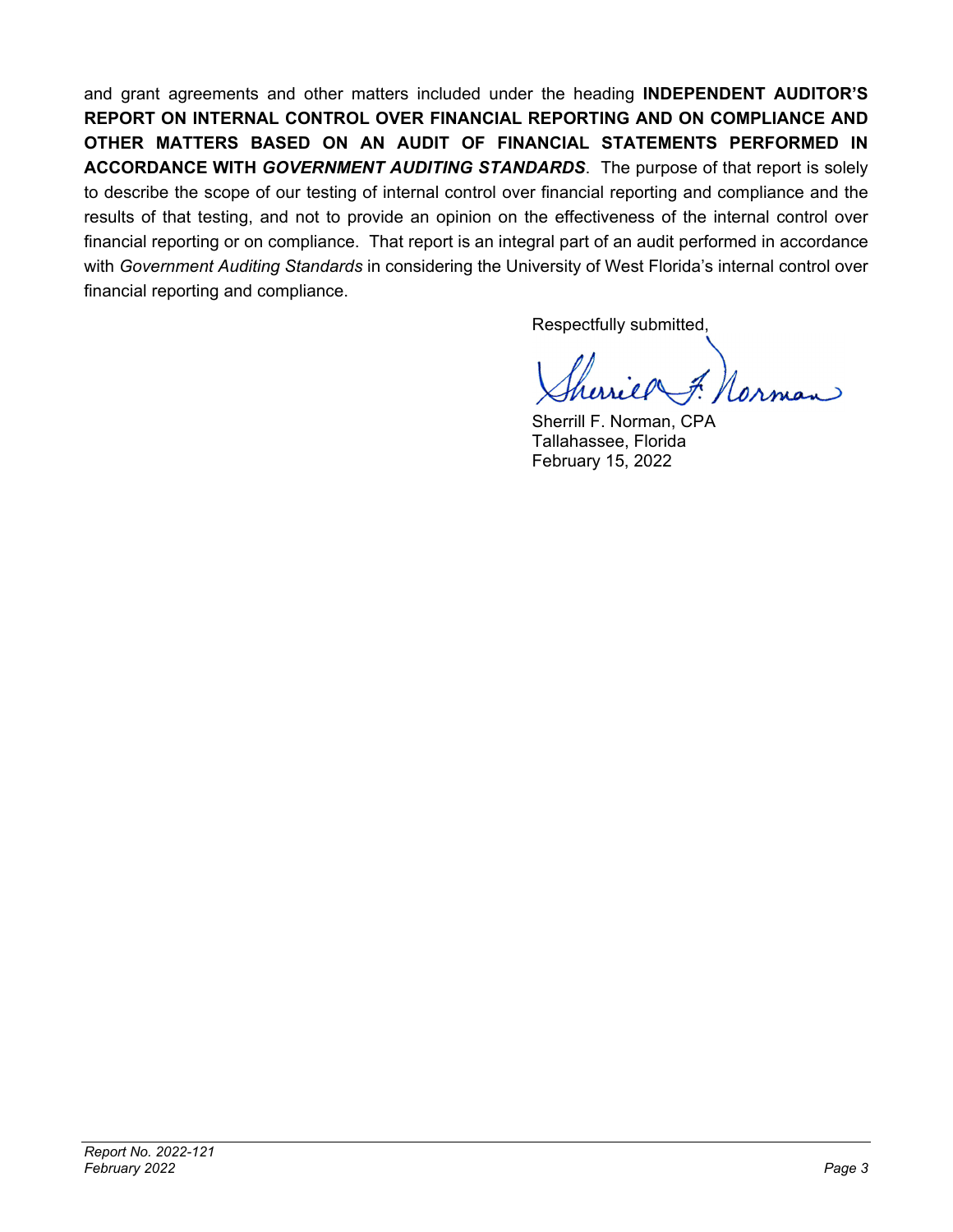## <span id="page-7-0"></span>*MANAGEMENT'S DISCUSSION AND ANALYSIS*

Management's discussion and analysis (MD&A) provides an overview of the financial position and activities of the University for the fiscal year ended June 30, 2021, and should be read in conjunction with the financial statements and notes thereto. The MD&A, and financial statements and notes thereto, are the responsibility of University management. The MD&A contains financial activity of the University for the fiscal years ended June 30, 2021, and June 30, 2020.

### FINANCIAL HIGHLIGHTS

The University's assets and deferred outflows of resources totaled \$347.2 million at June 30, 2021. This balance reflects a \$1.5 million, or 0.4 percent, decrease as compared to the 2019-20 fiscal year. While assets and deferred outflows of resources minimally decreased, liabilities and deferred inflows of resources increased by \$24.4 million, or 10.1 percent, totaling \$265.3 million at June 30, 2021, due mainly to an increase in deferred inflows of resources related to other postemployment benefits payable. As a result, the University's net position decreased by \$25.9 million, resulting in a fiscal year-end balance of \$81.9 million.

The University's operating revenues totaled \$84.9 million for the 2020-21 fiscal year, representing a 6.6 percent increase compared to the 2019-20 fiscal year due mainly to an increase in student tuition and fees related to enrollment hour growth and an increase in Coronavirus Aid, Relief, and Economic Security (CARES) Act funding for the Small Business Development Center at the University. Operating expenses totaled \$243.8 million for the 2020-21 fiscal year, representing a decrease of 9.3 percent as compared to the 2019-20 fiscal year due mainly to the transition of the Complete Florida Plus Program (CFPP) from the University of West Florida (UWF) to Florida State University (FSU).

Net position represents the residual interest in the University's assets and deferred outflows of resources after deducting liabilities and deferred inflows of resources. The University's comparative total net position by category for the fiscal years ended June 30, 2021, and June 30, 2020, is shown in the following graph: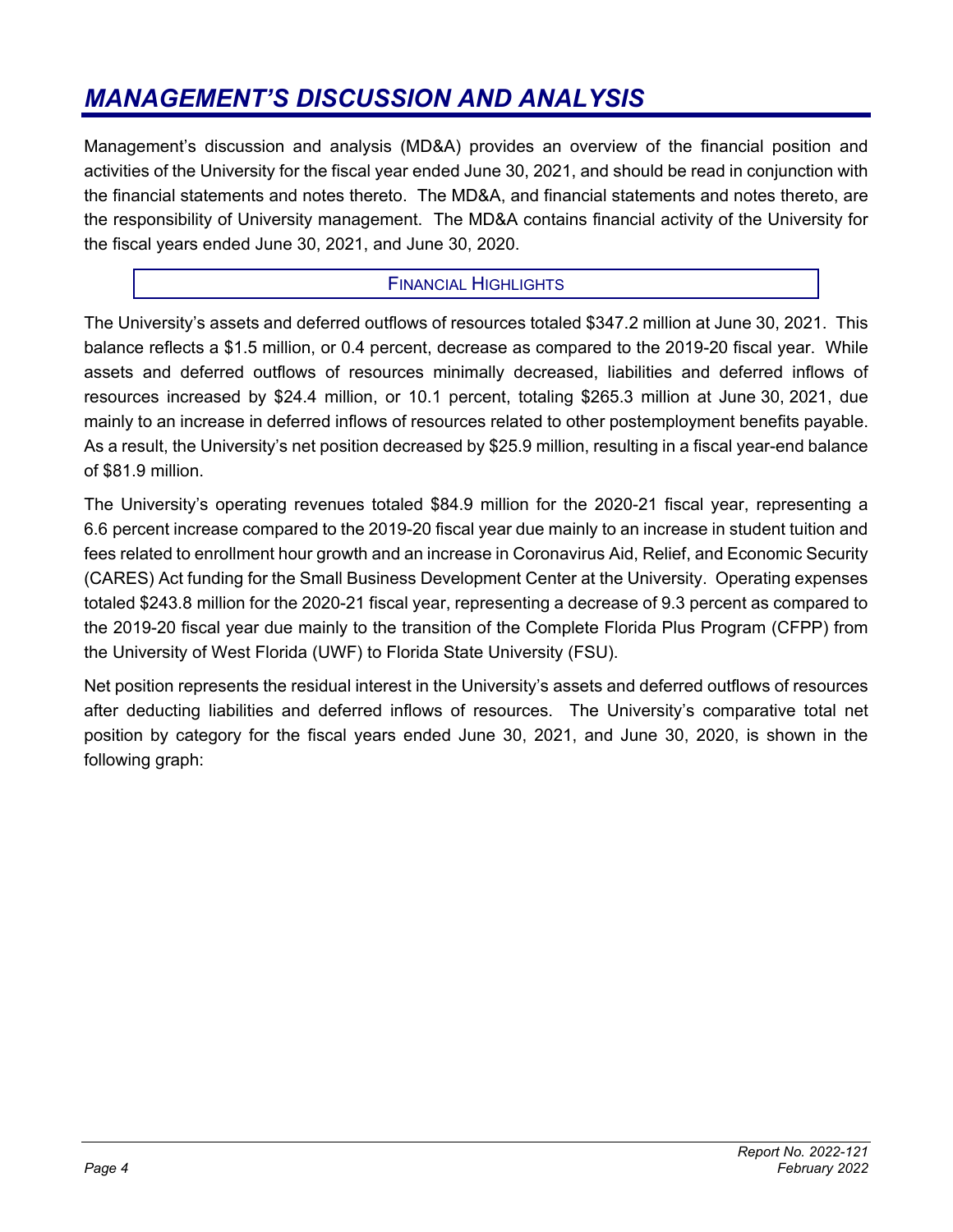## **Net Position (In Thousands)**



The following chart provides a graphical presentation of University revenues by category for the 2020-21 fiscal year:



Pursuant to the Governmental Accounting Standards Board (GASB) Statement No. 35, the University's financial report consists of three basic financial statements: the statement of net position; the statement of revenues, expenses, and changes in net position; and the statement of cash flows. The financial statements, and notes thereto, encompass the University and its component units. These component units include: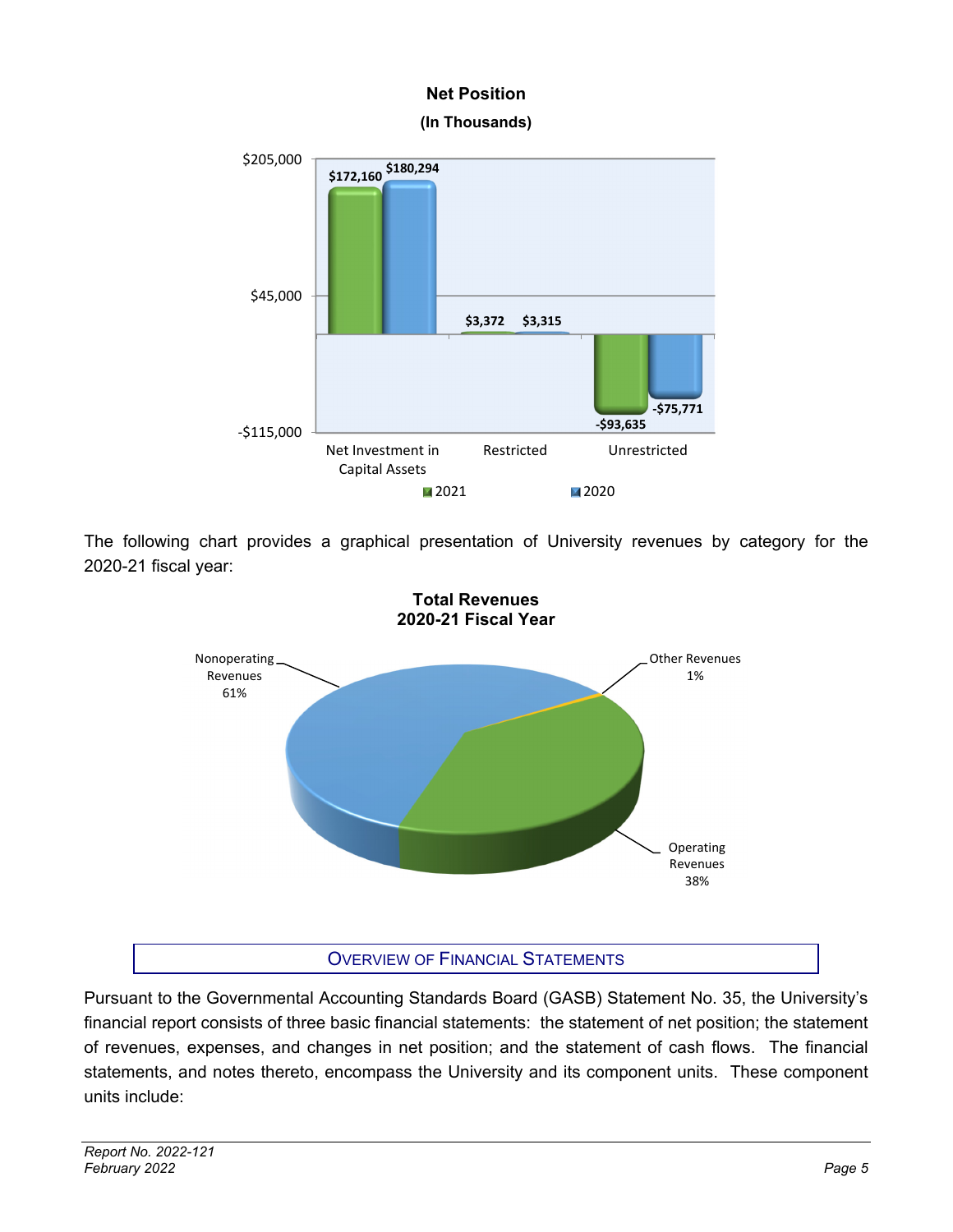- University of West Florida Foundation, Inc.
- West Florida Historic Preservation, Inc.
- UWF Business Enterprises, Inc.

Based on the application of the criteria for determining component units, these component units are included within the University reporting entity as discretely presented component units. Information regarding these component units, including summaries of the discretely presented component units' separately issued financial statements, is presented in the notes to financial statements. This MD&A focuses on the University, excluding the discretely presented component units. For those component units reporting under GASB standards, MD&A information is included in their separately issued audit reports.

#### **The Statement of Net Position**

The statement of net position reflects the assets, deferred outflows of resources, liabilities, and deferred inflows of resources of the University, using the accrual basis of accounting, and presents the financial position of the University at a specified time. Assets, plus deferred outflows of resources, less liabilities, less deferred inflows of resources, equals net position, which is one indicator of the University's current financial condition. The changes in net position that occur over time indicate improvement or deterioration in the University's financial condition.

The following summarizes the University's assets, deferred outflows of resources, liabilities, deferred inflows of resources, and net position at June 30:

| (III THUUSAHUS)                       |             |           |
|---------------------------------------|-------------|-----------|
|                                       | 2021        | 2020      |
| <b>Assets</b>                         |             |           |
| <b>Current Assets</b>                 | \$115,146   | \$112,528 |
| Capital Assets, Net                   | 172,160     | 180,294   |
| <b>Other Noncurrent Assets</b>        | 2,038       | 1,064     |
| <b>Total Assets</b>                   | 289,344     | 293,886   |
| <b>Deferred Outflows of Resources</b> | 57,868      | 54,856    |
| Liabilities                           |             |           |
| <b>Current Liabilities</b>            | 19,797      | 14,136    |
| <b>Noncurrent Liabilities</b>         | 200,482     | 203,368   |
| <b>Total Liabilities</b>              | 220,279     | 217,504   |
| Deferred Inflows of Resources         | 45,036      | 23,400    |
| <b>Net Position</b>                   |             |           |
| Net Investment in Capital Assets      | 172,160     | 180,294   |
| Restricted                            | 3,372       | 3,315     |
| Unrestricted                          | (93, 635)   | (75, 771) |
| <b>Total Net Position</b>             | 81,897<br>S | \$107,838 |
|                                       |             |           |

#### **(In Thousands)**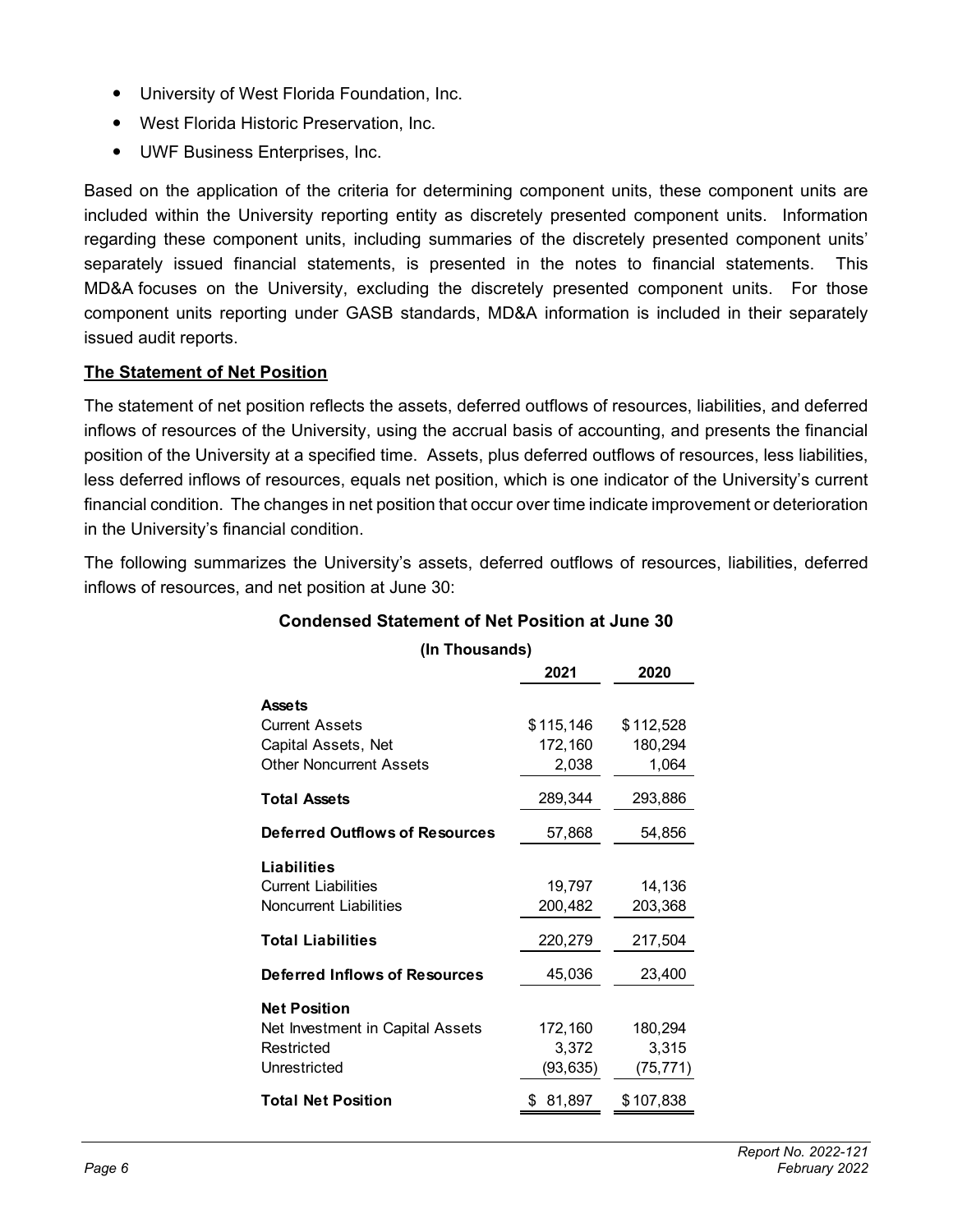Net capital assets decreased by \$8.1 million primarily due to depreciation. Current liabilities increased by \$5.7 million, or 40 percent, mainly related to an increase in unearned revenue from the Higher Education Emergency Relief Funds (HEERF) institutional aid. The \$21.6 million increase in deferred inflows of resources is directly attributable to entries required in accounting for pensions under GASB Statement No. 68 and for other postemployment benefits under GASB Statement No. 75. These entries were likewise the primary contributors to the \$17.9 million decrease in unrestricted net position.

#### **The Statement of Revenues, Expenses, and Changes in Net Position**

The statement of revenues, expenses, and changes in net position presents the University's revenue and expense activity, categorized as operating and nonoperating. Revenues and expenses are recognized when earned or incurred, regardless of when cash is received or paid.

The following summarizes the University's activity for the 2020-21 and 2019-20 fiscal years:

#### **Condensed Statement of Revenues, Expenses, and Changes in Net Position For the Fiscal Years**

|                                     | 2020-21      | 2019-20    |
|-------------------------------------|--------------|------------|
| <b>Operating Revenues</b>           | 84,893<br>S. | \$79,622   |
| Less, Operating Expenses            | 243.803      | 268,877    |
| <b>Operating Loss</b>               | (158, 910)   | (189, 255) |
| Net Nonoperating Revenues           | 131,516      | 162,764    |
| <b>Loss Before Other Revenues</b>   | (27, 394)    | (26, 491)  |
| <b>Other Revenues</b>               | 1,453        | 2,446      |
| <b>Net Decrease In Net Position</b> | (25, 941)    | (24, 045)  |
| Net Position, Beginning of Year     | 107,838      | 131,883    |
| <b>Net Position, End of Year</b>    | 81.897       | \$107.838  |

**(In Thousands)** 

#### **Operating Revenues**

GASB Statement No. 35 categorizes revenues as either operating or nonoperating. Operating revenues generally result from exchange transactions where each of the parties to the transaction either gives or receives something of equal or similar value.

The following summarizes the operating revenues by source that were used to fund operating activities for the 2020-21 and 2019-20 fiscal years: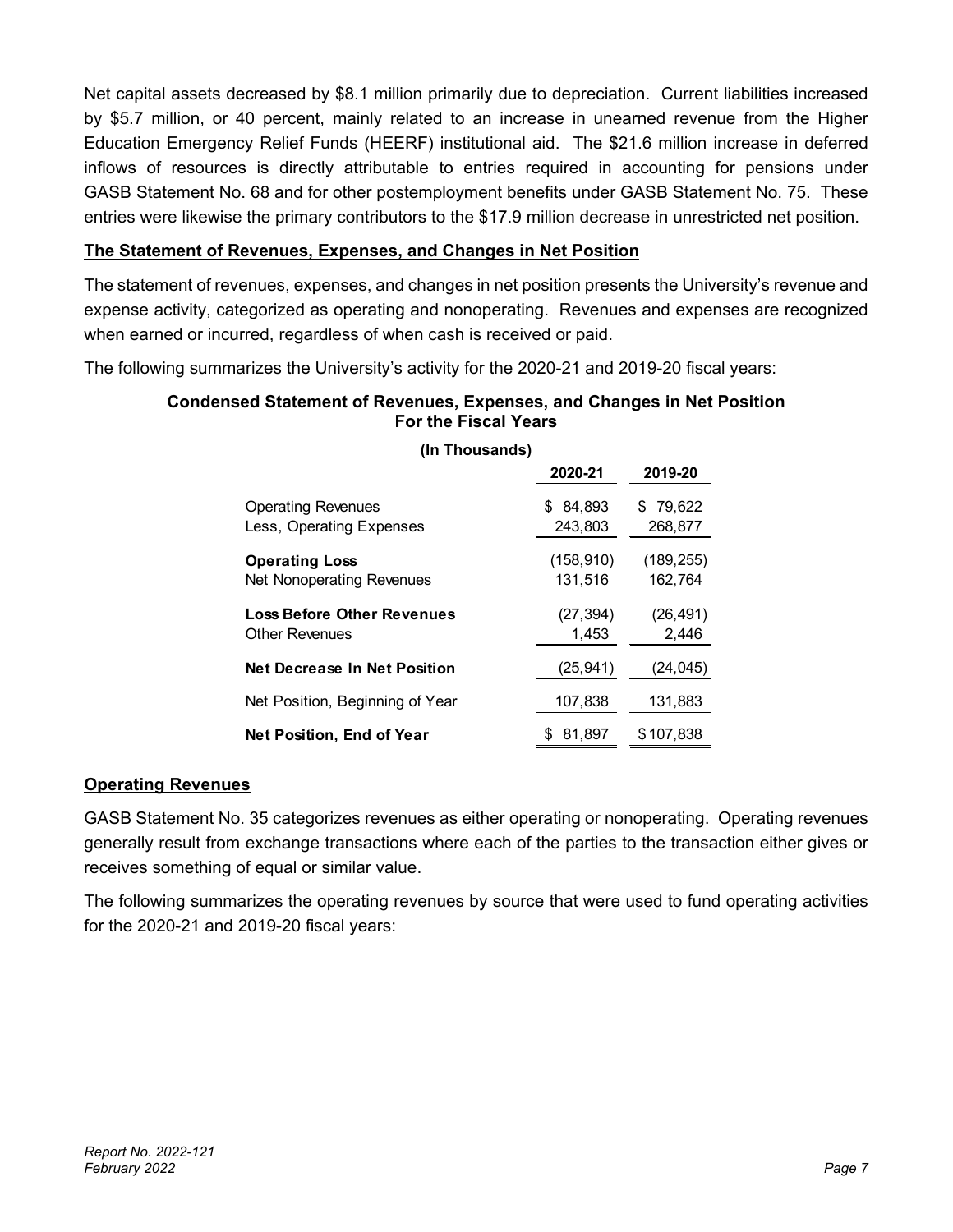#### **Operating Revenues For the Fiscal Years**

#### **(In Thousands)**

|                                             | 2020-21   | 2019-20  |
|---------------------------------------------|-----------|----------|
| Student Tuition and Fees, Net               | \$61,521  | \$57,143 |
| <b>Grants and Contracts</b>                 | 18,298    | 14,179   |
| Sales and Services of Auxiliary Enterprises | 3,285     | 6,111    |
| Other                                       | 1.789     | 2,189    |
| <b>Total Operating Revenues</b>             | \$ 84,893 | \$79,622 |

The following chart presents the University's operating revenues for the 2020-21 and 2019-20 fiscal years:



## **Operating Revenues**

**(In Thousands)** 

Total operating revenues for the 2020-21 fiscal year were \$84.9 million, of which \$61.5 million was from net student tuition and fees. Tuition allowances, which represent the difference between the stated charges for goods and services provided by the University and the amount that is actually paid by a student or third party making payments on behalf of the student, totaled \$28.2 million and are deducted from gross student tuition and fees of \$89.7 million to arrive at net student tuition and fees. Net student tuition and fees was \$61.5 million for the 2020-21 fiscal year, which represented a \$4.4 million increase from the 2019-20 fiscal year resulting from an increase in student credit hours taken. The \$4.1 million increase in grants and contracts revenue is mainly attributable to the increase in CARES Act funding for the Small Business Development Center at the University.

#### **Operating Expenses**

Expenses are categorized as operating or nonoperating. The majority of the University's expenses are operating expenses as defined by GASB Statement No. 35. GASB gives financial reporting entities the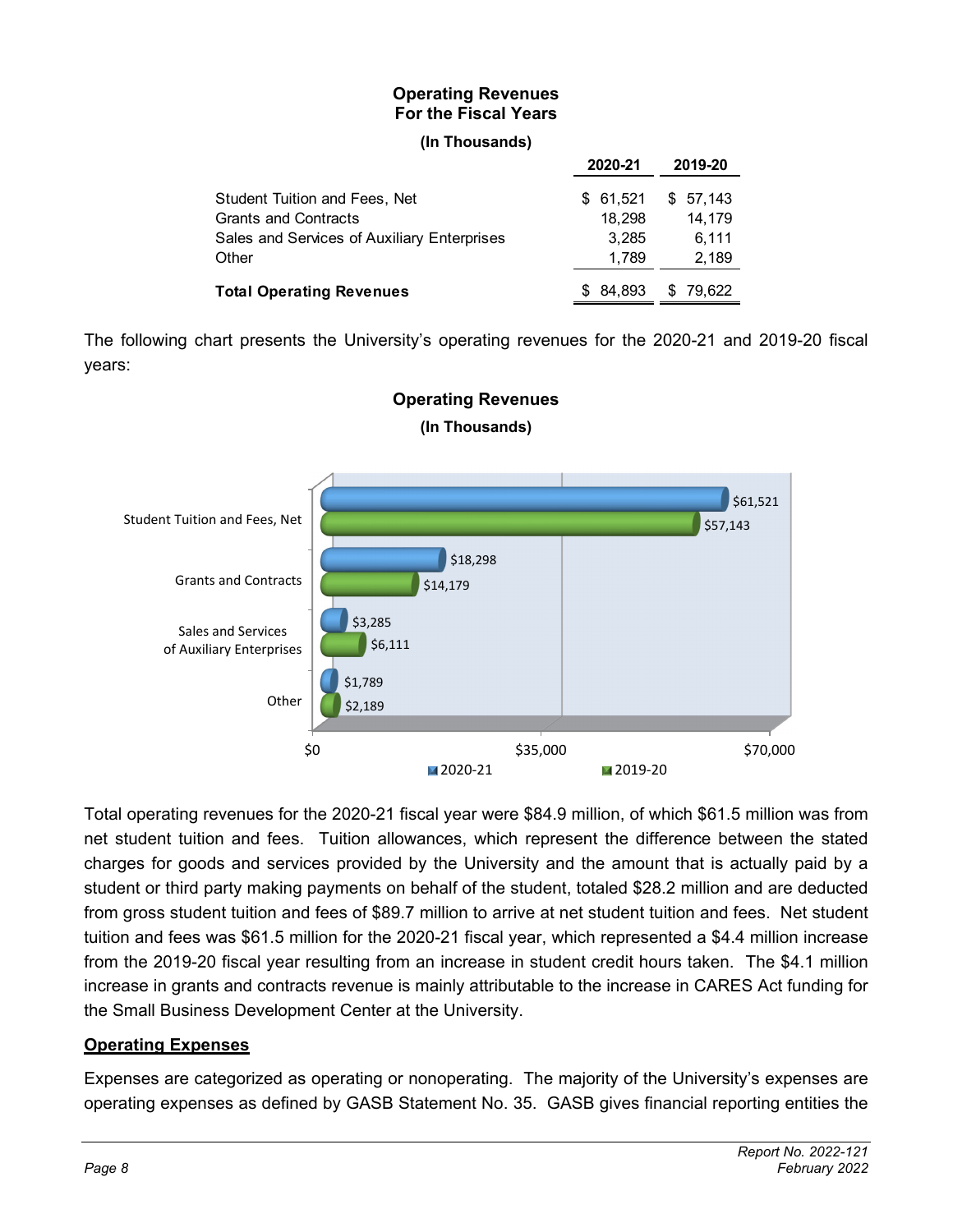choice of reporting operating expenses in the functional or natural classifications. The University has chosen to report the expenses in their natural classification on the statement of revenues, expenses, and changes in net position and has displayed the functional classification in the notes to financial statements.

The following summarizes operating expenses by natural classification for the 2020-21 and 2019-20 fiscal years:

## **Operating Expenses For the Fiscal Years**

## **(In Thousands) 2020-21 2019-20** Compensation and Employee Benefits  $$150,443$  \$162,482 Services and Supplies 69,395 Utilities and Communications  $3,312$  3,422 Scholarships, Fellowships, and Waivers 28,587 23,721 Depreciation 9,601 9,857 **Total Operating Expenses**  $$ 243,803 $ 268,877$

The following chart presents the University's operating expenses for the 2020-21 and 2019-20 fiscal years:



#### **Operating Expenses (In Thousands)**

Compensation and employee benefits decreased by \$12 million and services and supplies decreased by \$17.5 million for the 2020-21 fiscal year due to the transition of the CFPP program and operations from UWF to FSU. In keeping with the increase in credit hours and net student tuition and fees for the 2020-21 fiscal year, scholarship expenses increased by \$4.9 million.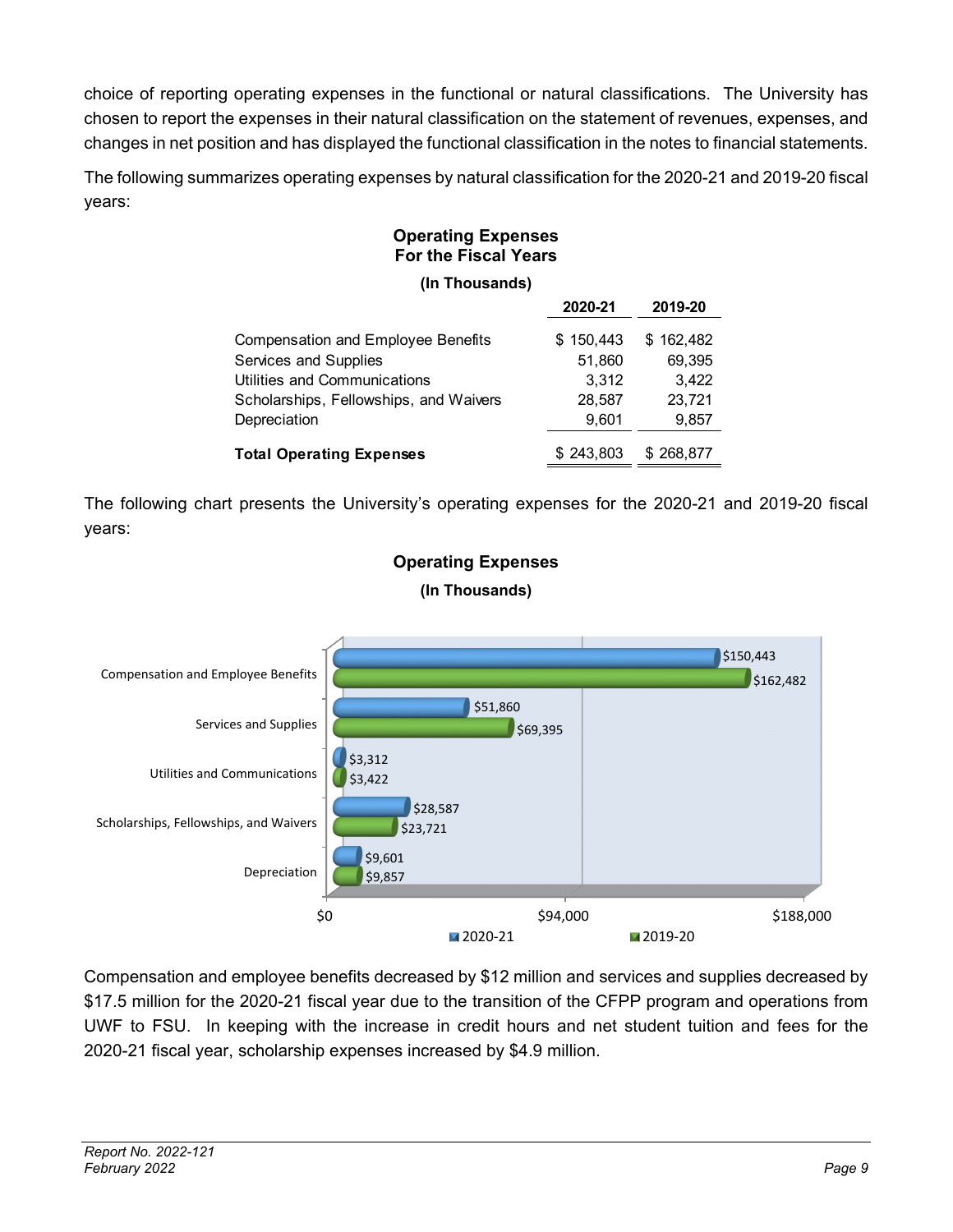#### **Nonoperating Revenues and Expenses**

Certain revenue sources that the University relies on to provide funding for operations, including State noncapital appropriations, Federal and State student financial aid, certain gifts and grants, and investment income, are defined by GASB as nonoperating. Nonoperating expenses include capital financing costs and other costs related to capital assets. The following summarizes the University's nonoperating revenues and expenses for the 2020-21 and 2019-20 fiscal years:

#### **Nonoperating Revenues (Expenses) For the Fiscal Years**

|                                         |   | 2020-21   | 2019-20   |
|-----------------------------------------|---|-----------|-----------|
| <b>State Noncapital Appropriations</b>  | S | 86,909    | \$119,676 |
| Federal and State Student Financial Aid |   | 39,554    | 32,996    |
| Noncapital Grants, Contracts, and Gifts |   | 4,587     | 5,608     |
| Investment Income                       |   | 870       | 4,623     |
| <b>Other Nonoperating Revenues</b>      |   | 3,085     | 53        |
| Loss on Disposal of Capital Assets      |   | (699)     | (161)     |
| <b>Other Nonoperating Expenses</b>      |   | (2,790)   | (31)      |
| <b>Net Nonoperating Revenues</b>        |   | \$131,516 | \$162.764 |

#### **(In Thousands)**

The \$32.8 million decrease in State noncapital appropriations was mainly due to the transition of the CFPP operations and appropriations to FSU. The \$6.6 million increase in Federal and State student financial aid is the result of HEERF student aid awards and increased student use of the Bright Futures program made possible by enhancements to the program implemented in prior fiscal years. The \$3.8 million decrease in investment income is due to a reduction in the fair value factor for investment in the Florida Special Purpose Investments Accounts and a decrease in total returns due to the reduction in State noncapital appropriations. Other nonoperating revenues increased by \$3 million due to insurance recoveries for buildings and historical landmarks damaged by Hurricane Sally in September 2020.

#### **Other Revenues**

This category is composed of State capital appropriations and capital grants, contracts, donations, and fees. The following summarizes the University's other revenues for the 2020-21 and 2019-20 fiscal years:

#### **Other Revenues For the Fiscal Years**

#### **(In Thousands)**

**2020-21 2019-20**

|                                                                                       | ZUZU-Z I |                          | 2019-20 |       |
|---------------------------------------------------------------------------------------|----------|--------------------------|---------|-------|
| <b>State Capital Appropriations</b><br>Capital Grants, Contracts, Donations, and Fees |          | \$ 1.309 \$ 1.196<br>144 |         | 1.250 |
| Total                                                                                 |          | 1,453 \$ 2,446           |         |       |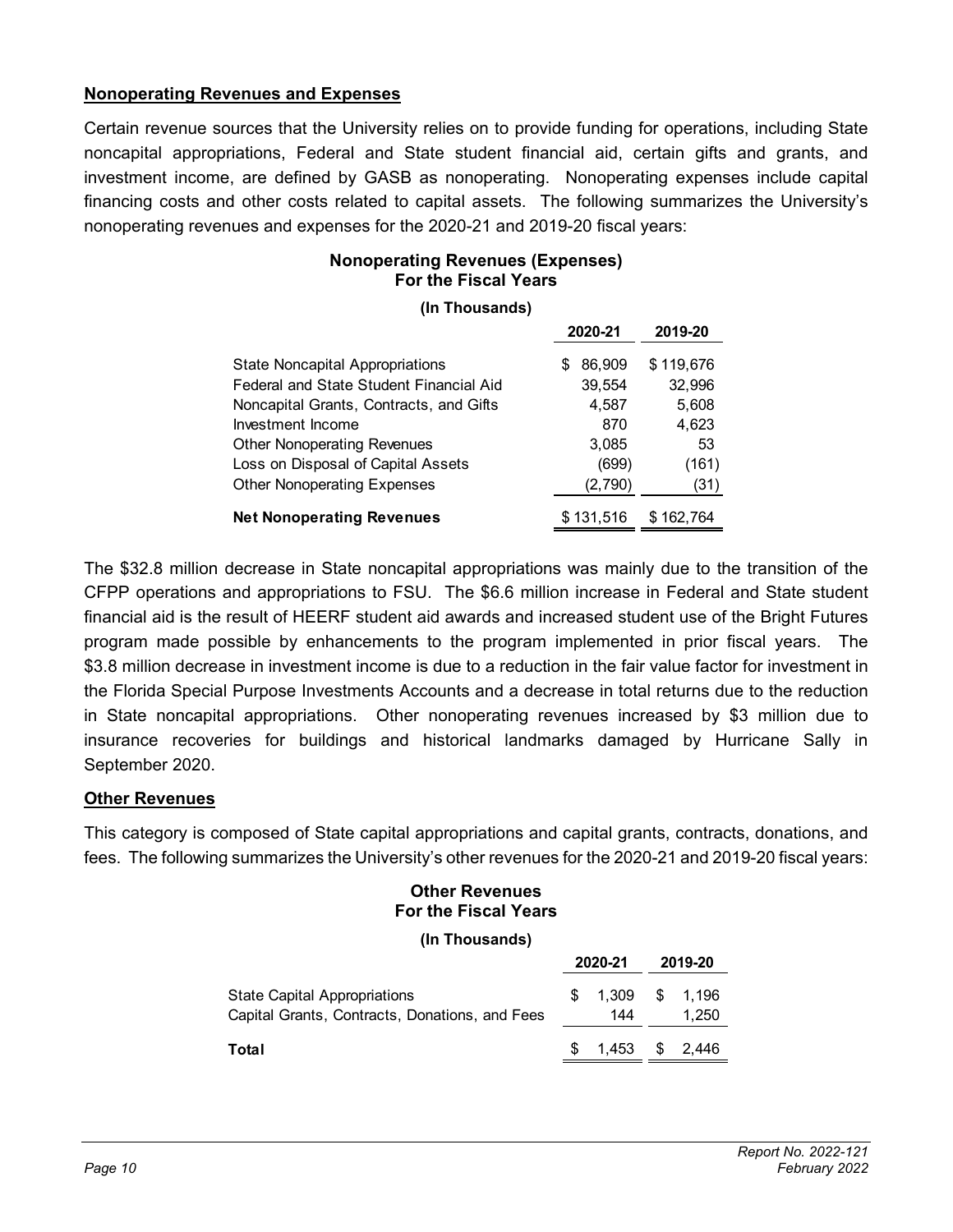The \$1.1 million reduction in capital grants, contracts, donations, and fees is a result of a decrease in capital donations of special collections.

## **The Statement of Cash Flows**

The statement of cash flows provides information about the University's financial results by reporting the major sources and uses of cash and cash equivalents. This statement will assist in evaluating the University's ability to generate net cash flows, its ability to meet its financial obligations as they come due, and its need for external financing. Cash flows from operating activities show the net cash used by the operating activities of the University. Cash flows from capital and related financing activities include all plant funds and related long-term debt activities. Cash flows from investing activities show the net source and use of cash related to purchasing or selling investments, and earning income on those investments. Cash flows from noncapital financing activities include those activities not covered in other sections.

The following summarizes cash flows for the 2020-21 and 2019-20 fiscal years:

|                                                 | 2020-21      | 2019-20     |
|-------------------------------------------------|--------------|-------------|
| Cash Provided (Used) by:                        |              |             |
| <b>Operating Activities</b>                     | \$(140,217)  | \$(164,497) |
| <b>Noncapital Financing Activities</b>          | 136,142      | 156,199     |
| <b>Capital and Related Financing Activities</b> | (473)        | (6, 781)    |
| <b>Investing Activities</b>                     | 5,694        | 15,713      |
| Net Increase in Cash and Cash Equivalents       | 1,146        | 634         |
| Cash and Cash Equivalents, Beginning of Year    | 9,359        | 8,725       |
| Cash and Cash Equivalents, End of Year          | 10.505<br>\$ | 9.359<br>S  |

#### **Condensed Statement of Cash Flows For the Fiscal Years**

**(In Thousands)** 

Major sources of funds came from proceeds from sale and maturities of investments of (\$96 million), State noncapital appropriations (\$86.9 million), net student tuition and fees (\$62.6 million), Federal Direct Loan program receipts (\$41.6 million), Federal and State student financial aid (\$39.6 million), and grants and contracts (\$14.3 million). Major uses of funds were for payments to employees totaling \$137 million; purchases of investments totaling \$92.5 million; payments to suppliers for goods and services totaling \$56.4 million; disbursements to students for the Federal Direct Loan program totaling \$41.6 million, and payments to students for scholarships and fellowships totaling \$28.6 million.

The transition from the University of the almost \$30 million appropriation and associated annual expenditures related to CFPP operations is the primary contributor to the decrease in net cash used by operating activities, net cash provided by noncapital financing activities, and net cash provided by investing activities.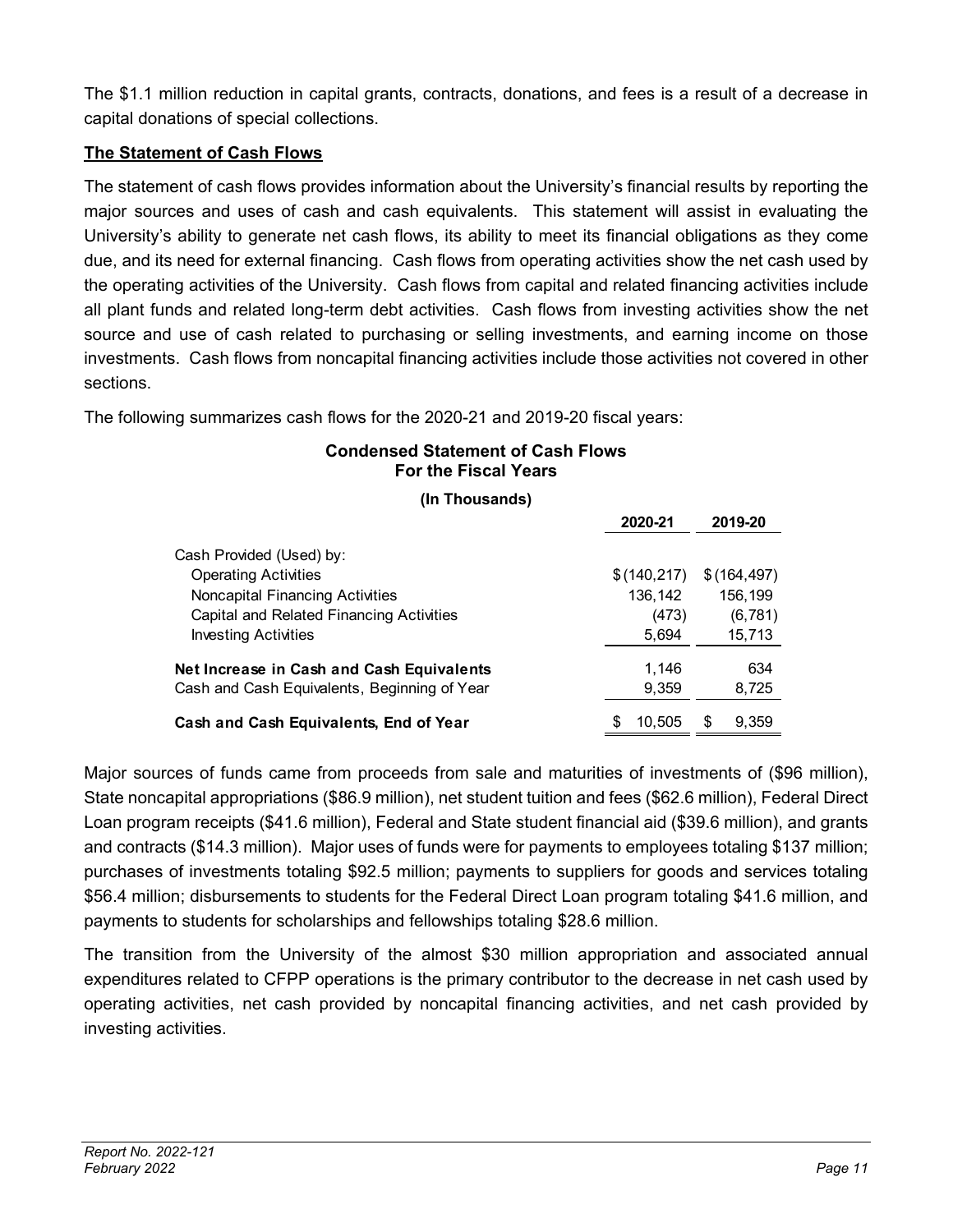#### CAPITAL ASSETS AND CAPITAL EXPENSES AND COMMITMENT

#### **Capital Assets**

At June 30, 2021, the University had \$360.8 million in capital assets, less accumulated depreciation of \$188.6 million, for net capital assets of \$172.2 million. Depreciation charges for the current fiscal year totaled \$9.6 million. The following table summarizes the University's capital assets, net of accumulated depreciation, at June 30:

#### **Capital Assets, Net at June 30**

#### **(In Thousands)**

|                                       | 2021        | 2020        |
|---------------------------------------|-------------|-------------|
| Land                                  | 11,589<br>S | 11,589<br>S |
| Works of Art and Historical Treasures | 16,882      | 17,847      |
| <b>Construction in Progress</b>       | 3,463       | 3,853       |
| <b>Buildings</b>                      | 114,975     | 119,274     |
| Infrastructure and Other Improvements | 13,101      | 14,508      |
| <b>Furniture and Equipment</b>        | 10,136      | 11,517      |
| Leasehold Improvements                | 2,012       | 1,704       |
| <b>Computer Software</b>              | 2           | 2           |
| <b>Capital Assets, Net</b>            | \$172,160   | \$180.294   |

Additional information about the University's capital assets is presented in the notes to financial statements.

#### **Capital Expenses and Commitment**

The University's construction commitment at June 30, 2021, was as follows:

|                                             | Amount<br>(In Thousands) |  |  |
|---------------------------------------------|--------------------------|--|--|
| <b>Total Committed</b><br>Completed to Date | \$<br>3,501<br>(3, 463)  |  |  |
| <b>Balance Committed</b>                    | 38                       |  |  |

Additional information about the University's construction commitment is presented in the notes to financial statements.

ECONOMIC FACTORS THAT WILL AFFECT THE FUTURE

The University's economic condition is closely tied to that of the State of Florida. Because of limited economic growth and increased demand for State resources, only a modest increase in State funding is anticipated in the 2021-22 fiscal year. In response, the Legislature provided for no increase in student tuition or tuition differential fees for the University for the 2021-22 fiscal year. University management continues to aggressively pursue a continuous performance improvement plan. Although there is no longer any funding associated with placing in the top three on performance metrics, the University will receive a portion of the performance funding State investment allocation as a component of the State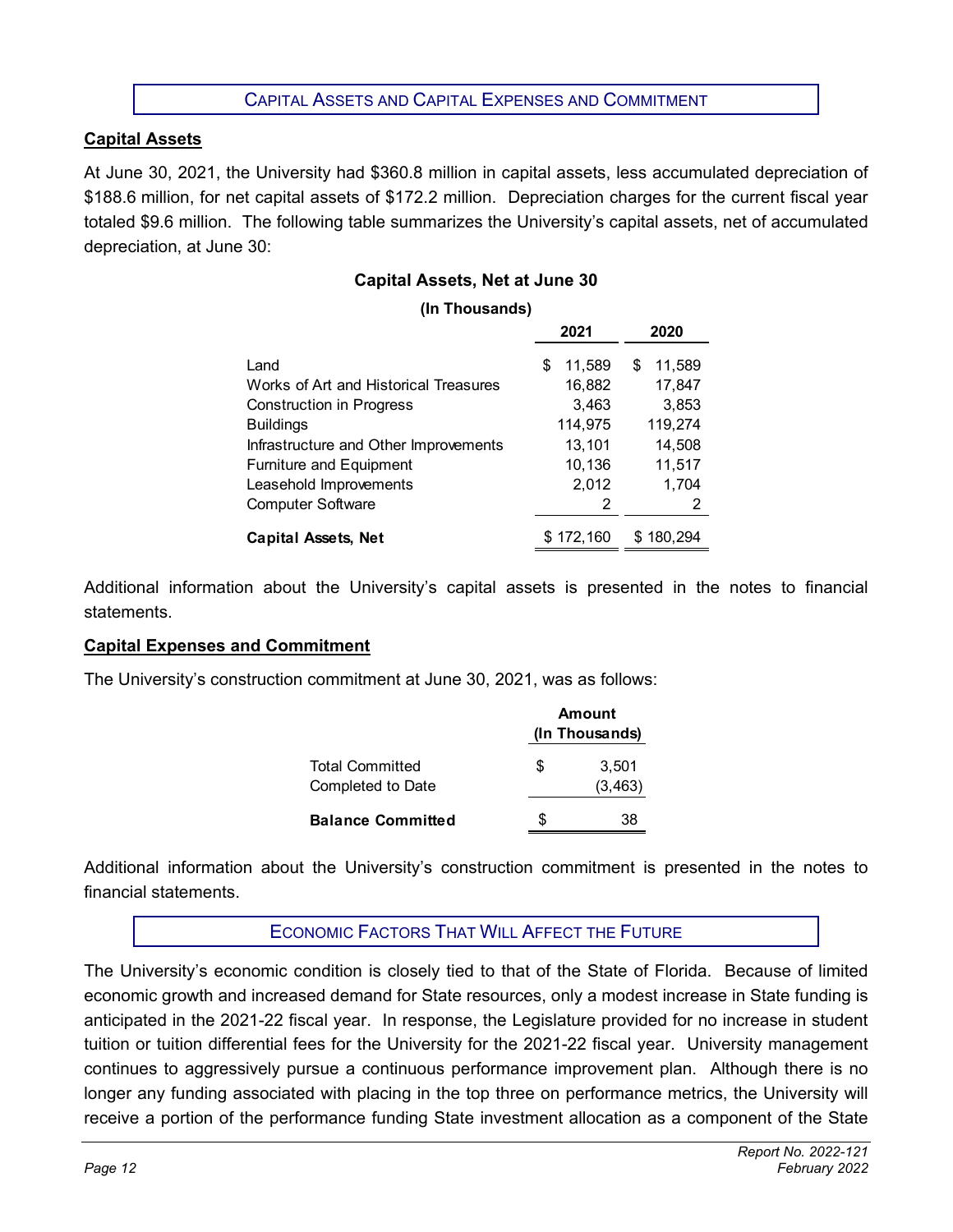noncapital appropriations. Regarding the University's legislative priorities, the University submitted requests totaling \$25.3 million for the 2022-23 fiscal year Legislative Budget Request (LBR). Those LBRs included an ask of \$15.2 million for a Cyber Coast for Florida's Future and an ask of \$10.1 million for Student Success Initiatives. The University is attempting to capture this funding over a 3-year period. If successful, the University would see an increase in State noncapital appropriations and would be poised to capture additional operating revenue in the form of tuition and fees as well as additional grants and contracts.

In March 2020, the World Health Organization declared the outbreak of COVID-19 to be a global pandemic. During the 2020-21 fiscal year, the University received HEERF II or Coronavirus Response and Relief Act Supplemental Appropriations Act institutional aid of \$9 million, and HEERF III or American Rescue Plan Act institutional aid of \$10.5 million. As discussed earlier in the MD&A, these funds increased grants and contracts revenue for the fiscal year. Combining these funds with the 2019-20 HEERF I or CARES institutional aid award of \$3.4 million brings the University to a total of \$22.9 million in institutional aid over the last 2 fiscal years.

The University's total institutional aid of \$9 million was drawn and spent during the 2020-21 fiscal year. Of this amount, \$6.6 million was expended as lost revenue; \$1.8 million was expended on educational aids, temporary staffing, e-technology, air quality improvement, personal protective equipment, and other allowable costs; and the remaining balance of \$600,000 was expended as scholarship grants. An amount of \$4.2 million was reclassed to revenue received in advance in the 2020-21 fiscal year, as per the CARES guidance institutional aid earned cannot exceed the amount earned under the CARES student aid. By the end of September 2021, the \$4.2 million had been reclassed as earned. The University anticipates drawing and spending all the remaining HEERF I, II, & III institutional and student aid by the end of the 2021-22 fiscal year.

## REQUESTS FOR INFORMATION

Questions concerning information provided in the MD&A or other required supplemental information, and financial statements and notes thereto, or requests for additional financial information should be addressed to the Associate Vice President of Finance and Controller, University of West Florida, 11000 University Parkway, Building 20E, Pensacola, Florida 32514.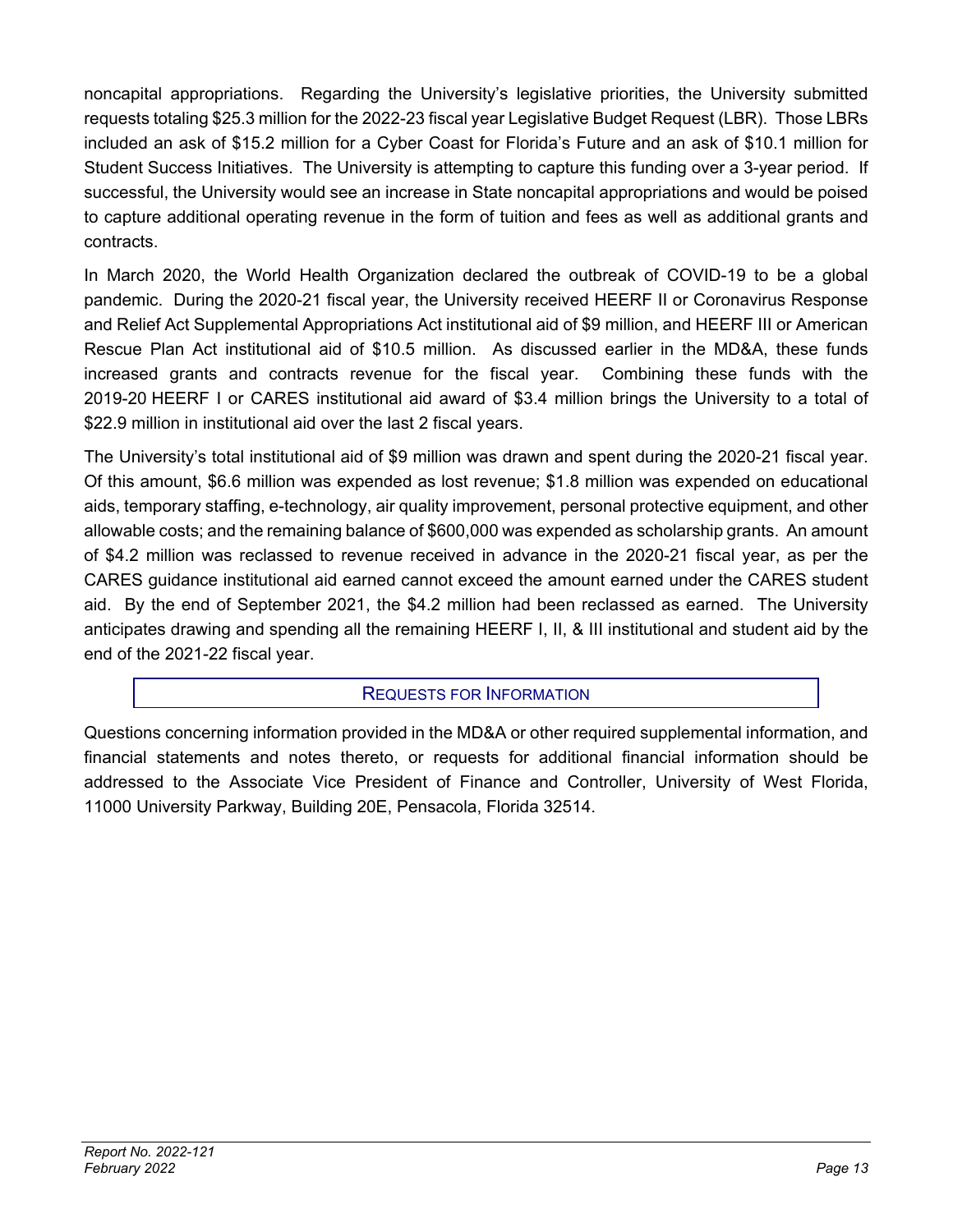## <span id="page-17-0"></span>*BASIC FINANCIAL STATEMENTS*

#### **UNIVERSITY OF WEST FLORIDA A Component Unit of the State of Florida Statement of Net Position**

**June 30, 2021** 

|                                                                  | <b>University</b>         | Component<br><b>Units</b> |
|------------------------------------------------------------------|---------------------------|---------------------------|
| <b>ASSETS</b>                                                    |                           |                           |
| <b>Current Assets:</b>                                           |                           |                           |
| Cash and Cash Equivalents                                        | \$8,466,460               | \$5,360,856               |
| <b>Investments</b>                                               | 85,118,277                | 9,551,678                 |
| Accounts Receivable, Net                                         | 18,680,647                | 1,230,737                 |
| Contributions Receivable, Net                                    |                           | 823,396                   |
| Loans and Notes Receivable, Net<br>Due from State                | 5,333                     | 68,340                    |
| Due from University                                              | 2,875,234                 |                           |
| <b>Inventories</b>                                               |                           | 3,037,185<br>106,480      |
| <b>Other Current Assets</b>                                      |                           | 356,611                   |
|                                                                  |                           |                           |
| <b>Total Current Assets</b>                                      | 115, 145, 951             | 20,535,283                |
| <b>Noncurrent Assets:</b>                                        |                           |                           |
| Restricted Cash and Cash Equivalents                             | 2,038,246                 | 1,455,372                 |
| Restricted Investments                                           |                           | 117,228,261               |
| Contributions Receivable, Net<br>Depreciable Capital Assets, Net |                           | 3,143,886                 |
| Nondepreciable Capital Assets                                    | 140,225,761<br>31,934,536 | 48,538,805<br>7,765,909   |
| <b>Other Noncurrent Assets</b>                                   |                           | 4,321,503                 |
| <b>Total Noncurrent Assets</b>                                   | 174, 198, 543             | 182,453,736               |
| <b>Total Assets</b>                                              | 289,344,494               | 202,989,019               |
| DEFERRED OUTFLOWS OF RESOURCES                                   |                           |                           |
| <b>Other Postemployment Benefits</b>                             | 30,585,474                |                           |
| Pensions                                                         | 27,282,356                |                           |
| <b>Total Deferred Outflows of Resources</b>                      | 57,867,830                |                           |
|                                                                  |                           |                           |
| <b>LIABILITIES</b><br><b>Current Liabilities:</b>                |                           |                           |
| <b>Accounts Payable</b>                                          | 1,552,216                 | 647,389                   |
| <b>Construction Contracts Payable</b>                            | 172,575                   |                           |
| Salary and Wages Payable                                         | 6,009,771                 |                           |
| Deposits Payable                                                 | 470,910                   |                           |
| Due to Component Units                                           | 3,037,185                 |                           |
| <b>Unearned Revenue</b>                                          | 5,108,847                 | 93,548                    |
| <b>Other Current Liabilities</b>                                 |                           | 115,764                   |
| Long-Term Liabilities - Current Portion:                         |                           |                           |
| <b>Bonds Payable</b>                                             |                           | 2,878,587                 |
| Revenue Received in Advance                                      | 50,359                    | 588,072                   |
| <b>Compensated Absences Payable</b>                              | 1,648,792                 |                           |
| Other Postemployment Benefits Payable                            | 1,569,183                 |                           |
| Net Pension Liability                                            | 176,897                   |                           |
| <b>Total Current Liabilities</b>                                 | 19,796,735                | 4,323,360                 |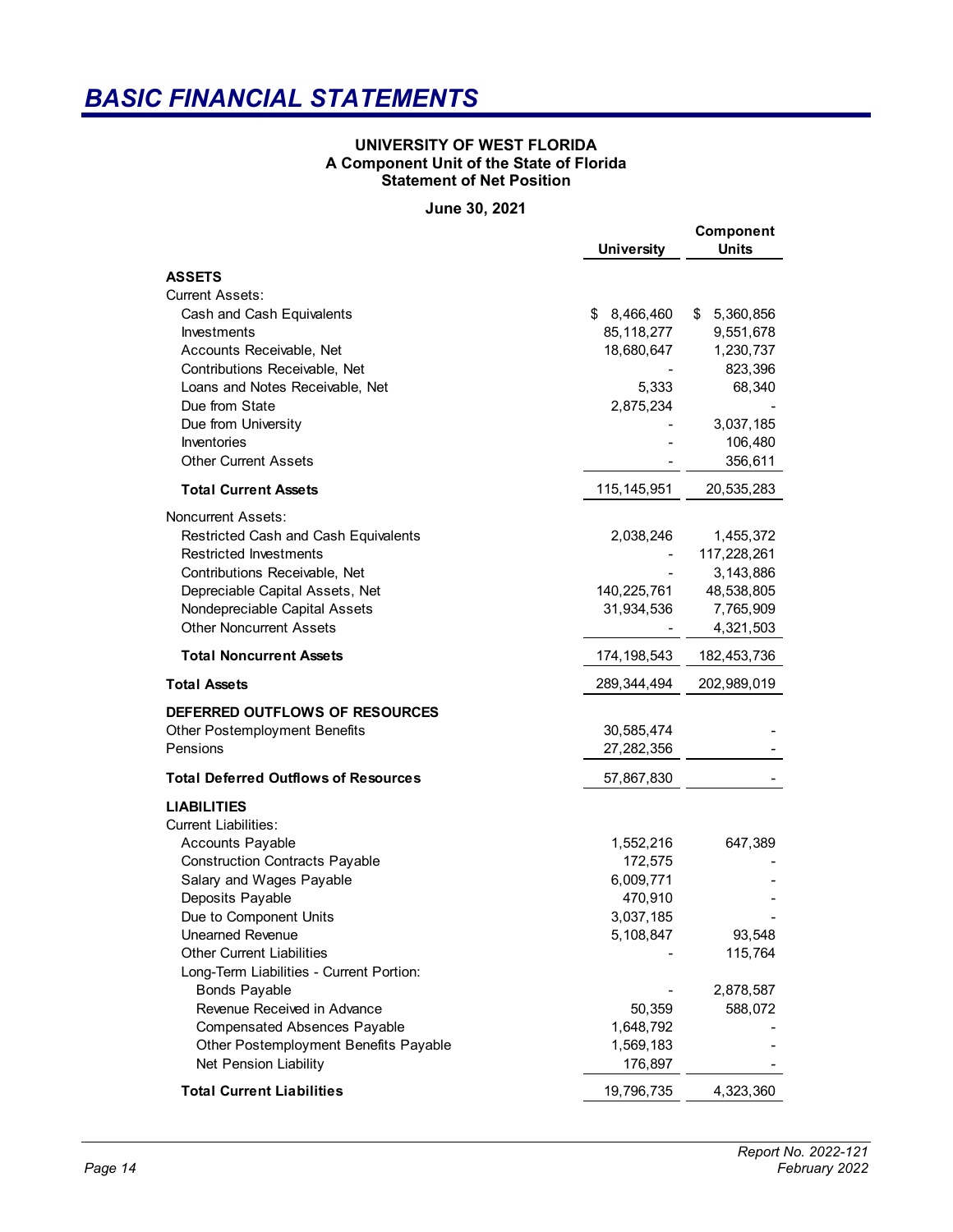|                                            |                   | Component         |
|--------------------------------------------|-------------------|-------------------|
|                                            | <b>University</b> | <b>Units</b>      |
| <b>LIABILITIES (Continued)</b>             |                   |                   |
| Noncurrent Liabilities:                    |                   |                   |
| <b>Bonds Payable</b>                       |                   | 35,276,847        |
| Loans and Notes Payable                    | 233,497           | 278,690           |
| Revenue Received in Advance                | 11,954,887        | 8,376,128         |
| <b>Compensated Absences Payable</b>        | 14, 138, 679      | 548,535           |
| Other Postemployment Benefits Payable      | 95, 143, 222      |                   |
| Net Pension Liability                      | 79,011,885        |                   |
| <b>Other Noncurrent Liabilities</b>        |                   | 1,934,571         |
| <b>Total Noncurrent Liabilities</b>        | 200,482,170       | 46,414,771        |
| <b>Total Liabilities</b>                   | 220,278,905       | 50,738,131        |
| DEFERRED INFLOWS OF RESOURCES              |                   |                   |
| <b>Other Postemployment Benefits</b>       | 42,250,127        |                   |
| Pensions                                   | 2,786,216         |                   |
| Irrevocable Split-Interest Agreements      |                   | 1,904,789         |
| <b>Total Deferred Inflows of Resources</b> | 45,036,343        | 1,904,789         |
| <b>NET POSITION</b>                        |                   |                   |
| Net Investment in Capital Assets           | 172, 160, 297     | 18, 149, 280      |
| Restricted for Nonexpendable:              |                   |                   |
| Endowment                                  |                   | 66,401,120        |
| Restricted for Expendable:                 |                   |                   |
| Loans                                      | 455,383           |                   |
| <b>Capital Projects</b>                    | 2,916,451         |                   |
| Other                                      |                   | 68,797,566        |
| Unrestricted                               | (93, 635, 055)    | (3,001,867)       |
| <b>TOTAL NET POSITION</b>                  | \$<br>81,897,076  | 150,346,099<br>\$ |

The accompanying notes to financial statements are an integral part of this statement.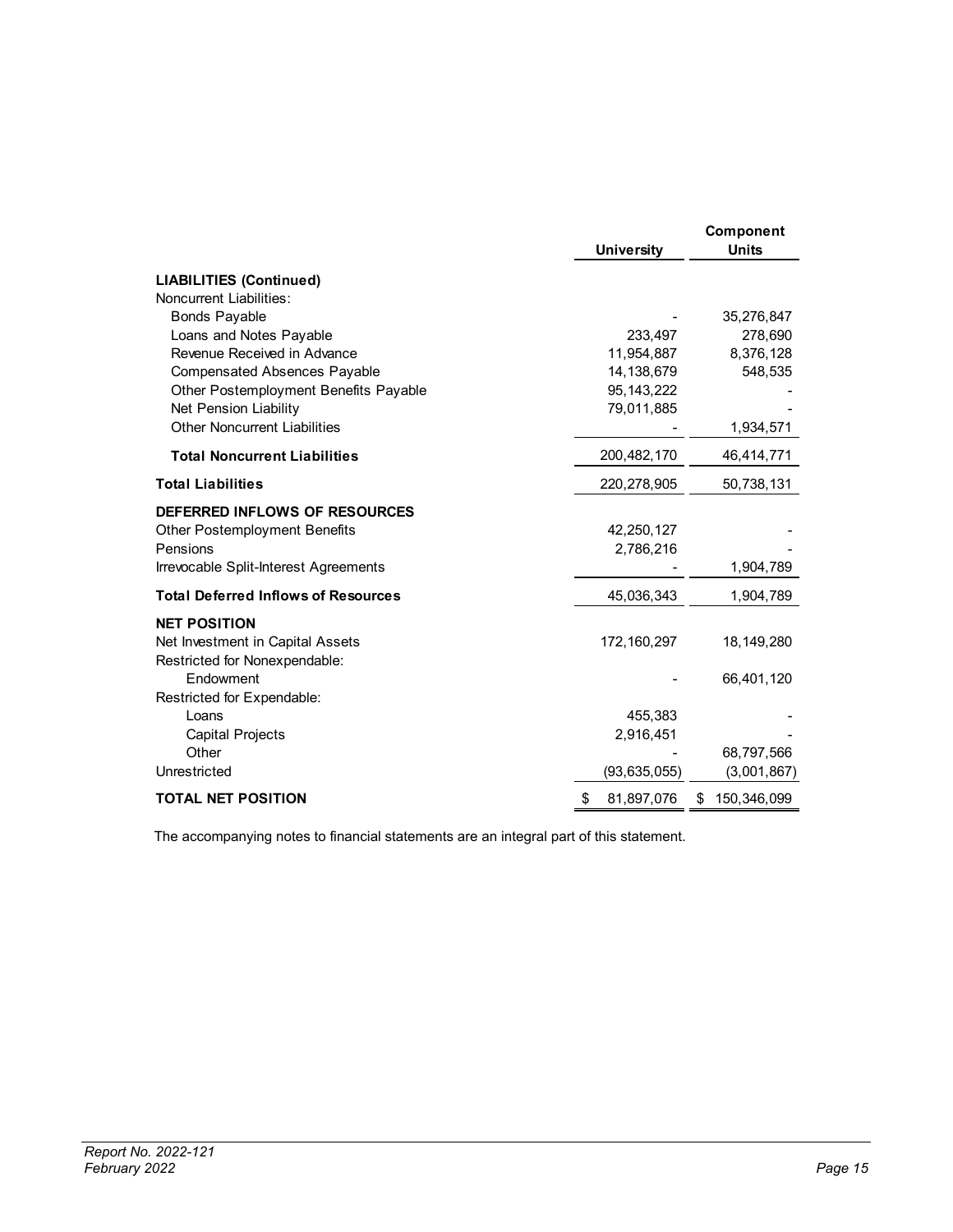THIS PAGE INTENTIONALLY LEFT BLANK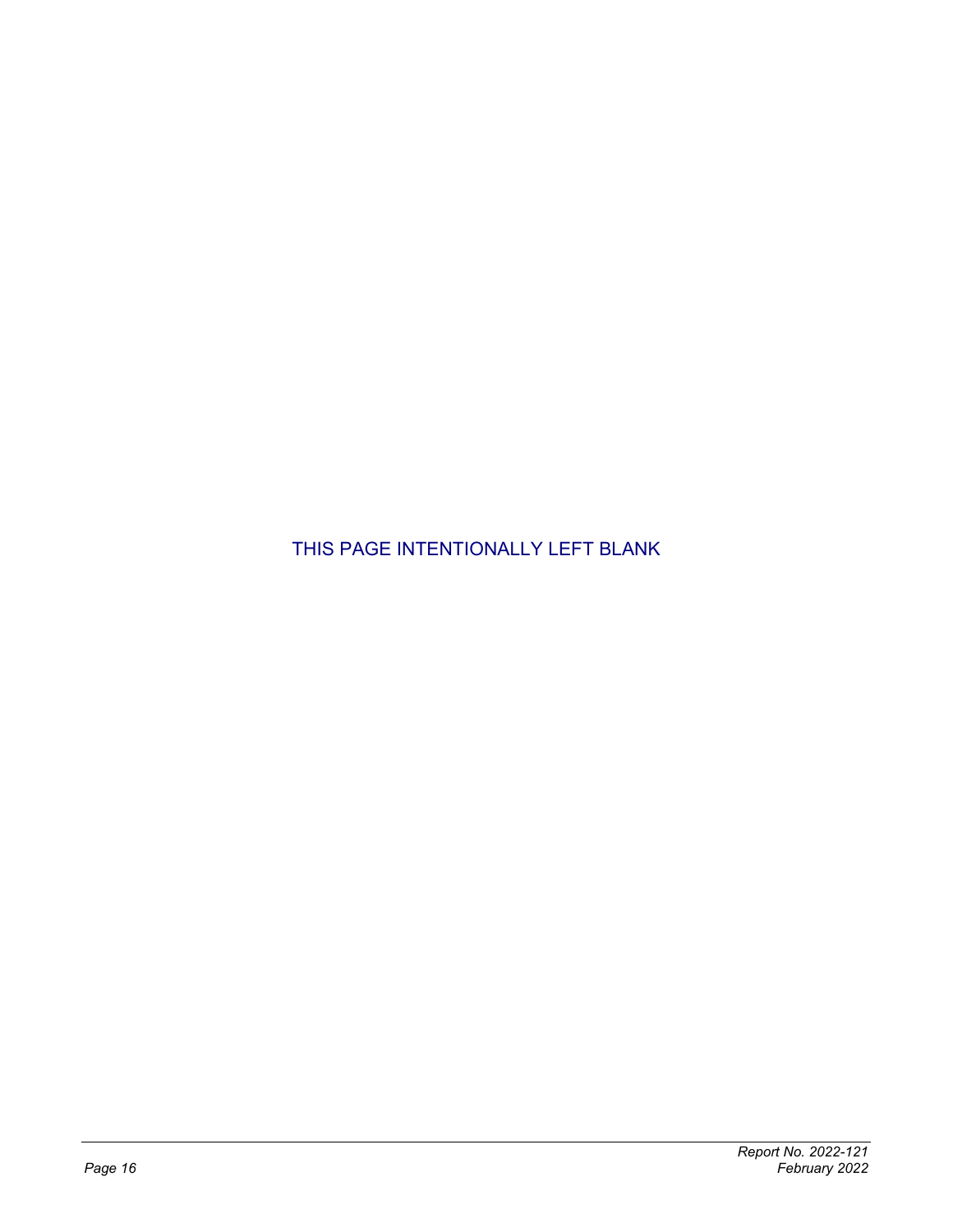#### **UNIVERSITY OF WEST FLORIDA A Component Unit of the State of Florida Statement of Revenues, Expenses, and Changes in Net Position**

#### **For the Fiscal Year Ended June 30, 2021**

<span id="page-20-0"></span>

|                                                                          | <b>University</b>       | Component<br><b>Units</b> |
|--------------------------------------------------------------------------|-------------------------|---------------------------|
|                                                                          |                         |                           |
| <b>REVENUES</b><br><b>Operating Revenues:</b>                            |                         |                           |
| Student Tuition and Fees, Net of Scholarship                             |                         |                           |
| Allowances of \$28,195,014                                               | \$<br>61,520,508        | \$                        |
| <b>Federal Grants and Contracts</b>                                      | 17,768,196              |                           |
| State and Local Grants and Contracts                                     | 530,264                 |                           |
| Sales and Services of Component Units                                    |                         | 1,140,517                 |
| Sales and Services of Auxiliary Enterprises<br>Gifts and Donations       | 3,284,786               | 5,443,136                 |
| <b>Other Operating Revenues</b>                                          | 1,789,197               | 9,278,324                 |
| <b>Total Operating Revenues</b>                                          | 84,892,951              | 15,861,977                |
| <b>EXPENSES</b>                                                          |                         |                           |
| <b>Operating Expenses:</b>                                               |                         |                           |
| <b>Compensation and Employee Benefits</b>                                | 150,442,940             | 3,366,521                 |
| Services and Supplies                                                    | 51,859,591              | 4,213,734                 |
| Utilities and Communications                                             | 3,312,573               | 810,300                   |
| Scholarships, Fellowships, and Waivers                                   | 28,586,665              | 24,773                    |
| Depreciation                                                             | 9,600,777               | 3,694,575                 |
| <b>Total Operating Expenses</b>                                          | 243,802,546             | 12, 109, 903              |
| <b>Operating Income (Loss)</b>                                           | (158, 909, 595)         | 3,752,074                 |
| <b>NONOPERATING REVENUES (EXPENSES)</b>                                  |                         |                           |
| <b>State Noncapital Appropriations</b>                                   | 86,908,926              |                           |
| Federal and State Student Financial Aid                                  | 39,553,872              |                           |
| Noncapital Grants, Contracts, and Gifts                                  | 4,586,963               |                           |
| Investment Income                                                        | 869,573                 | 28,855,201                |
| <b>Other Nonoperating Revenues</b><br>Loss on Disposal of Capital Assets | 3,085,310<br>(698, 871) | 1,151,416                 |
| Interest on Capital Asset-Related Debt                                   |                         | (1,445,825)               |
| <b>Other Nonoperating Expenses</b>                                       | (2,789,503)             | (4,801,659)               |
| <b>Net Nonoperating Revenues</b>                                         | 131,516,270             | 23,759,133                |
| Income (Loss) Before Other Revenues                                      | (27, 393, 325)          | 27,511,207                |
| <b>State Capital Appropriations</b>                                      | 1,309,315               |                           |
| Capital Grants, Contracts, Donations, and Fees                           | 143,435                 |                           |
| <b>Additions to Permanent Endowments</b>                                 |                         | 2,806,534                 |
| Increase (Decrease) in Net Position                                      | (25, 940, 575)          | 30,317,741                |
| Net Position, Beginning of Year                                          | 107,837,651             | 120,028,358               |
| Net Position, End of Year                                                | \$<br>81,897,076        | \$150,346,099             |

The accompanying notes to financial statements are an integral part of this statement.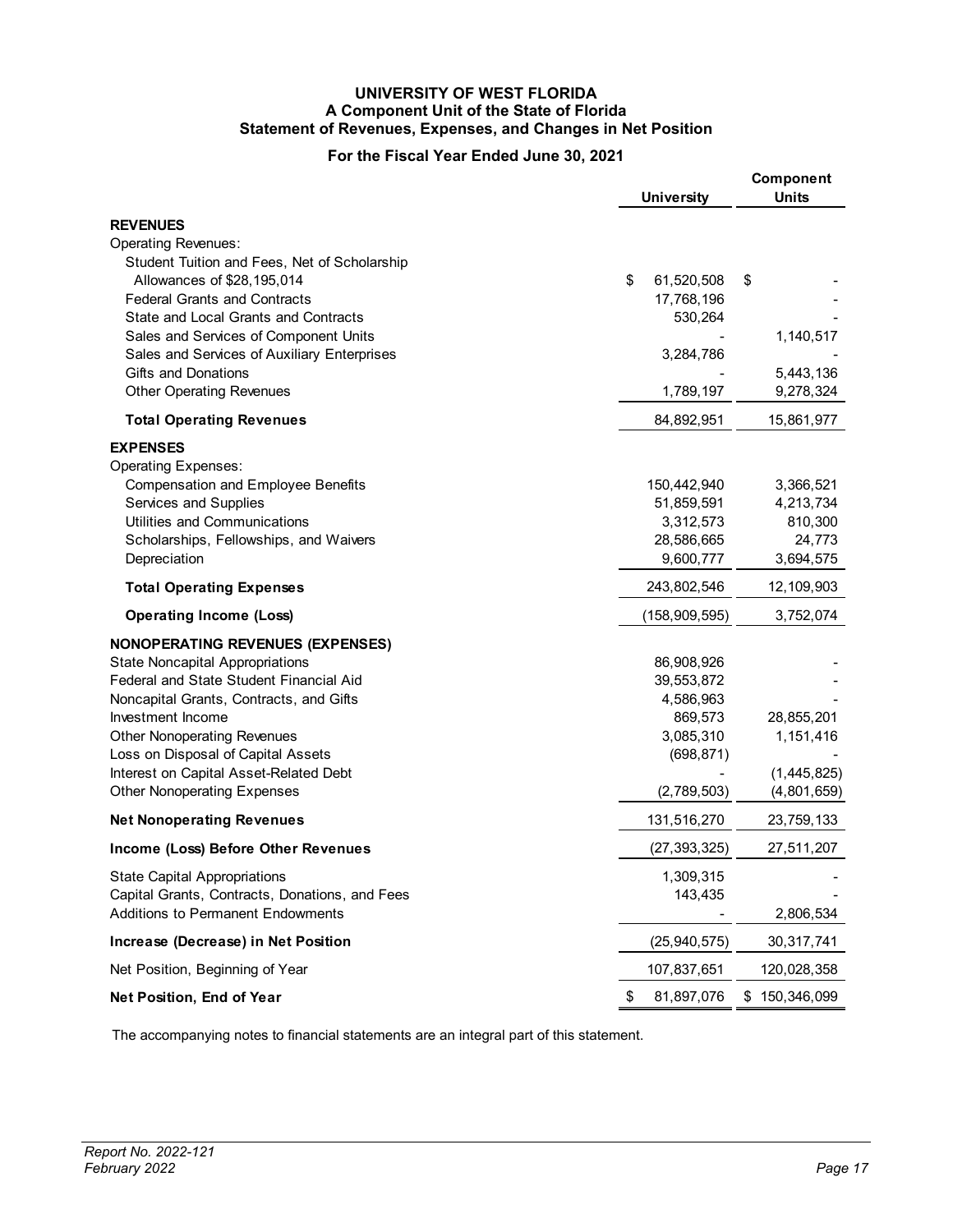#### **UNIVERSITY OF WEST FLORIDA A Component Unit of the State of Florida Statement of Cash Flows**

#### **For the Fiscal Year Ended June 30, 2021**

<span id="page-21-0"></span>

|                                                                              | <b>University</b> |
|------------------------------------------------------------------------------|-------------------|
| <b>CASH FLOWS FROM OPERATING ACTIVITIES</b><br>Student Tuition and Fees, Net | \$<br>62,555,725  |
| <b>Grants and Contracts</b>                                                  | 14,312,082        |
| Sales and Services of Auxiliary Enterprises                                  | 3,284,786         |
| Payments to Employees                                                        | (137,001,855)     |
| Payments to Suppliers for Goods and Services                                 | (56, 361, 277)    |
| Payments to Students for Scholarships and Fellowships                        | (28, 586, 665)    |
| Collection on Loans to Students                                              | 6,902             |
| <b>Other Operating Receipts</b>                                              | 1,573,664         |
| <b>Net Cash Used by Operating Activities</b>                                 | (140, 216, 638)   |
| <b>CASH FLOWS FROM NONCAPITAL FINANCING ACTIVITIES</b>                       |                   |
| <b>State Noncapital Appropriations</b>                                       | 86,912,302        |
| Noncapital Grants, Contracts, and Gifts                                      | 4,820,459         |
| Federal and State Student Financial Aid                                      | 39,553,872        |
| Federal Direct Loan Program Receipts                                         | 41,606,159        |
| Federal Direct Loan Program Disbursements                                    | (41, 606, 159)    |
| Net Change in Funds Held for Others                                          | 4,198,511         |
| <b>Other Nonoperating Receipts</b>                                           | 3,085,309         |
| <b>Other Nonoperating Disbursements</b>                                      | (2, 428, 409)     |
| Net Cash Provided by Noncapital Financing Activities                         | 136, 142, 044     |
| <b>CASH FLOWS FROM CAPITAL AND RELATED FINANCING ACTIVITIES</b>              |                   |
| <b>State Capital Appropriations</b>                                          | 1,680,547         |
| Purchase or Construction of Capital Assets                                   | (2, 154, 212)     |
| Net Cash Used by Capital and Related Financing Activities                    | (473, 665)        |
| <b>CASH FLOWS FROM INVESTING ACTIVITIES</b>                                  |                   |
| Proceeds from Sales and Maturities of Investments                            | 96,000,000        |
| Purchases of Investments                                                     | (92, 524, 912)    |
| Investment Income                                                            | 2,218,722         |
| <b>Net Cash Provided by Investing Activities</b>                             | 5,693,810         |
| Net Increase in Cash and Cash Equivalents                                    | 1,145,551         |
| Cash and Cash Equivalents, Beginning of Year                                 | 9,359,155         |
| Cash and Cash Equivalents, End of Year                                       | \$<br>10,504,706  |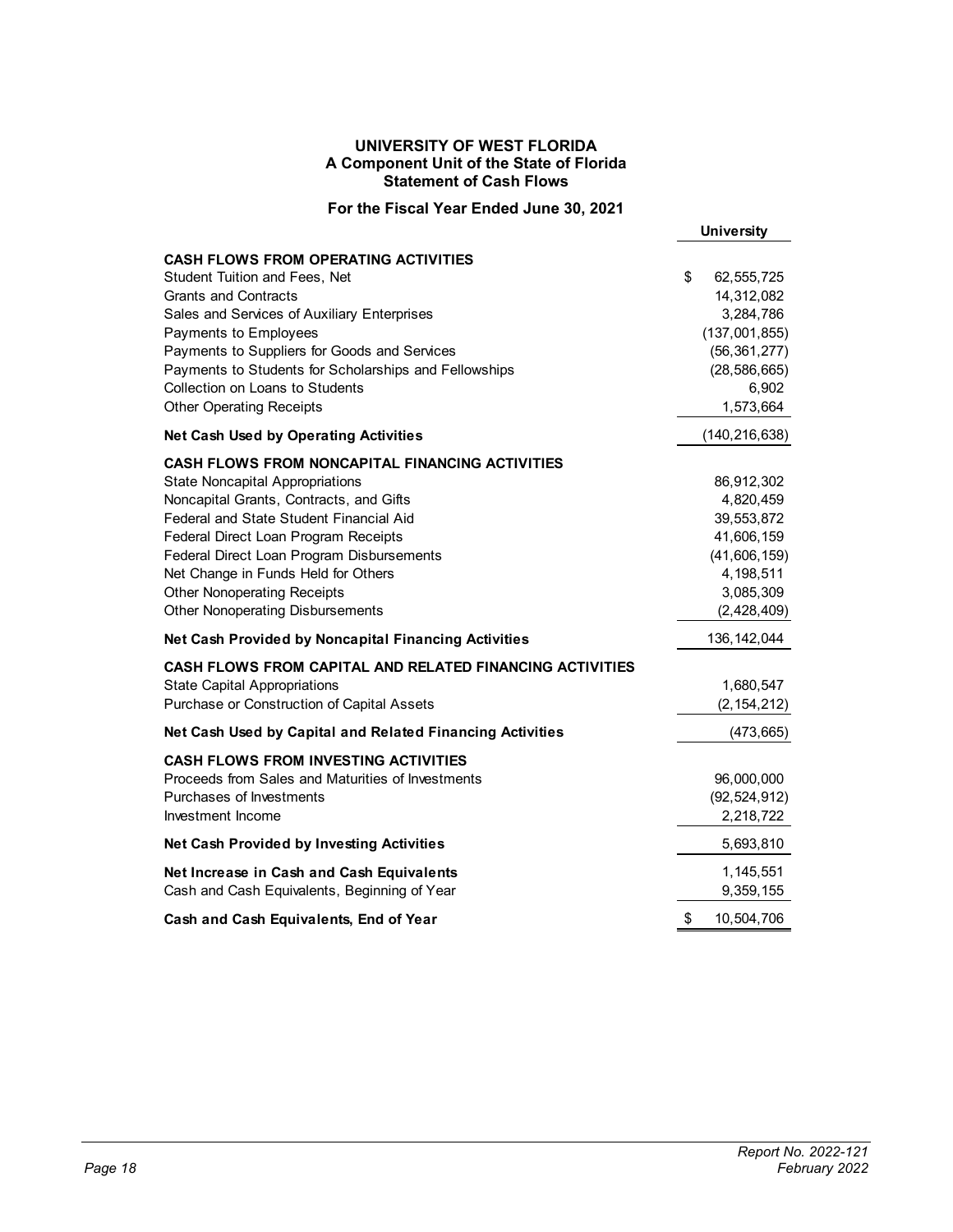|                                                                                                                                                                  |     | <b>University</b>         |
|------------------------------------------------------------------------------------------------------------------------------------------------------------------|-----|---------------------------|
| <b>RECONCILIATION OF OPERATING LOSS</b><br>TO NET CASH USED BY OPERATING ACTIVITIES                                                                              |     |                           |
| <b>Operating Loss</b>                                                                                                                                            | \$. | (158, 909, 595)           |
| Adjustments to Reconcile Operating Loss                                                                                                                          |     |                           |
| to Net Cash Used by Operating Activities:                                                                                                                        |     |                           |
| <b>Depreciation Expense</b>                                                                                                                                      |     | 9,600,777                 |
| Changes in Assets, Liabilities, Deferred Outflows of Resources,<br>and Deferred Inflows of Resources:                                                            |     |                           |
| Receivables, Net                                                                                                                                                 |     | (8,967,708)               |
| Other Assets                                                                                                                                                     |     | 25,712                    |
| <b>Accounts Payable</b>                                                                                                                                          |     | (1, 207, 923)             |
| Salaries and Wages Payable                                                                                                                                       |     | (173,098)                 |
| Deposits Payable                                                                                                                                                 |     | (261,080)                 |
| <b>Compensated Absences Payable</b>                                                                                                                              |     | (862, 100)                |
| Unearned Revenue                                                                                                                                                 |     | 4,179,120                 |
| Revenue Received in Advance                                                                                                                                      |     | 1,882,973                 |
| Other Postemployment Benefits Payable                                                                                                                            |     | (16,016,930)              |
| Net Pension Liability                                                                                                                                            |     | 11,868,662                |
| Deferred Outflows of Resources Related to Other Postemployment Benefits                                                                                          |     | (2,400,081)               |
| Deferred Inflows of Resources Related to Other Postemployment Benefits<br>Deferred Outflows of Resources Related to Pensions                                     |     | 23,406,613                |
| Deferred Inflows of Resources Related to Pensions                                                                                                                |     | (612, 203)<br>(1,769,777) |
|                                                                                                                                                                  |     |                           |
| <b>NET CASH USED BY OPERATING ACTIVITIES</b>                                                                                                                     |     | \$(140, 216, 638)         |
| SUPPLEMENTAL DISCLOSURE OF NONCASH INVESTING AND<br><b>CAPITAL FINANCING ACTIVITIES</b>                                                                          |     |                           |
| Unrealized losses on investments were recognized as a reduction to investment                                                                                    |     |                           |
| income on the statement of revenues, expenses, and changes in net position, but<br>are not cash transactions for the statement of cash flows.                    | \$  | (1, 272, 519)             |
| Losses from the disposal of capital assets were recognized on the statement of<br>revenues, expenses, and changes in net position, but are not cash transactions |     |                           |
| for the statement of cash flows.                                                                                                                                 | \$  | (698, 871)                |
| Donation of capital assets were recognized on the statement of revenues,<br>expenses, and changes in net position, but are not cash transactions for the         |     |                           |
| statement of cash flows.                                                                                                                                         | \$  | 143,435                   |

The accompanying notes to financial statements are an integral part of this statement.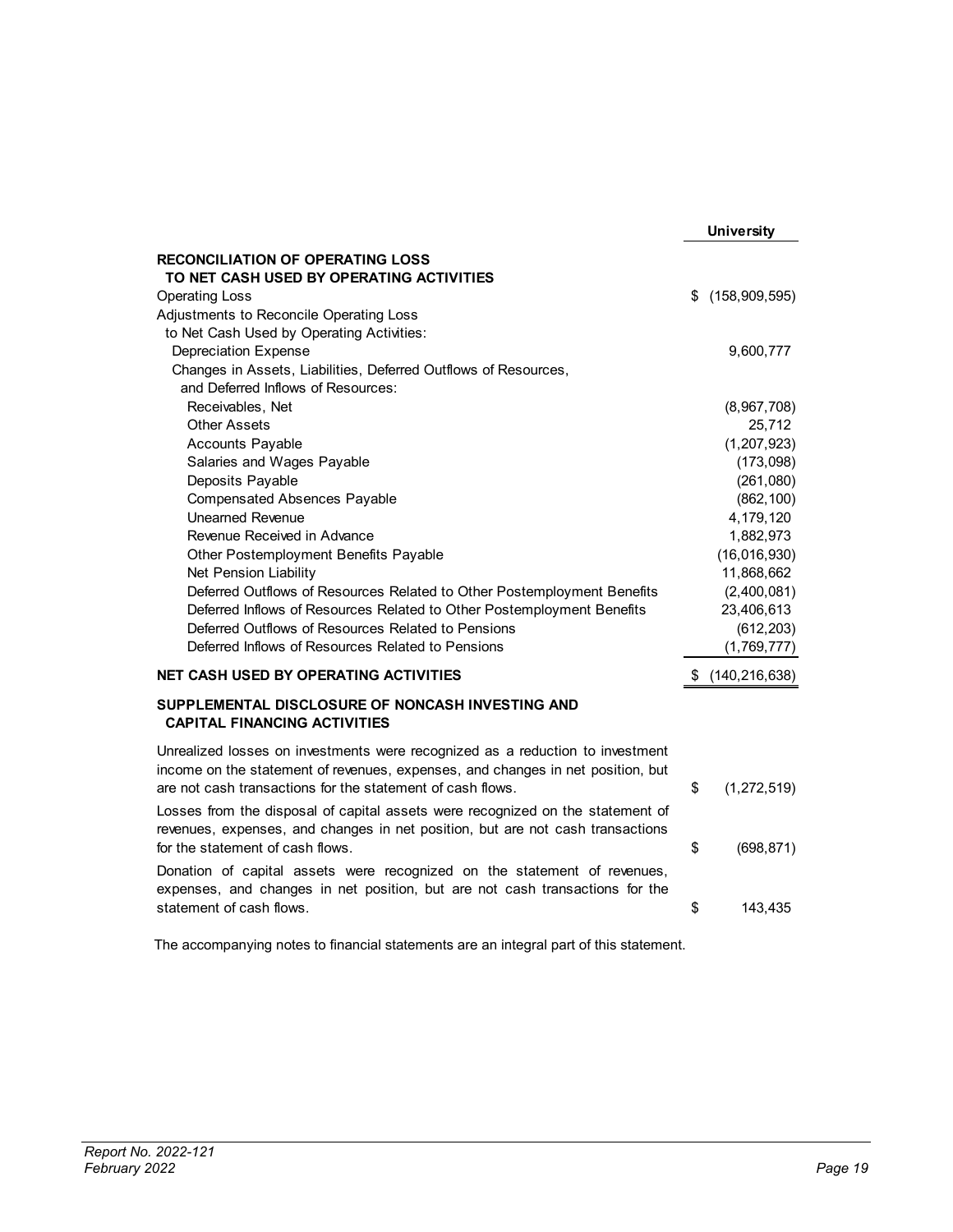## <span id="page-23-0"></span>*NOTES TO FINANCIAL STATEMENTS*

### **1. Summary of Significant Accounting Policies**

**Reporting Entity**. The University is a separate public instrumentality that is part of the State university system of public universities, which is under the general direction and control of the Florida Board of Governors. The University is directly governed by a Board of Trustees (Trustees) consisting of 13 members. The Governor appoints 6 citizen members and the Board of Governors appoints 5 citizen members. These members are confirmed by the Florida Senate and serve staggered terms of 5 years. The chair of the faculty senate and the president of the student body of the University are also members. The Board of Governors establishes the powers and duties of the Trustees. The Trustees are responsible for setting policies for the University, which provide governance in accordance with State law and Board of Governors' Regulations, and selecting the University President. The University President serves as the executive officer and the corporate secretary of the Trustees and is responsible for administering the policies prescribed by the Trustees.

Criteria for defining the reporting entity are identified and described in the Governmental Accounting Standards Board's (GASB) *Codification of Governmental Accounting and Financial Reporting Standards*, Sections 2100 and 2600. These criteria were used to evaluate potential component units for which the primary government is financially accountable and other organizations for which the nature and significance of their relationship with the primary government are such that exclusion would cause the primary government's financial statements to be misleading. Based on the application of these criteria, the University is a component unit of the State of Florida, and its financial balances and activities are reported in the State's Annual Comprehensive Financial Report by discrete presentation.

**Discretely Presented Component Units**. Based on the application of the criteria for determining component units, the following direct-support organizations (as provided for in Section 1004.28, Florida Statutes, and Board of Governors Regulation 9.011) are included within the University reporting entity as discretely presented component units. These legally separate, not-for-profit, corporations are organized and operated to assist the University in achieving excellence by providing supplemental resources from private gifts and bequests and valuable education support services and are governed by separate boards. Florida Statutes authorize these organizations to receive, hold, invest, and administer property and to make expenditures to or for the benefit of the University. These organizations and their purposes are explained as follows:

- University of West Florida Foundation, Inc. provides funding and services to support and foster the pursuit of higher education at the University and operates solely for the benefit of the University and its mission of teaching, research, and service. The Foundation serves as the vehicle whereby taxpayers who want to advance the cause of higher education and to pay more than their share of the cost of education may do so. The Foundation does not serve any private causes, but generally benefits the public.
- West Florida Historic Preservation, Inc. was established to engage in the restoration and exhibition of historical landmarks in the Pensacola, Florida vicinity. This organization conducts certain activities and programs that assist and promote the purposes of the University.
- UWF Business Enterprises, Inc. was established to receive, hold, develop, provide, maintain, and administer property and to make expenditures to or for the exclusive benefit of the University or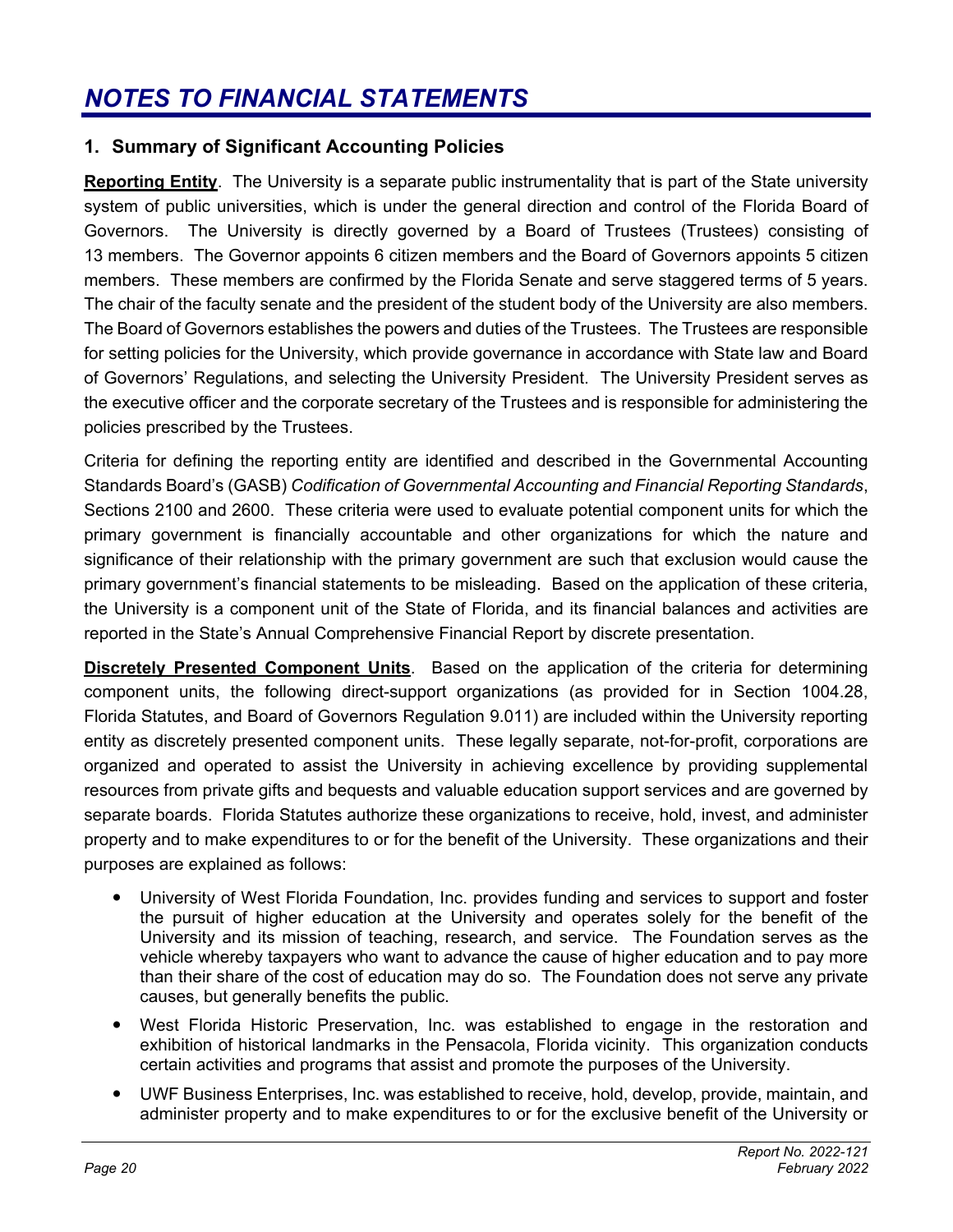a research and development park or research and development authority of or affiliated with the University and to promote, encourage, and provide assistance to the research activities of faculty, staff, and students of the University.

An annual audit of each organization's financial statements is conducted by independent certified public accountants. Additional information on the University's component units, including copies of audit reports, is available by contacting the University Controller's Office. Condensed financial statements for the University's discretely presented component units are shown in a subsequent note.

**Basis of Presentation**. The University's accounting policies conform with accounting principles generally accepted in the United States of America applicable to public colleges and universities as prescribed by GASB. The National Association of College and University Business Officers (NACUBO) also provides the University with recommendations prescribed in accordance with generally accepted accounting principles promulgated by GASB and the Financial Accounting Standards Board. GASB allows public universities various reporting options. The University has elected to report as an entity engaged in only business-type activities. This election requires the adoption of the accrual basis of accounting and entitywide reporting including the following components:

- Management's Discussion and Analysis
- Basic Financial Statements:
	- o Statement of Net Position
	- o Statement of Revenues, Expenses, and Changes in Net Position
	- o Statement of Cash Flows
	- o Notes to Financial Statements
- Other Required Supplementary Information

**Measurement Focus and Basis of Accounting**. Basis of accounting refers to when revenues, expenses, assets, deferred outflows of resources, liabilities, and deferred inflows of resources, are recognized in the accounts and reported in the financial statements. Specifically, it relates to the timing of the measurements made, regardless of the measurement focus applied. The University's financial statements are presented using the economic resources measurement focus and the accrual basis of accounting. Revenues, expenses, gains, losses, assets, deferred outflows of resources, liabilities, and deferred inflows of resources resulting from exchange and exchange-like transactions are recognized when the exchange takes place. Revenues, expenses, gains, losses, assets, deferred outflows of resources, liabilities, and deferred inflows of resources resulting from nonexchange activities are generally recognized when all applicable eligibility requirements, including time requirements, are met. The University follows GASB standards of accounting and financial reporting.

The University's discretely presented component units use the economic resources measurement focus and the accrual basis of accounting and follows GASB standards of accounting and financial reporting.

Significant interdepartmental sales between auxiliary service departments and other institutional departments have been eliminated from revenues and expenses for reporting purposes.

The University's principal operating activities consist of instruction, research, and public service. Operating revenues and expenses generally include all fiscal transactions directly related to these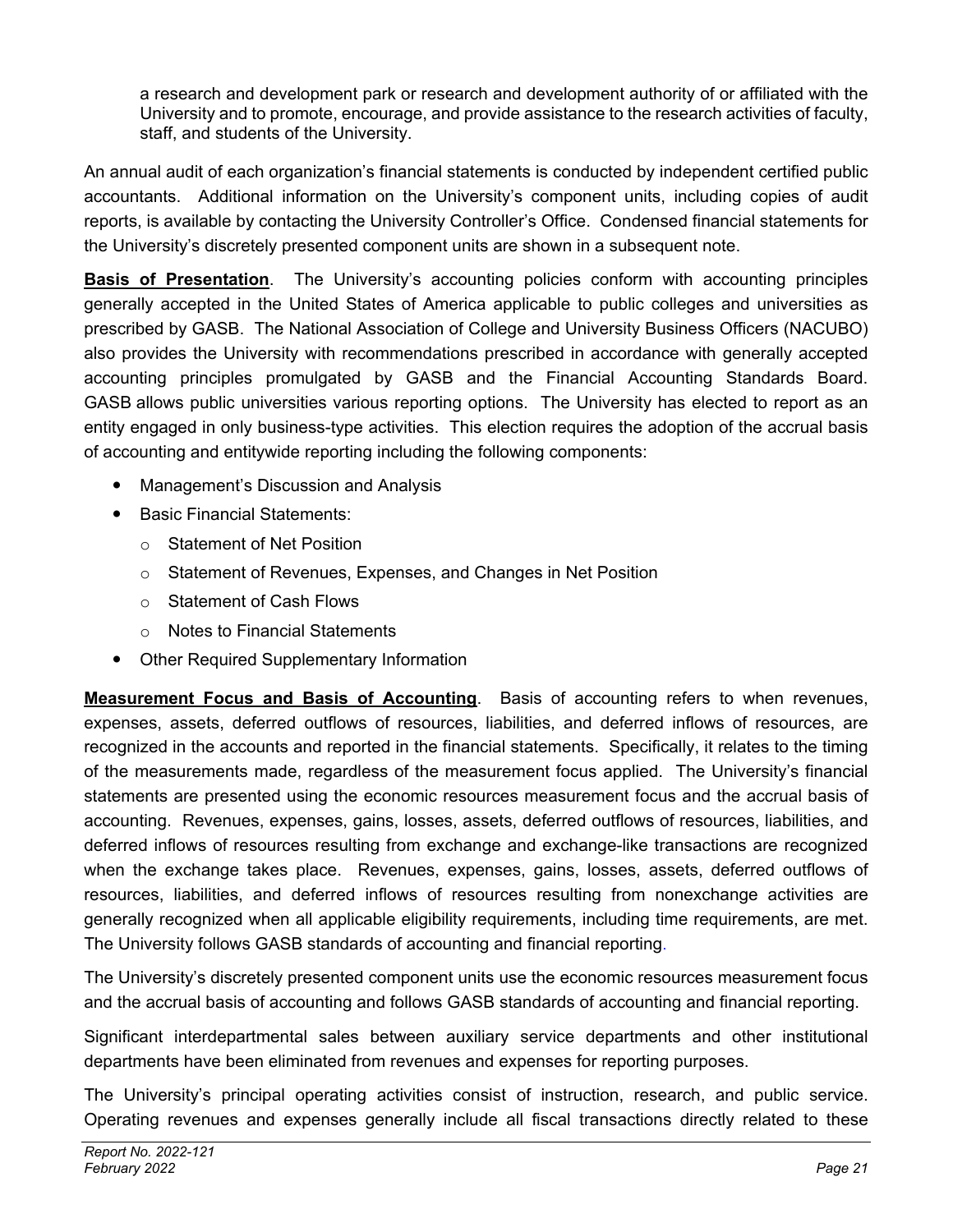activities as well as administration, operation and maintenance of capital assets, and depreciation of capital assets. Nonoperating revenues include State noncapital appropriations, Federal and State student financial aid, and investment income (net of unrealized gains or losses on investments). Other revenues generally include revenues for capital construction projects.

The statement of net position is presented in a classified format to distinguish between current and noncurrent assets and liabilities. When both restricted and unrestricted resources are available to fund certain programs, it is the University's policy to first apply the restricted resources to such programs, followed by the use of the unrestricted resources.

The statement of revenues, expenses, and changes in net position is presented by major sources and is reported net of tuition scholarship allowances. Tuition scholarship allowances are the difference between the stated charge for goods and services provided by the University and the amount that is actually paid by the student or the third party making payment on behalf of the student. The University applied the "Alternate Method" as prescribed in NACUBO Advisory Report 2000-05 to determine the reported net tuition scholarship allowances. Under this method, the University computes these amounts by allocating the cash payments to students, excluding payments for services, using a ratio of total aid to aid not considered third-party aid.

The statement of cash flows is presented using the direct method in compliance with GASB Statement No. 9, *Reporting Cash Flows of Proprietary and Nonexpendable Trust Funds and Governmental Entities That Use Proprietary Fund Accounting*.

**Cash and Cash Equivalents**. Cash and cash equivalents consist of cash on hand and cash in demand accounts. University cash deposits are held in banks qualified as public depositories under Florida law. All such deposits are insured by Federal depository insurance, up to specified limits, or collateralized with securities held in Florida's multiple financial institution collateral pool required by Chapter 280, Florida Statutes. Cash and cash equivalents that are externally restricted to purchase or construct capital or other restricted assets are classified as restricted.

**Capital Assets**. University capital assets consist of land, works of art and historical treasures, construction in progress, buildings, infrastructure and other improvements, furniture and equipment, library resources, leasehold improvements, and computer software. These assets are capitalized and recorded at cost at the date of acquisition or at acquisition value at the date received in the case of gifts and purchases of State surplus property. Additions, improvements, and other outlays that significantly extend the useful life of an asset are capitalized. Other costs incurred for repairs and maintenance are expensed as incurred. The University has a capitalization threshold of \$5,000 for tangible personal property, and \$50,000 for new buildings and building improvements. Depreciation is computed on the straight-line basis over the following estimated useful lives:

- $\bullet$  Buildings 10 to 50 years
- $\bullet$  Infrastructure and Other Improvements  $-10$  to 50 years
- Furniture and Equipment  $-5$  to 20 years
- Library Resources 10 years
- Leasehold Improvements 10 years or the term of the lease, whichever is greater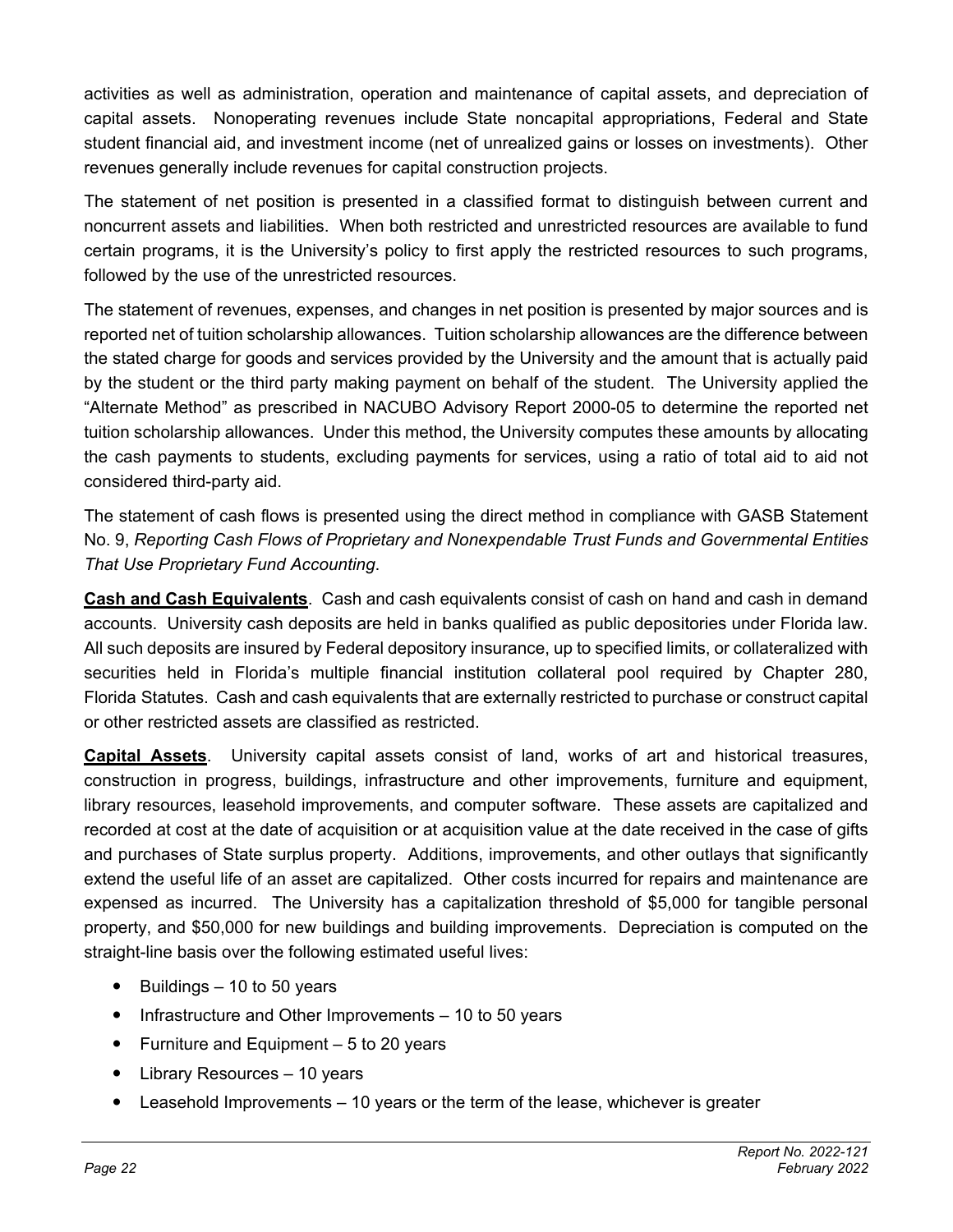• Computer Software – 5 years

**Noncurrent Liabilities**. Noncurrent liabilities include loans and notes payable, revenue received in advance, compensated absences payable, other postemployment benefits payable, and net pension liabilities that are not scheduled to be paid within the next fiscal year.

**Pensions**. For purposes of measuring the net pension liabilities, deferred outflows of resources and deferred inflows of resources related to pensions, and pension expense, information about the fiduciary net positions of the Florida Retirement System (FRS) defined benefit plan and the Health Insurance Subsidy (HIS) defined benefit plan and additions to/deductions from the FRS and HIS fiduciary net positions have been determined on the same basis as they are reported by the FRS and the HIS plans. Benefit payments (including refunds of employee contributions) are recognized when due and payable in accordance with benefit terms. Investments are reported at fair value.

## **2. Deficit Net Position in Individual Funds**

The University reported an unrestricted net position which included a deficit in the current unrestricted and restricted funds as shown below.

| Fund                                 | <b>Net Position</b> |
|--------------------------------------|---------------------|
| Current Unrestricted:                |                     |
| General Revenue Fund                 | \$(155, 736, 452)   |
| All Other Current Unrestricted Funds | 66,499,522          |
| Current Restricted                   | (4,398,125)         |
| Total                                | (93, 635, 055)      |

This deficit can primarily be attributed to the full recognition of long-term liabilities (i.e., compensated absences payable, other postemployment benefits (OPEB) payable, and net pension liabilities) in the current unrestricted funds that are expected to be paid over time and financed by future appropriations.

## **3. Investments**

Section 1011.42(5), Florida Statutes, authorizes universities to invest funds with the State Treasury and State Board of Administration (SBA) and requires that universities comply with the statutory requirements governing investment of public funds by local governments. Accordingly, universities are subject to the requirements of Chapter 218, Part IV, Florida Statutes. The Board of Trustees has adopted a written investment policy providing that surplus funds of the University shall be invested in those institutions and instruments permitted under the provisions of Florida Statutes. Pursuant to Section 218.415(16), Florida Statutes, the University is authorized to invest in the Florida PRIME investment pool administered by the SBA; Securities and Exchange Commission registered money market funds with the highest credit quality rating from a nationally recognized rating agency; interest-bearing time deposits and savings accounts in qualified public depositories, as defined in Section 280.02, Florida Statutes; direct obligations of the United States Treasury; obligations of Federal agencies and instrumentalities; securities of, or interests in, certain open end or closed end management type investment companies; and other investments approved by the Board of Trustees as authorized by law.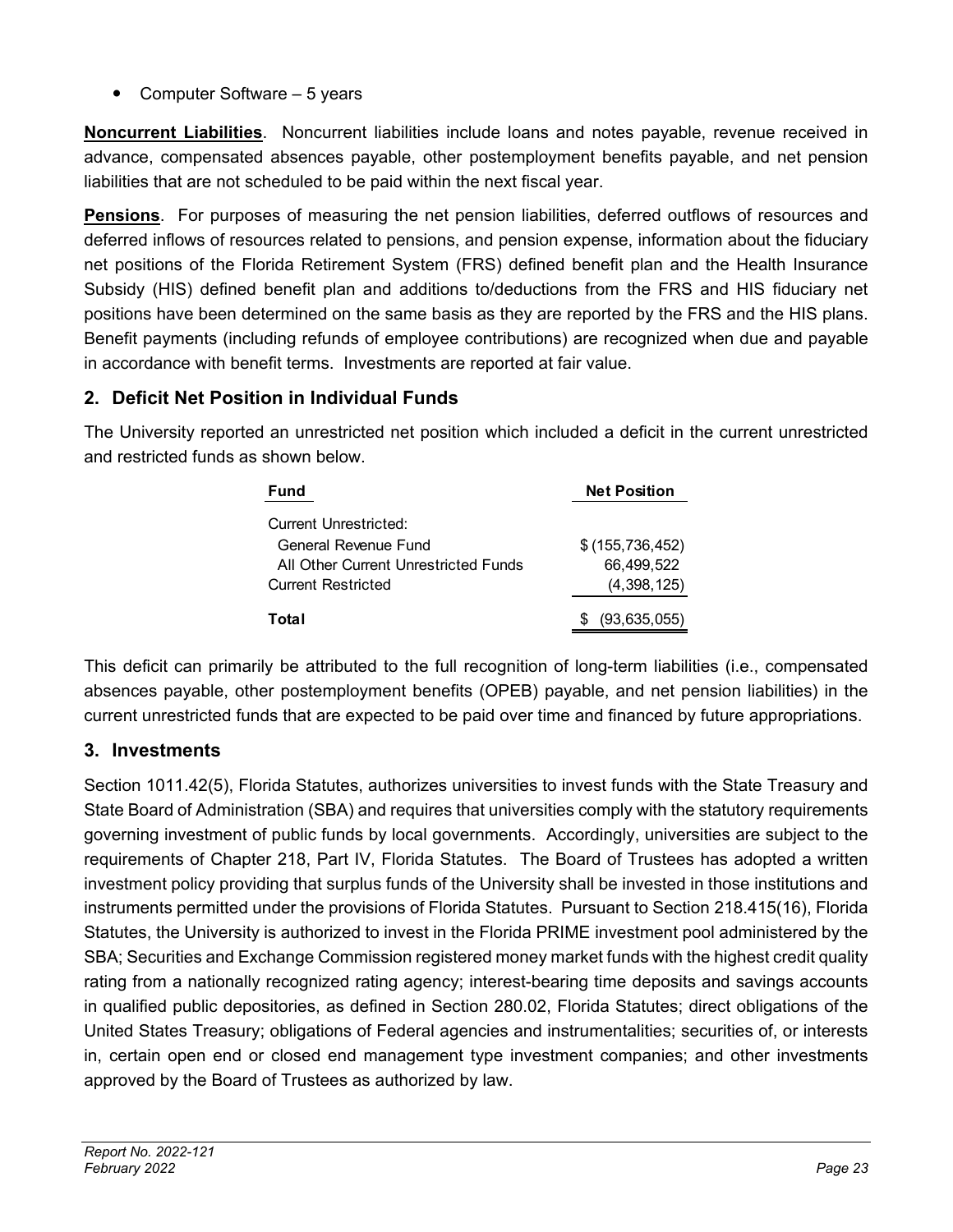The University categorizes its fair value measurements within the fair value hierarchy established by generally accepted accounting principles. The hierarchy is based on the valuation inputs used to measure the fair value of the asset. Level 1 inputs are quoted prices in active markets for identical assets, Level 2 inputs are significant other observable inputs, and Level 3 inputs are significant unobservable inputs.

All of the University's recurring fair value measurements as of June 30, 2021, are valued using quoted market prices (Level 1 inputs), with the exception of corporate bonds and notes and Obligations of United States (U.S.) Government Agencies and Instrumentalities which are valued using a matrix pricing model (Level 2 inputs) and investments with the State Treasury which are valued based on the University's share of the pool (Level 3 inputs).

|                                                   |                  | <b>Fair Value Measurements Using</b> |                         |    |                    |    |                    |
|---------------------------------------------------|------------------|--------------------------------------|-------------------------|----|--------------------|----|--------------------|
|                                                   |                  |                                      | <b>Quoted Prices</b>    |    | <b>Significant</b> |    |                    |
|                                                   |                  |                                      | in Active               |    | <b>Other</b>       |    | <b>Significant</b> |
|                                                   |                  |                                      | <b>Markets for</b>      |    | <b>Observable</b>  |    | Unobservable       |
|                                                   |                  |                                      | <b>Identical Assets</b> |    | Inputs             |    | Inputs             |
| <b>Investments by Fair Value Level</b>            | <b>Amount</b>    |                                      | (Level 1)               |    | (Level 2)          |    | (Level 3)          |
| External Investment Pool:                         |                  |                                      |                         |    |                    |    |                    |
| State Treasury Special Purpose Investment Account | \$<br>51,563,407 | \$                                   |                         | \$ |                    | \$ | 51,563,407         |
| United States Treasury Securities                 | 4,742,966        |                                      | 4,742,966               |    |                    |    |                    |
| <b>Obligations of United States Government</b>    |                  |                                      |                         |    |                    |    |                    |
| Agencies and Instrumentalities                    | 4,268,366        |                                      |                         |    | 4,268,366          |    |                    |
| <b>Bonds and Notes</b>                            | 16,459,668       |                                      |                         |    | 16,459,668         |    |                    |
| <b>Mutual Funds:</b>                              |                  |                                      |                         |    |                    |    |                    |
| Equities                                          | 6,928,142        |                                      | 6,928,142               |    |                    |    |                    |
| Total Investments by Fair Value Level             | 83,962,549       | S                                    | 11,671,108              | S  | 20,728,034         |    | 51,563,407         |
| <b>Investments at Amortized Cost</b>              |                  |                                      |                         |    |                    |    |                    |
| <b>SBA Florida Prime</b>                          | 1,155,728        |                                      |                         |    |                    |    |                    |
| <b>Total Investments</b>                          | 85, 118, 277     |                                      |                         |    |                    |    |                    |

The University's investments at June 30, 2021, are reported as follows:

#### **External Investment Pools**.

The University reported investments at fair value totaling \$51,563,407 at June 30, 2021, in the State Treasury Special Purpose Investment Account (SPIA) investment pool, representing ownership of a share of the pool, not the underlying securities. Pooled investments with the State Treasury are not registered with the Securities and Exchange Commission. Oversight of the pooled investments with the State Treasury is provided by the Treasury Investment Committee per Section 17.575, Florida Statutes. The authorized investment types are set forth in Section 17.57, Florida Statutes. The State Treasury SPIA investment pool carried a credit rating of AA-f by Standard & Poor's, had an effective duration of 2.60 years, and fair value factor of 0.9840 at June 30, 2021. Participants contribute to the State Treasury SPIA investment pool on a dollar basis. These funds are commingled and a fair value of the pool is determined from the individual values of the securities. The fair value of the securities is summed and a total pool fair value is determined. A fair value factor is calculated by dividing the pool's total fair value by the pool participant's total cash balances. The fair value factor is the ratio used to determine the fair value of an individual participant's pool balance. The University relies on policies developed by the State Treasury for managing interest rate risk or credit risk for this investment pool. Disclosures for the State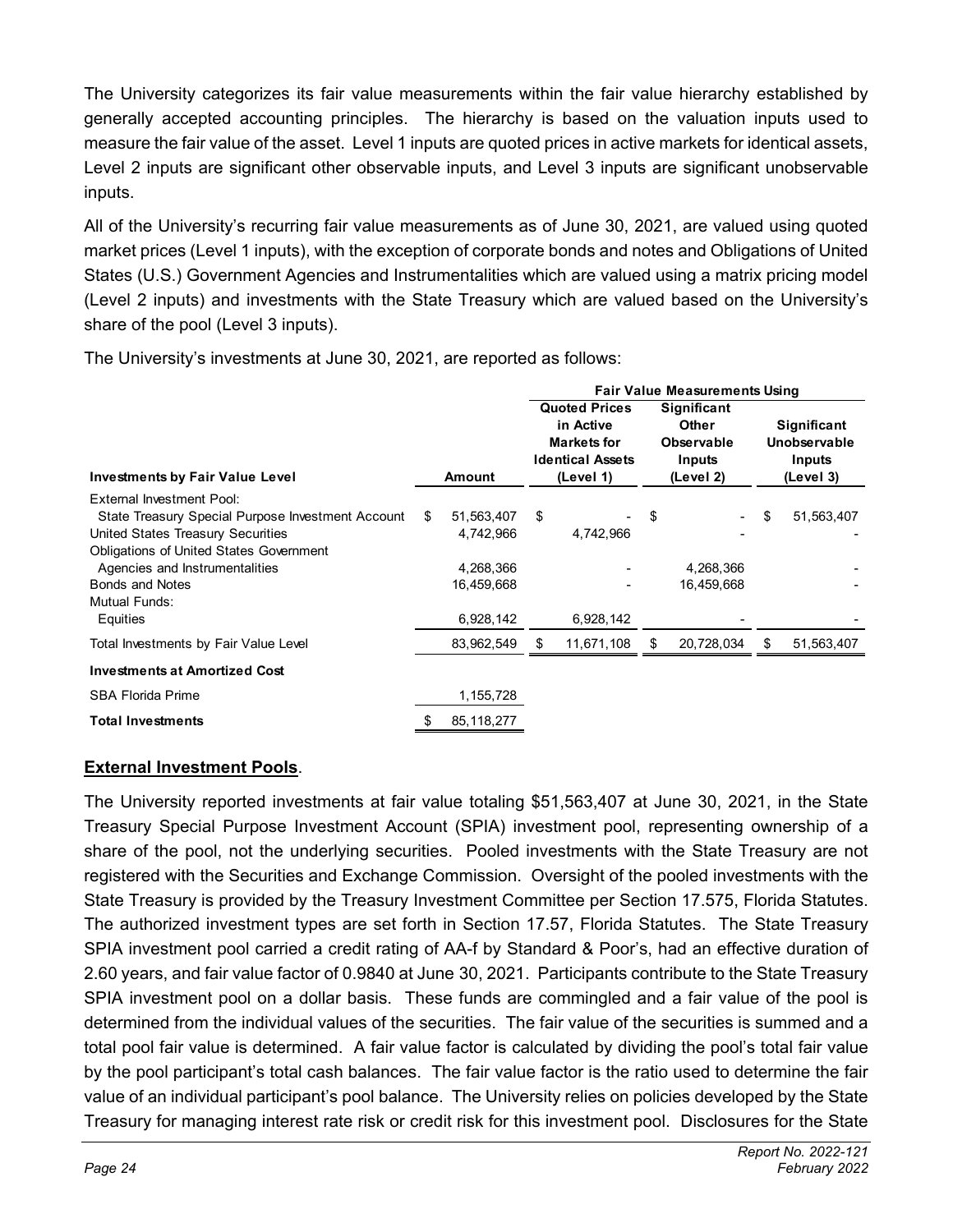Treasury investment pool are included in the notes to financial statements of the State's Annual Comprehensive Financial Report.

At June 30, 2021, the University reported investments totaling \$1,155,728 in the Florida PRIME investment pool administered by the SBA pursuant to Section 218.405, Florida Statutes. The University's investments in the Florida PRIME investment pool, which the SBA indicates is a Securities and Exchange Commission Rule 2a7-like external investment pool, are similar to money market funds in which shares are owned in the fund rather than the underlying investments. The Florida PRIME investment pool carried a credit rating of AAAm by Standard & Poor's and had a weighted-average days to maturity (WAM) of 50 days as of June 30, 2021. A portfolio's WAM reflects the average maturity in days, based on final maturity or reset date, in the case of floating-rate instruments. WAM measures the sensitivity of the Florida PRIME investment pool to interest rate changes. The investments in the Florida PRIME investment pool are reported at amortized cost.

Section 218.409(8)(a), Florida Statutes, provides that "the principal, and any part thereof, of each account constituting the trust fund is subject to payment at any time from the moneys in the trust fund. However, the executive director may, in good faith, on the occurrence of an event that has a material impact on liquidity or operations of the trust fund, for 48 hours limit contributions to or withdrawals from the trust fund to ensure that the Board [State Board of Administration] can invest moneys entrusted to it in exercising its fiduciary responsibility. Such action must be immediately disclosed to all participants, the trustees, the Joint Legislative Auditing Committee, and the Investment Advisory Council. The trustees shall convene an emergency meeting as soon as practicable from the time the executive director has instituted such measures and review the necessity of those measures. If the trustees are unable to convene an emergency meeting before the expiration of the 48-hour moratorium on contributions and withdrawals, the moratorium may be extended by the executive director until the trustees are able to meet to review the necessity for the moratorium. If the trustees agree with such measures, the trustees shall vote to continue the measures for up to an additional 15 days. The trustees must convene and vote to continue any such measures before the expiration of the time limit set, but in no case may the time limit set by the trustees exceed 15 days." As of June 30, 2021, there were no redemption fees or maximum transaction amounts, or any other requirements that serve to limit a participant's daily access to 100 percent of their account value.

## **Other Investments**.

The following risks apply to the University's investments in other than external investment pools:

*Interest Rate Risk*: Interest rate risk is the risk that changes in interest rates will adversely affect the fair value of an investment. Pursuant to Section 218.415(16), Florida Statutes, the University's investments in securities must provide sufficient liquidity to pay obligations as they come due. Investments of the University in debt securities and bond and notes, and their future maturities at June 30, 2021, are as follows: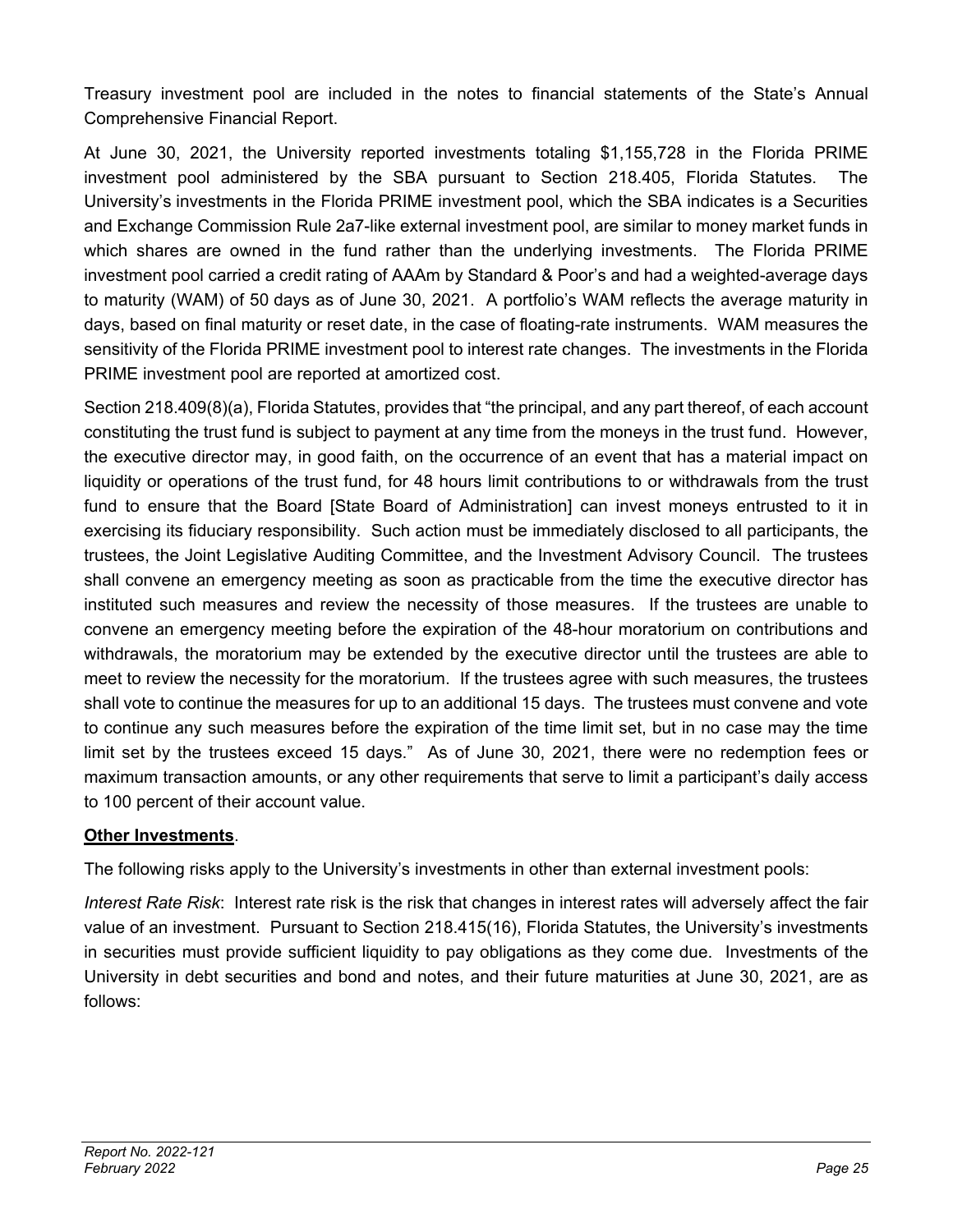|                                                                                     |                      | <b>Investments Maturities (In Years)</b> |              |                       |  |  |  |
|-------------------------------------------------------------------------------------|----------------------|------------------------------------------|--------------|-----------------------|--|--|--|
| <b>Investment Type</b>                                                              | Fair<br><b>Value</b> | <b>Less</b><br>Than 1                    | 1-5          | <b>More</b><br>Than 5 |  |  |  |
| United States Treasury Securities<br><b>Obligations of United States Government</b> | \$4,742,966          | \$<br>٠                                  | \$4,742,966  | \$                    |  |  |  |
| Agencies and Instrumentalities                                                      | 4,268,366            | 178.660                                  | 1.098.612    | 2.991.094             |  |  |  |
| <b>Bonds and Notes</b>                                                              | 16,459,668           | 1,278,483                                | 14, 195, 616 | 985,569               |  |  |  |
| <b>Total Investments</b>                                                            | \$25,471,000         | 1,457,143<br>\$.                         | \$20,037,194 | 3,976,663<br>\$.      |  |  |  |

#### **University Debt Investments Maturities**

*Credit Risk*: Credit risk is the risk that an issuer or other counterparty to an investment will not fulfill its obligations. Obligations of the United States Government or obligations explicitly guaranteed by the United States Government are not considered to have credit risk and do not require disclosure of credit quality. The University's investment policy limits fixed income exposure to investment grade assets and provides credit quality guidelines applicable to the investment objective. The following schedule represents the ratings at June 30, 2021, of the University's debt instruments using Moody's and Standard & Poor's nationally recognized rating agencies:

| <b>Investment Type</b>                                                              | Fair<br>Value | AAA          | AA                       |                    | <b>Less Than</b><br>A |
|-------------------------------------------------------------------------------------|---------------|--------------|--------------------------|--------------------|-----------------------|
| United States Treasury Securities<br><b>Obligations of United States Government</b> | \$4.742.966   | \$4.742.966  | $\overline{\phantom{a}}$ | - \$<br>$\sim$ $-$ | S                     |
| Agencies and Instrumentalities                                                      | 4.268.366     | 4.268.366    |                          |                    |                       |
| <b>Bonds and Notes</b>                                                              | 16,459,668    | 5,314,714    | 3.906.314                | 7.135.373          | 103,267               |
| <b>Total Investments</b>                                                            | \$25.471.000  | \$14.326.046 | \$3.906.314              | 7.135.373          | 103.267               |

#### **University Debt Investments Quality Ratings**

*Concentration of Credit Risk*: Concentration of credit risk is the risk of loss attributed to the magnitude of the University's investments in a single issuer. The University's investment policies require diversification sufficient to reduce the potential of a single security, single sector of securities, or single style of management having a disproportionate or significant impact on the portfolio. The University's policy considers credit risk on an investment type basis and established that in equities, no more than 10 percent of the portfolio should be invested in any one company.

#### **Component Units' Investments**.

The University of West Florida Foundation, Inc. (Foundation) has an investment policy which provides guidelines for the investment of Foundation assets. The purpose of these assets is to further the overall mission of the University. The objectives of the assets are the enhancement of capital and real purchasing power while limiting exposure to risk of loss. Real purchasing power of real rate of return will be defined as returns in excess of inflation as defined by Consumer Price Index. The investment policy provides information on authorized asset classes, target allocations and ranges of acceptable investment categories.

Investments held by the Foundation at June 30, 2021, are reported at fair value as follows: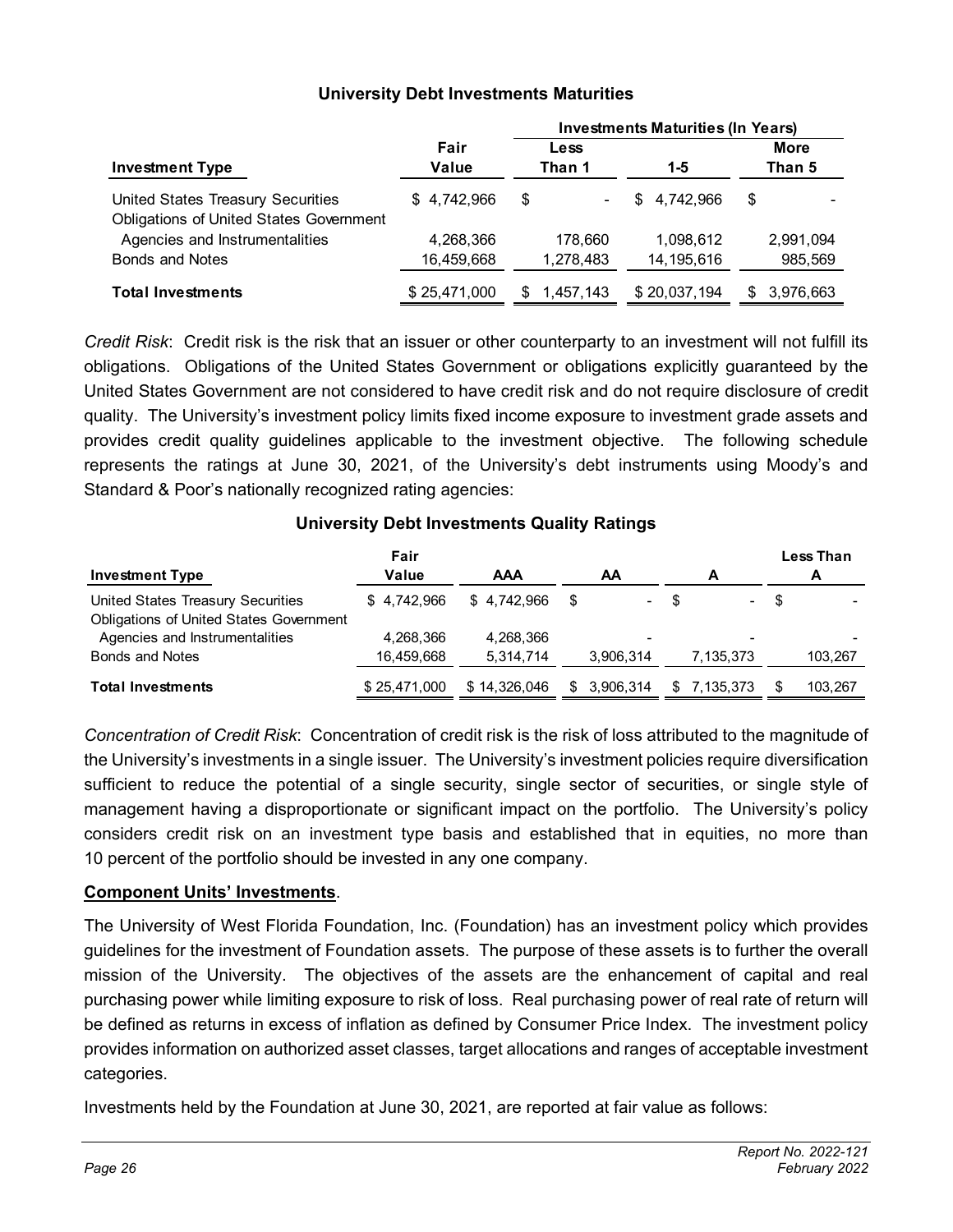|                                                                                                                 |   |                        | <b>Fair Value Measurements Using</b> |                                                                                                 |    |                                                                         |                                                           |                        |
|-----------------------------------------------------------------------------------------------------------------|---|------------------------|--------------------------------------|-------------------------------------------------------------------------------------------------|----|-------------------------------------------------------------------------|-----------------------------------------------------------|------------------------|
| <b>Investments by Fair Value Level</b>                                                                          |   | Amount                 |                                      | <b>Quoted Prices</b><br>in Active<br><b>Markets for</b><br><b>Identical Assets</b><br>(Level 1) |    | Significant<br>Other<br><b>Observable</b><br><b>Inputs</b><br>(Level 2) | Significant<br>Unobservable<br><b>Inputs</b><br>(Level 3) |                        |
| Investments Measured at Fair Value:<br>Equity Securities - Domestic and International                           | S | 76,583,322             | \$                                   | 75,505,518                                                                                      | \$ | 1,077,804                                                               | \$                                                        |                        |
| <b>Debt Securities</b>                                                                                          |   | 21,504,895             |                                      | 15.264.600                                                                                      |    | 6,240,295                                                               |                                                           |                        |
| <b>External Investment Pool:</b><br>State Treasury Special Purpose Investment Account                           |   | 6,362,752              |                                      |                                                                                                 |    |                                                                         |                                                           | 6,362,752              |
| Alternative Investments:<br><b>Private Equity Investments</b><br><b>Real Estate Investment Trust</b>            |   | 2,414,537<br>4,313,311 |                                      |                                                                                                 |    |                                                                         |                                                           | 2,414,537<br>4,313,311 |
| <b>Total Alternative Investments</b>                                                                            |   | 6,727,848              |                                      |                                                                                                 |    |                                                                         |                                                           | 6,727,848              |
| <b>Total Investments by Fair Value Level</b>                                                                    |   | 111, 178, 817          | S                                    | 90,770,118                                                                                      | \$ | 7,318,099                                                               | S                                                         | 13,090,600             |
| Investments Measured at Net Asset Value (NAV):<br>Fund of Fund Hedge Funds<br><b>Private Equity Investments</b> |   | 8,953,462<br>5,956,746 |                                      |                                                                                                 |    |                                                                         |                                                           |                        |
| Total Investments Measured at NAV                                                                               |   | 14,910,208             |                                      |                                                                                                 |    |                                                                         |                                                           |                        |
| <b>Total Investments</b>                                                                                        | S | 126,089,025            |                                      |                                                                                                 |    |                                                                         |                                                           |                        |

Other information for investments measured at NAV or its equivalent follows:

|                                          |                           |                                       | <b>Redemption</b>                                  |                                           |
|------------------------------------------|---------------------------|---------------------------------------|----------------------------------------------------|-------------------------------------------|
|                                          | <b>Net Asset</b><br>Value | <b>Unfunded</b><br><b>Commitments</b> | <b>Frequency (If</b><br><b>Currently Eligible)</b> | <b>Redemption</b><br><b>Notice Period</b> |
| Fund of Fund Hedge Funds:                |                           |                                       | Quarterly to                                       |                                           |
| <b>Equity Market Neutral</b>             | \$<br>8,953,462           | \$<br>$\blacksquare$                  | Semi-annual                                        | 95 Days                                   |
| <b>Private Equity Investments</b>        | 5,956,746                 | 6,809,639                             | N/A(1)                                             | N/A(1)                                    |
| <b>Total Investments Measured at NAV</b> | 14,910,208                | \$<br>6,809,639                       |                                                    |                                           |

(1) These funds are in private equity structures with no ability to be redeemed.

The investments above of \$126,089,025 at fair value, and certificates of deposits totaling \$511,408 equal a total investment holding for the Foundation of \$126,600,433 at June 30, 2021.

*Fair Value Measurement: Equity Securities*: Investments in equity securities are measured at fair value using quoted market prices. They are classified as Level 1 when they are traded in an active market for which closing stock prices are readily available.

*Debt Securities*: Investments in fixed income securities are classified as Level 1 as they trade with sufficient frequency and volume to enable the Foundation to obtain pricing information on an ongoing basis. However, a small segment of debt security holdings is in a High Yield Commingled Fund where there are inputs, other than quoted prices included in Level 1, that are observable, either directly or indirectly, and therefore included in Level 2.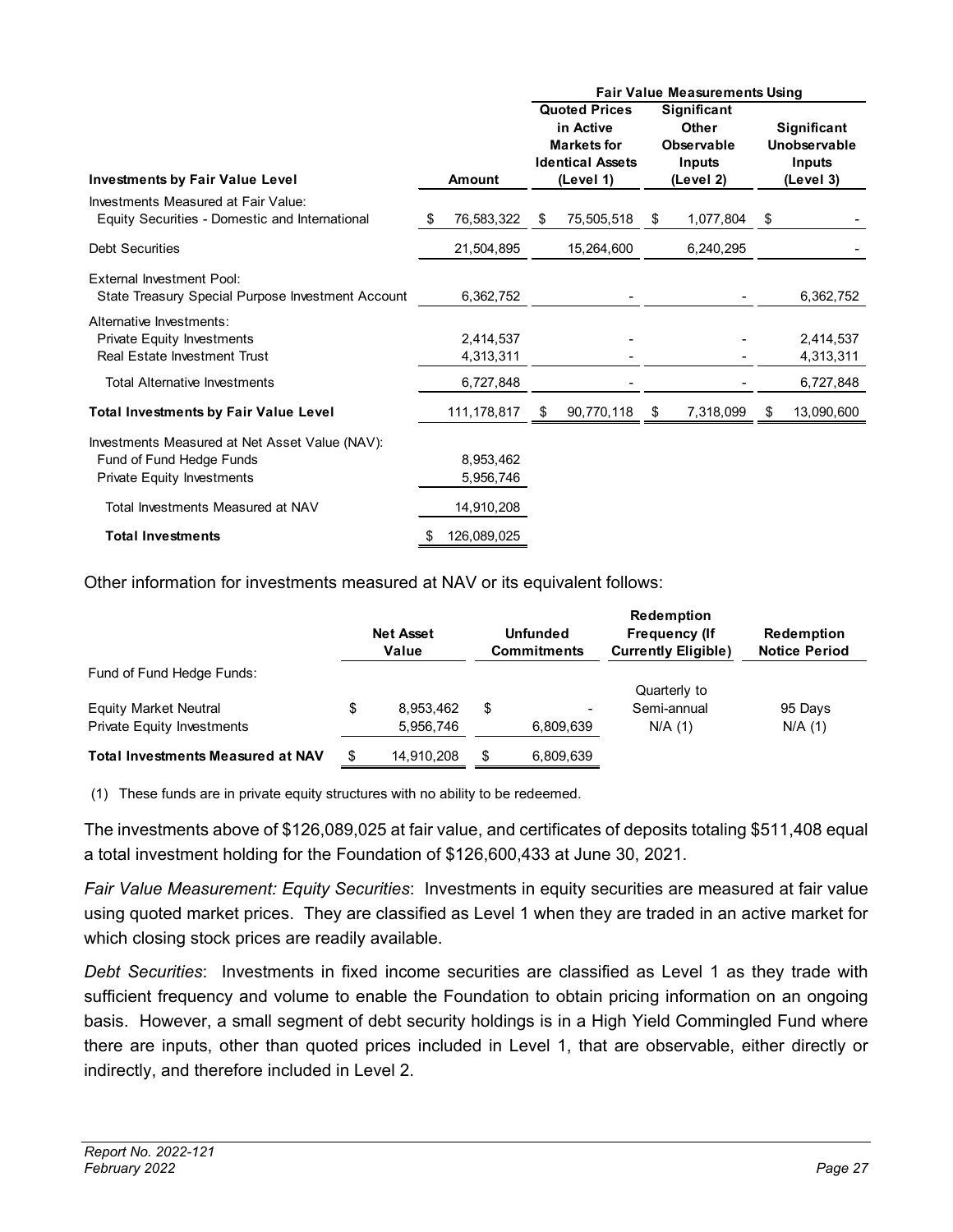*External Investment Pool*: Investments in the State Treasury SPIA investment pool are classified as Level 3.

*Alternative Investments*: Investments in private equity partnerships for which there is no readily determinable fair value is classified as Level 3 as the valuation is based on significant unobservable inputs.

*Private Equity and Real Estate Investment Trust*: Private equity and real estate investment trust funds for which there are not readily determinable fair values are classified as Level 3 as the valuation is based on significant unobservable inputs. Private equity and real estate investment trusts are partnerships formed for the purpose of acquiring, holding, managing and selling income producing real estate and real estate related assets, including interests in joint venture development projects for current income or investment and capital appreciation over a 3 to 5 year holding period.

While the Foundation believes its valuation methods are appropriate and consistent with other market participants, the use of different methodologies or assumptions to determine the fair value of certain financial instruments could result in a different estimate of fair value at the reporting date.

*Custodial Credit Risk*: Custodial credit risk for investments is the risk that, in the event of the failure of the counterparty, the Foundation will not be able to recover the value of its investments or collateral securities that are in possession of an outside party. It is the Foundation's policy to require that all securities be held by the Foundation's agent in the Foundation's name. The Foundation's investments as of June 30, 2021, excluding mutual funds and alternative investments, are uninsured and registered with securities held by the Foundation's agent in the Foundation's name. Mutual funds and alternative investments do not have specific securities, are uninsured, and are held in the book entry form.

*Concentration of Credit Risk*: Concentration of credit risk is the risk of loss attributed to the magnitude of an entity's investment in a single issuer. The Foundation's investment policy requires diversification of investments sufficient to reduce the potential of a single security, single sector of securities, or single investment manager having a disproportionate or significant impact on the portfolio. Guidelines for individual sectors of the portfolio further indicate percentage limitations. Disclosure of any issuer of investments that in the aggregate is 5 percent or more of the portfolio is required to be disclosed as a concentration of credit risk (investments issued by or explicitly guaranteed by the U.S. Government and investments in mutual funds, external investment pools and other pooled investments are exempt). As of June 30, 2021, there were no concentrations of credit risk.

*Credit Risk*: Credit risk is the risk that an issuer or other counterparty to an investment will not fulfill its obligations. At June 30, 2021, the credit quality ratings of the Foundation's debt securities were as follows: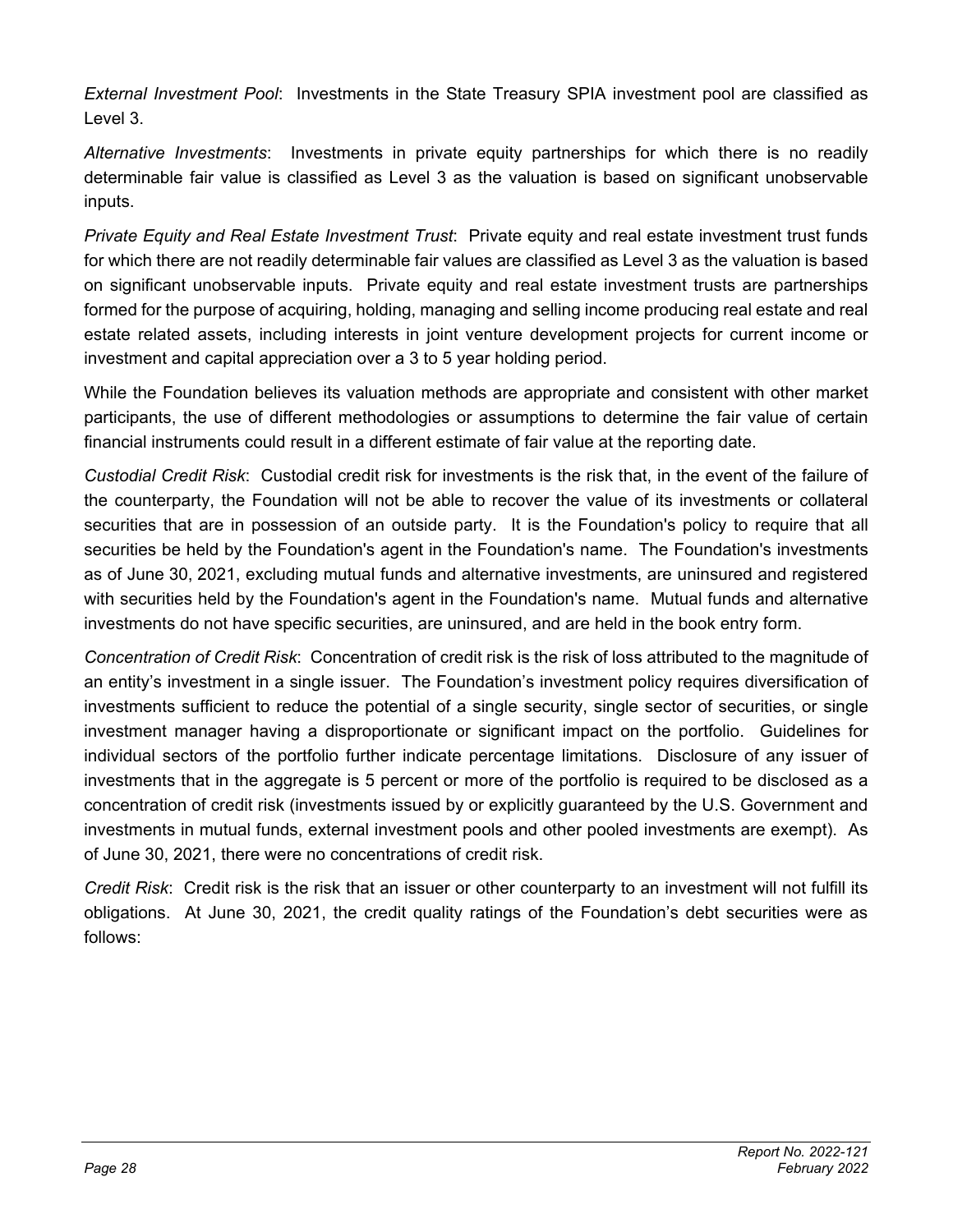| <b>Standard &amp; Poor's Credit Rating</b> | <b>Amount</b> |              |  |  |
|--------------------------------------------|---------------|--------------|--|--|
| AAA                                        | \$            | 8,992,230    |  |  |
| AA                                         |               | 1,145,374    |  |  |
| А                                          |               | 3,140,800    |  |  |
| BBB                                        |               | 3,749,826    |  |  |
| ΒB                                         |               | 3,463,338    |  |  |
| в                                          |               | 518,918      |  |  |
| <b>Below B</b>                             |               | 107,336      |  |  |
| Unrated                                    |               | 387,073      |  |  |
| <b>Total Debt Securities Investments</b>   |               | \$21,504,895 |  |  |

Credit risk for alternative investments consist of funds that may include underlying securities including equities, fixed income, real estate, and other types of investments. The schedule above only reflects the credit risk related to debt securities that are directly held by the Foundation.

*Interest Rate Risk*: Interest rate risk is the risk that changes in interest rates will adversely affect the fair value of an investment. The Foundation's policy for managing its exposure to fair value loss occurring from interest rate risk is through maintaining diversification of its investments and investment maturities so as to minimize the impact of downturns in the market as stated above.

As of June 30, 2021, the Foundation's debt securities of \$21,504,895 had weighted average maturities of:

| Total             | Less Than    |              |
|-------------------|--------------|--------------|
| <b>Fair Value</b> | 1 Year       | 1 - 5 Years  |
| \$21,504,895      | \$ 9.372.172 | \$12,132,723 |

*Foreign Currency Risk*: Foreign currency risk is the risk that changes in exchange rates between the U.S. dollar and foreign currencies could adversely affect an investment's fair value. It is the Foundation's policy to limit its exposure to foreign currency risk by limiting the asset allocation in international investments in accordance with the established targets in the approved investment policy. As of June 30, 2021, the Foundation did not have any direct investments subject to this risk. As of June 30, 2021, the Foundation's assets were held in U.S. currency; the currency risk on international and global assets is absorbed by the underlying investments managers.

Investments held by West Florida Historic Preservation, Inc. at June 30, 2021, consist of certificates of deposits totaling \$179,506.

## **4. Receivables**

**Accounts Receivable**. Accounts receivable represent amounts for student tuition and fees, contract and grant reimbursements due from third parties, various sales and services provided to students and third parties, and interest accrued on investments and loans receivable. As of June 30, 2021, the University reported the following amounts as accounts receivable: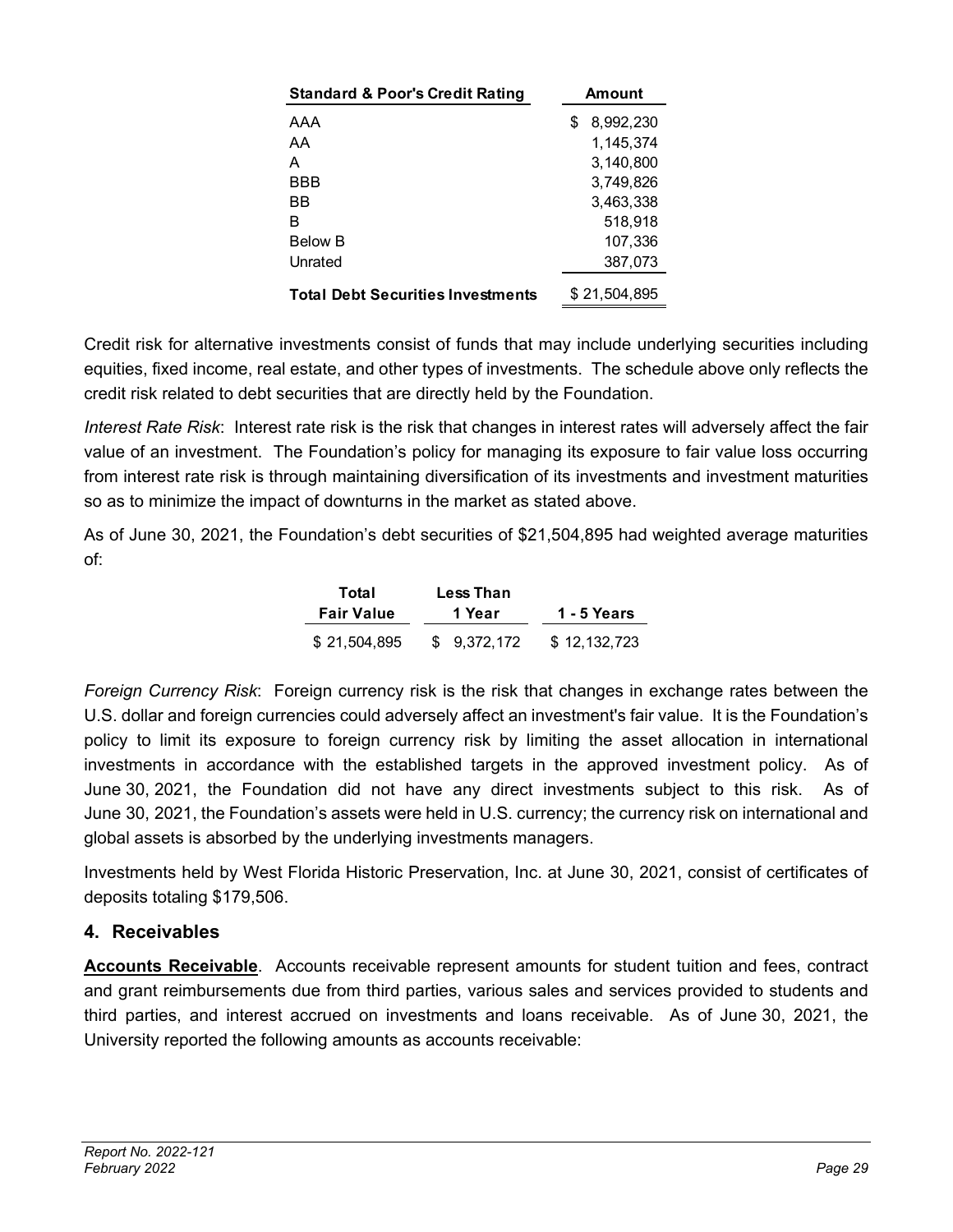| <b>Description</b>                       | <b>Amount</b>       |
|------------------------------------------|---------------------|
| <b>Contracts and Grants</b>              | \$16,372,648        |
| <b>Student Tuition and Fees</b><br>Other | 2,732,374<br>39,584 |
| <b>Gross Accounts Receivable</b>         | 19.144.606          |
| Less Allowances for Doubtful Accounts    | 463,959             |
| <b>Total Accounts Receivable</b>         | \$18,680,647        |

Allowances for doubtful accounts are reported based on management's best estimate as of fiscal year end considering type, age, collection history, and other factors considered appropriate. No allowance has been accrued for contracts and grants receivable. University management considers these to be fully collectible.

## **5. Due From State**

The amount due from State consists of \$2,875,234 of Capital Improvement Fee Trust Funds for renovation and construction of University facilities.

## **6. Due To Component Units**

The \$3,037,185 reported as due to component units consists primarily of amounts owed by the University to the Foundation totaling \$3,035,079, comprised of cash deposits on hold at the University for the Foundation for direct charge for services provided by the University and for lost housing revenue funded from Higher Education Emergency Relief Funds II institutional aid. The remaining difference of \$2,106 is related to UWF Business Enterprises, Inc. cash deposits on hold for direct charges for services provided by the University. Pursuant to agreements in place between the University and the direct-support organizations (DSOs), each DSO can deposit funds at the University to use services that support their respective operations.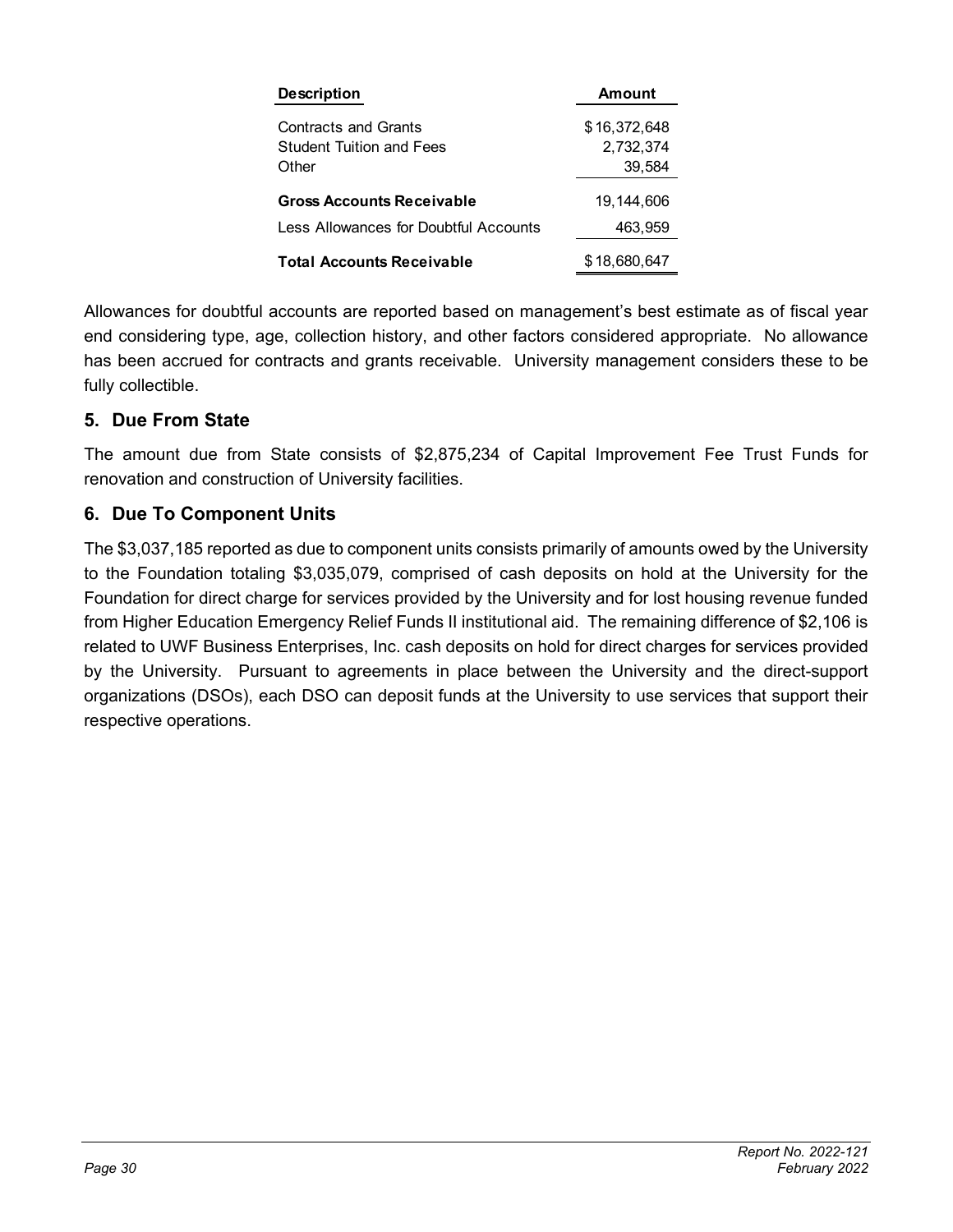## **7. Capital Assets**

Capital assets activity for the fiscal year ended June 30, 2021, is shown in the following table:

| <b>Description</b>                           | <b>Beginning</b><br><b>Balance</b> | <b>Additions</b>  | <b>Reductions</b> | <b>Ending</b><br><b>Balance</b> |
|----------------------------------------------|------------------------------------|-------------------|-------------------|---------------------------------|
|                                              |                                    |                   |                   |                                 |
| Nondepreciable Capital Assets:               |                                    |                   |                   |                                 |
| Land                                         | 11,589,150<br>\$                   | \$                | \$                | 11,589,150                      |
| Works of Art and Historical Treasures        | 17,847,057                         | 155,210           | 1,119,905         | 16,882,362                      |
| <b>Construction in Progress</b>              | 3,852,831                          | 134,563           | 524,370           | 3,463,024                       |
| <b>Total Nondepreciable Capital Assets</b>   | 33,289,038<br>\$                   | \$<br>289,773     | \$<br>1,644,275   | 31,934,536<br>\$                |
| Depreciable Capital Assets:                  |                                    |                   |                   |                                 |
| <b>Buildings</b>                             | \$221,344,545                      | \$<br>897,050     | \$                | \$222,241,595                   |
| Infrastructure and Other Improvements        | 38,872,758                         |                   |                   | 38,872,758                      |
| <b>Furniture and Equipment</b>               | 41,754,697                         | 2,121,844         | 6,615,294         | 37,261,247                      |
| <b>Library Resources</b>                     | 27,241,529                         |                   |                   | 27,241,529                      |
| Leasehold Improvements                       | 1,987,430                          | 513,529           |                   | 2,500,959                       |
| <b>Computer Software</b>                     | 683,800                            |                   |                   | 683,800                         |
| <b>Total Depreciable Capital Assets</b>      | 331,884,759                        | 3,532,423         | 6,615,294         | 328,801,888                     |
| Less, Accumulated Depreciation:              |                                    |                   |                   |                                 |
| <b>Buildings</b>                             | 102,070,580                        | 5,195,096         |                   | 107,265,676                     |
| Infrastructure and Other Improvements        | 24,364,229                         | 1,408,176         |                   | 25,772,405                      |
| Furniture and Equipment                      | 30,237,721                         | 2,791,350         | 5,904,011         | 27,125,060                      |
| <b>Library Resources</b>                     | 27,241,529                         |                   |                   | 27,241,529                      |
| Leasehold Improvements                       | 283,391                            | 206,155           |                   | 489,546                         |
| <b>Computer Software</b>                     | 681,911                            |                   |                   | 681,911                         |
| <b>Total Accumulated Depreciation</b>        | 184,879,361                        | 9,600,777         | 5,904,011         | 188,576,127                     |
| <b>Total Depreciable Capital Assets, Net</b> | \$147,005,398                      | \$<br>(6,068,354) | \$<br>711,283     | \$140,225,761                   |

## **8. Long-Term Liabilities**

Long-term liabilities of the University at June 30, 2021, include revenue received in advance, loans and notes payable, compensated absences payable, other postemployment benefits payable, and net pension liability. Long-term liabilities activity for the fiscal year ended June 30, 2021, is shown in the following table:

| <b>Description</b>                                             | <b>Beginning</b><br><b>Balance</b> | <b>Additions</b>     | <b>Reductions</b> | <b>Ending</b><br><b>Balance</b> | Current<br><b>Portion</b> |
|----------------------------------------------------------------|------------------------------------|----------------------|-------------------|---------------------------------|---------------------------|
| Revenue Received in Advance                                    | 10, 122, 273<br>S.                 | 2.045.000<br>S       | \$<br>162,027     | 12,005,246<br>S.                | \$<br>50,359              |
| Loans and Notes Payable<br><b>Compensated Absences Payable</b> | 16,649,571                         | 233.497<br>1,268,674 | ٠<br>2,130,774    | 233.497<br>15,787,471           | 1,648,792                 |
| Other Postemployment                                           |                                    |                      |                   |                                 |                           |
| <b>Benefits Payable</b>                                        | 112,729,335                        | 54,422,736           | 70.439.666        | 96.712.405                      | 1,569,183                 |
| Net Pension Liability                                          | 67,320,120                         | 40,964,929           | 29,096,267        | 79,188,782                      | 176,897                   |
| <b>Total Long-Term Liabilities</b>                             | \$206,821,299                      | 98,934,836<br>S      | \$101,828,734     | \$203,927,401                   | 3.445.231<br>\$.          |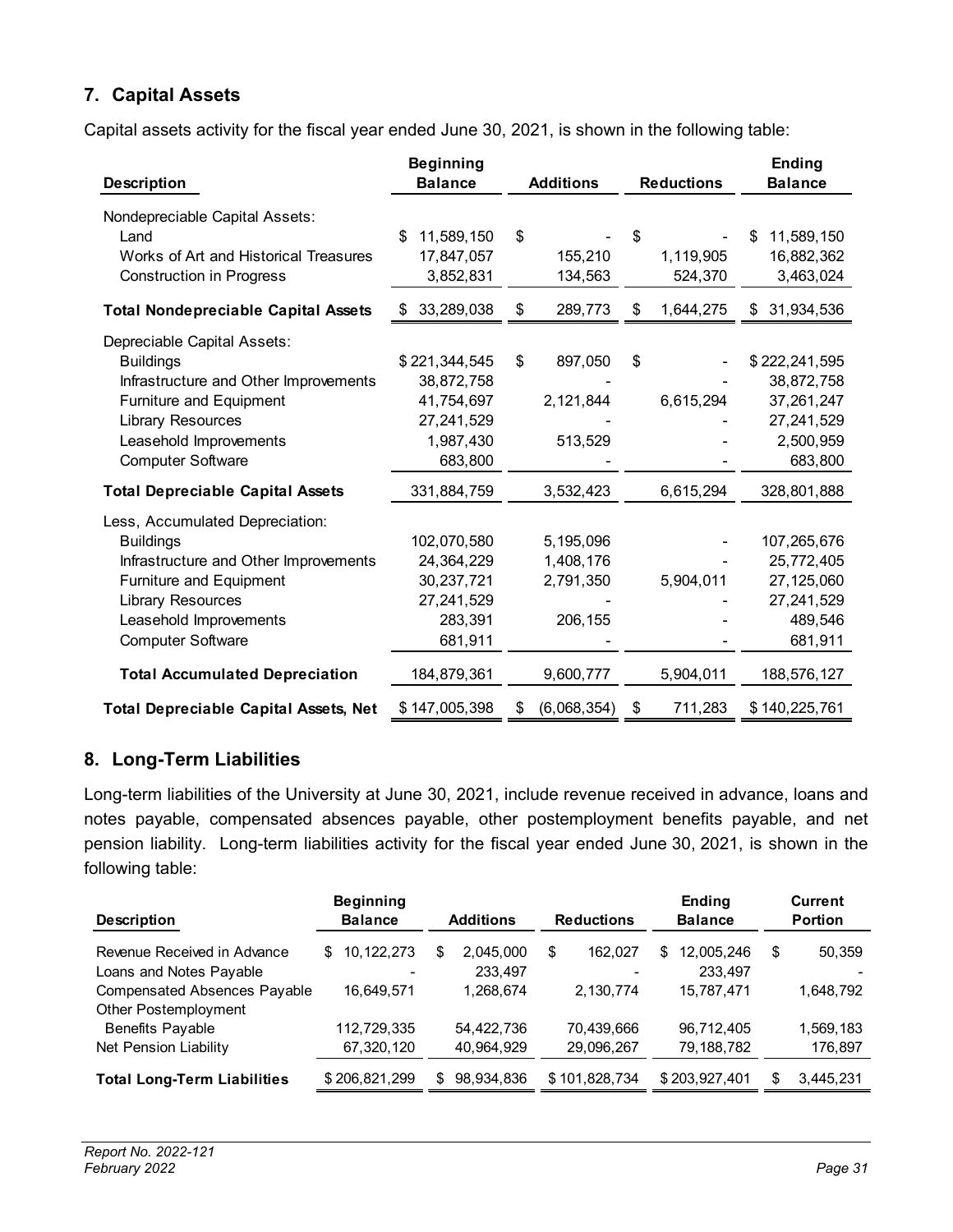**Revenue Received in Advance**. Revenue received in advance consists primarily of funds received but not yet earned under a grant from the State Economic Development Initiative. Total revenue received in advance at June 30, 2021, amounted to \$12,005,246, with \$50,359 expected to be earned during the 2021-22 fiscal year.

**Compensated Absences Payable**. Employees earn the right to be compensated during absences for annual leave (vacation) and sick leave earned pursuant to Board of Governors' Regulations, University regulations, and bargaining agreements. Leave earned is accrued to the credit of the employee and records are kept on each employee's unpaid (unused) leave balance. The University reports a liability for the accrued leave; however, State noncapital appropriations fund only the portion of accrued leave that is used or paid in the current fiscal year. Although the University expects the liability to be funded primarily from future appropriations, generally accepted accounting principles do not permit the recording of a receivable in anticipation of future appropriations. At June 30, 2021, the estimated liability for compensated absences, which includes the University's share of the Florida Retirement System and FICA contributions, totaled \$15,787,471. The current portion of the compensated absences liability, \$1,648,792, is the amount expected to be paid in the coming fiscal year and represents a historical percentage of leave used applied to total accrued leave liability.

**Other Postemployment Benefits Payable**. The University follows GASB Statement No. 75, *Accounting and Financial Reporting for Postemployment Benefits Other Than Pensions*, for certain postemployment healthcare benefits administered by the State Group Health Insurance Program.

## *General Information about the OPEB Plan*

*Plan Description*. The Division of State Group Insurance's Other Postemployment Benefits Plan (OPEB Plan) is a multiple-employer defined benefit plan administered by the State of Florida. Pursuant to the provisions of Section 112.0801, Florida Statutes, all employees who retire from the University are eligible to participate in the State Group Health Insurance Program. Retirees and their eligible dependents shall be offered the same health and hospitalization insurance coverage as is offered to active employees at a premium cost of no more than the premium cost applicable to active employees. A retiree means any officer or employee who retires under a State retirement system or State optional annuity or retirement program or is placed on disability retirement and who begins receiving retirement benefits immediately after retirement from employment. In addition, any officer or employee who retires under the Florida Retirement System Investment Plan is considered a "retiree" if he or she meets the age and service requirements to qualify for normal retirement or has attained the age of 59.5 years and has the years of service required for vesting. The University subsidizes the premium rates paid by retirees by allowing them to participate in the OPEB Plan at reduced or blended group (implicitly subsidized) premium rates for both active and retired employees. These rates provide an implicit subsidy for retirees because retiree healthcare costs are generally greater than active employee healthcare costs. No assets are accumulated in a trust that meet the criteria in paragraph 4 of GASB Statement No. 75. The OPEB Plan contribution requirements and benefit terms necessary for funding the OPEB Plan each year is on a pay-as-you-go basis as established by the Governor's recommended budget and the General Appropriations Act. Retirees are required to enroll in the Federal Medicare (Medicare) program for their primary coverage as soon as they are eligible.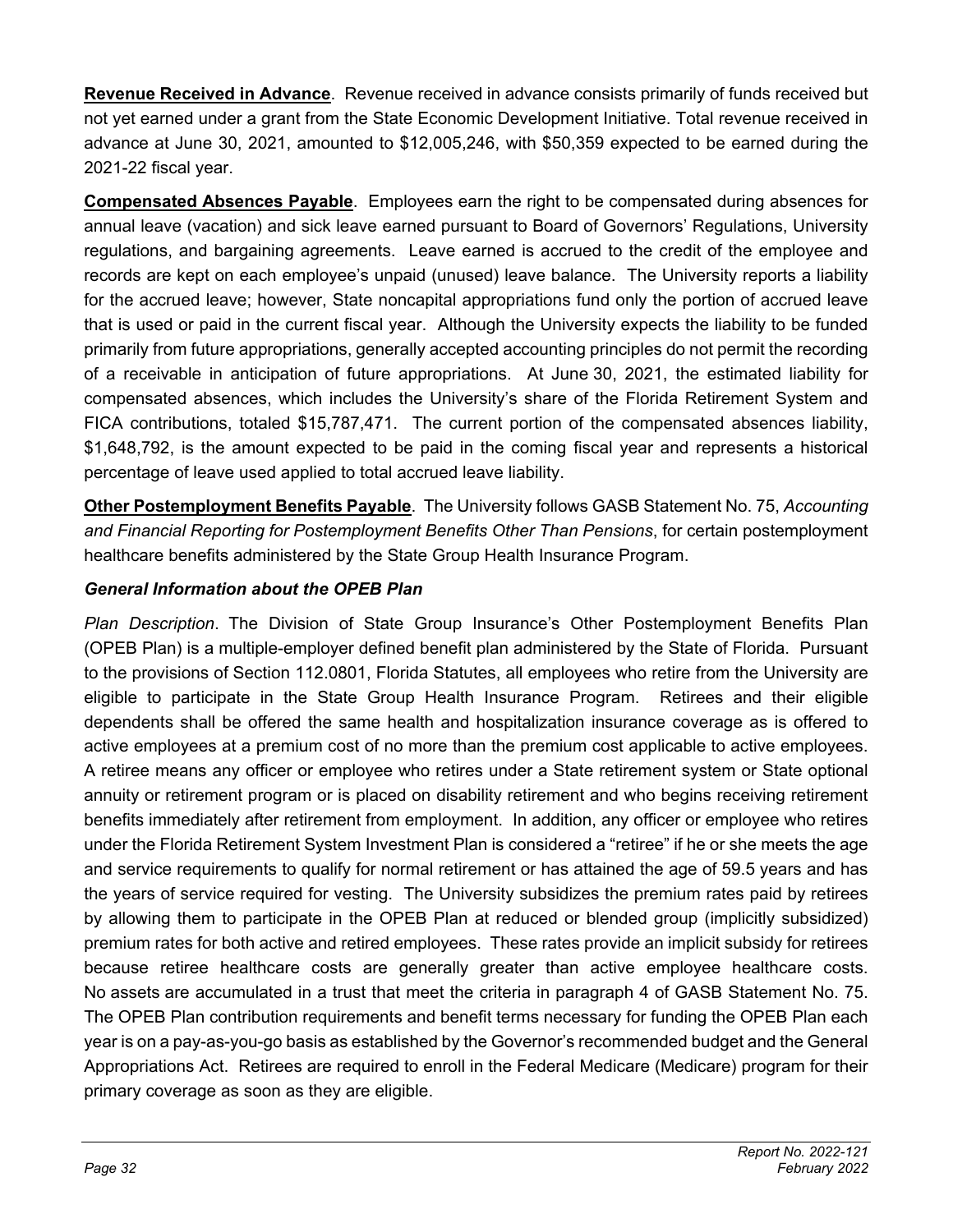*Benefits Provided*. The OPEB Plan provides healthcare benefits for retirees and their dependents. The OPEB Plan only provides an implicit subsidy as described above.

### *Proportionate Share of the Total OPEB Liability*

The University's proportionate share of the total OPEB liability of \$96,712,405 was measured as of June 30, 2020, and was determined by an actuarial valuation as of July 1, 2020. At June 30, 2020, the University's proportionate share, determined by its proportion of total benefit payments made, was 0.939863754624 percent, which was an increase of 0.049303526784 from its proportionate share reported as of June 30, 2019.

*Actuarial Assumptions and Other Inputs*. The total OPEB liability was determined using the following actuarial assumptions and other inputs, applied to all periods included in the measurement, unless otherwise specified:

| Inflation                                                  | 2.60 percent                                                                                                                                                                                                 |
|------------------------------------------------------------|--------------------------------------------------------------------------------------------------------------------------------------------------------------------------------------------------------------|
| Salary increases                                           | Varies by FRS Class                                                                                                                                                                                          |
| Discount rate                                              | 2.66 percent                                                                                                                                                                                                 |
| Healthcare cost trend rates<br>PPO Plan<br><b>HMO Plan</b> | 7.78 percent for 2021, decreasing to an<br>ultimate rate of 4.04 percent for 2076<br>and later years<br>5.66 percent for 2021, decreasing to an<br>ultimate rate of 4.04 percent for 2076<br>and later years |
| Retirees' share of benefit-related<br>costs                | 100 percent of projected health<br>insurance premiums for retirees                                                                                                                                           |

The discount rate was based on the 20-year Standard & Poor's Municipal Bond Rate Index.

Mortality rates were based on the PUB-2010 mortality tables with fully generational mortality improvement using Scale MP-2018.

The demographic actuarial assumptions for retirement, disability incidence, and withdrawal used in the July 1, 2020, valuation were based on the results of an actuarial experience study for the period January 1, 2010, through December 31, 2014, adopted by the FRS.

The remaining actuarial assumptions (e.g., initial per capita costs, health care cost trends, rate of plan participation, rates of plan election, etc.) used in the July 1, 2020, valuation were based on a review of recent plan experience done concurrently with the July 1, 2020, valuation.

The following changes have been made since the prior valuation:

- Census Data The census data reflects changes in status for the 12-month period since July 1, 2020.
- Discount Rate The discount rate was updated to utilize the mandated discount rate based on a 20-year Standard & Poor's Municipal Bond Rate Index as of the measurement date, as required under GASB Statement No. 75. The discount rate decreased from 2.79 percent to 2.66 percent.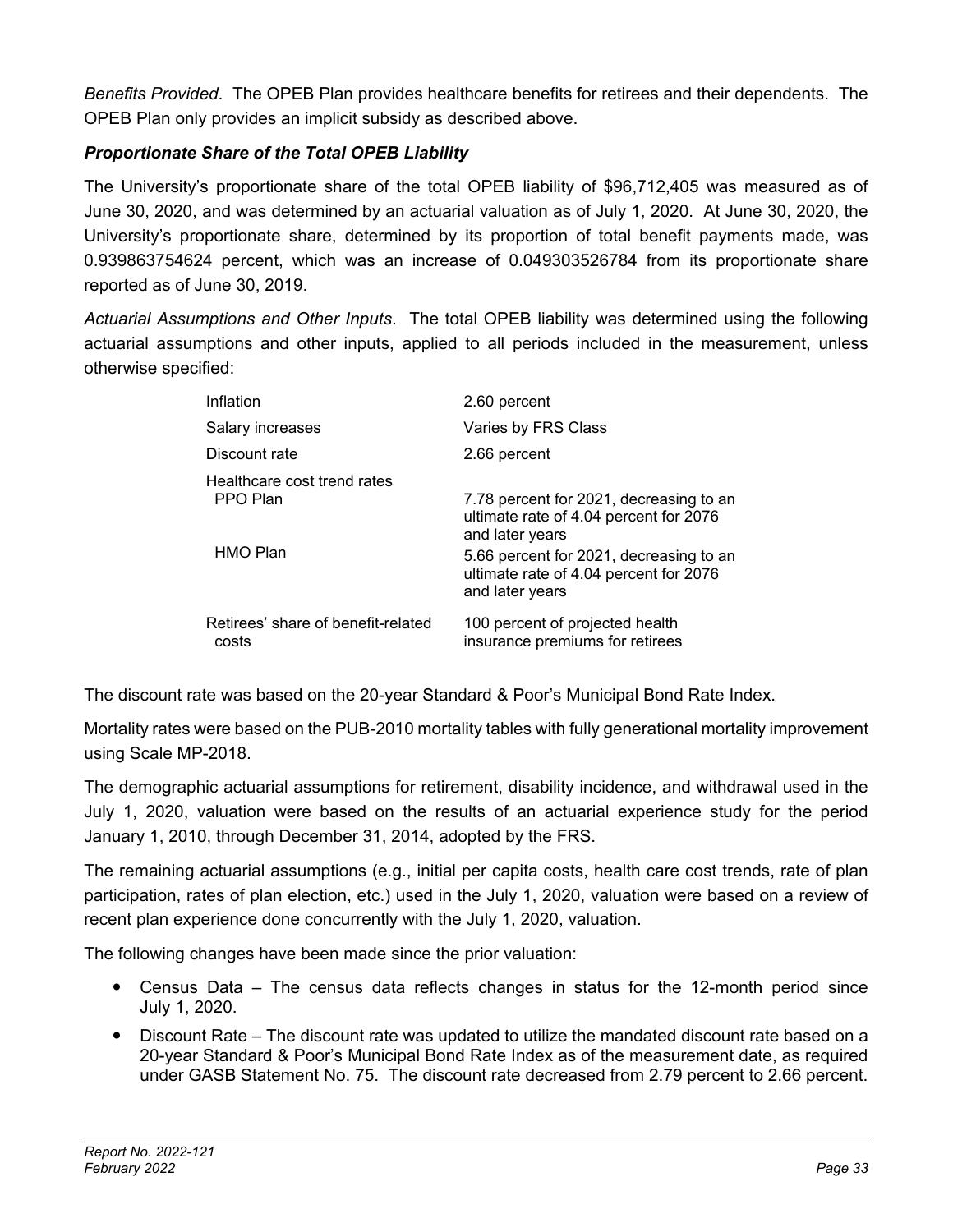- Mortality Mortality rates were updated to align with those used in the actuarial valuation of the Florida Retirement System (FRS) conducted by Milliman as of July 1, 2019. Rates were previously based on RP-2000 mortality tables with fully generational improvement using Scale BB. Underlying tables were updated to use PUB-2010 mortality tables with fully generational mortality improvement using Scale MP-2018. This change decreased the total OPEB liability by about 5 percent.
- Excise ("Cadillac") Tax The previous valuation conducted as of July 1, 2019, reflected the full impact of the Excise Tax that was to go into effect in 2022. The impact of this change was an increase in liabilities of about 12 percent. Since the previous valuation, this tax was repealed. The current valuation reflects this. The impact of this change is a decrease in the total OPEB liability of about 13 percent.
- Claims Costs and Premium Rates The assumed claims and premiums reflect the actual claims information provided as well as the premiums that are actually being charged to participants. The recent favorable claims experience resulted in lower liabilities as of June 30, 2020.
- Trend Rate The medical trend assumption was updated based on the Getzen Model. Medical trend rates consistent with the August 2020 Report on the Financial Outlook of the Plan were used along with information from the Getzen Model and actuarial judgement. The impact of the trend rate changes is a small decrease in the liability, due primarily to lower trend rates in the first several years.
- Active Medical Plan Elections Most actively employed participants in the Plan are health plan subscribers. Those participants are assumed to continue their current health coverage into retirement. For those who are not currently covered under the health plan, 72 percent are assumed to elect PPO coverage in retirement. The remaining 28 percent are assumed to elect HMO coverage. This assumption is based on guidance provided by the DSGI in an e-mail on September 22, 2020. This change resulted in a small decrease in the total OPEB liability.

*Sensitivity of the University's Proportionate Share of the Total OPEB Liability to Changes in the Discount Rate*. The following table presents the University's proportionate share of the total OPEB liability, as well as what the University's proportionate share of the total OPEB liability would be if it were calculated using a discount rate that is 1 percentage point lower (1.66 percent) or 1 percentage point higher (3.66 percent) than the current rate:

|                                                                 | 1%              | Current              | 1%              |
|-----------------------------------------------------------------|-----------------|----------------------|-----------------|
|                                                                 | <b>Decrease</b> | <b>Discount Rate</b> | <b>Increase</b> |
|                                                                 | $(1.66\%)$      | $(2.66\%)$           | $(3.66\%)$      |
| University's proportionate share<br>of the total OPEB liability | \$120,160,679   | \$96,712,405         | \$78,957,732    |

*Sensitivity of the University's Proportionate Share of the Total OPEB Liability to Changes in the Healthcare Cost Trend Rates*. The following table presents the University's proportionate share of the total OPEB liability, as well as what the University's proportionate share of the total OPEB liability would be if it were calculated using healthcare cost trend rates that are 1 percentage point lower or 1 percentage point higher than the current healthcare cost trend rates: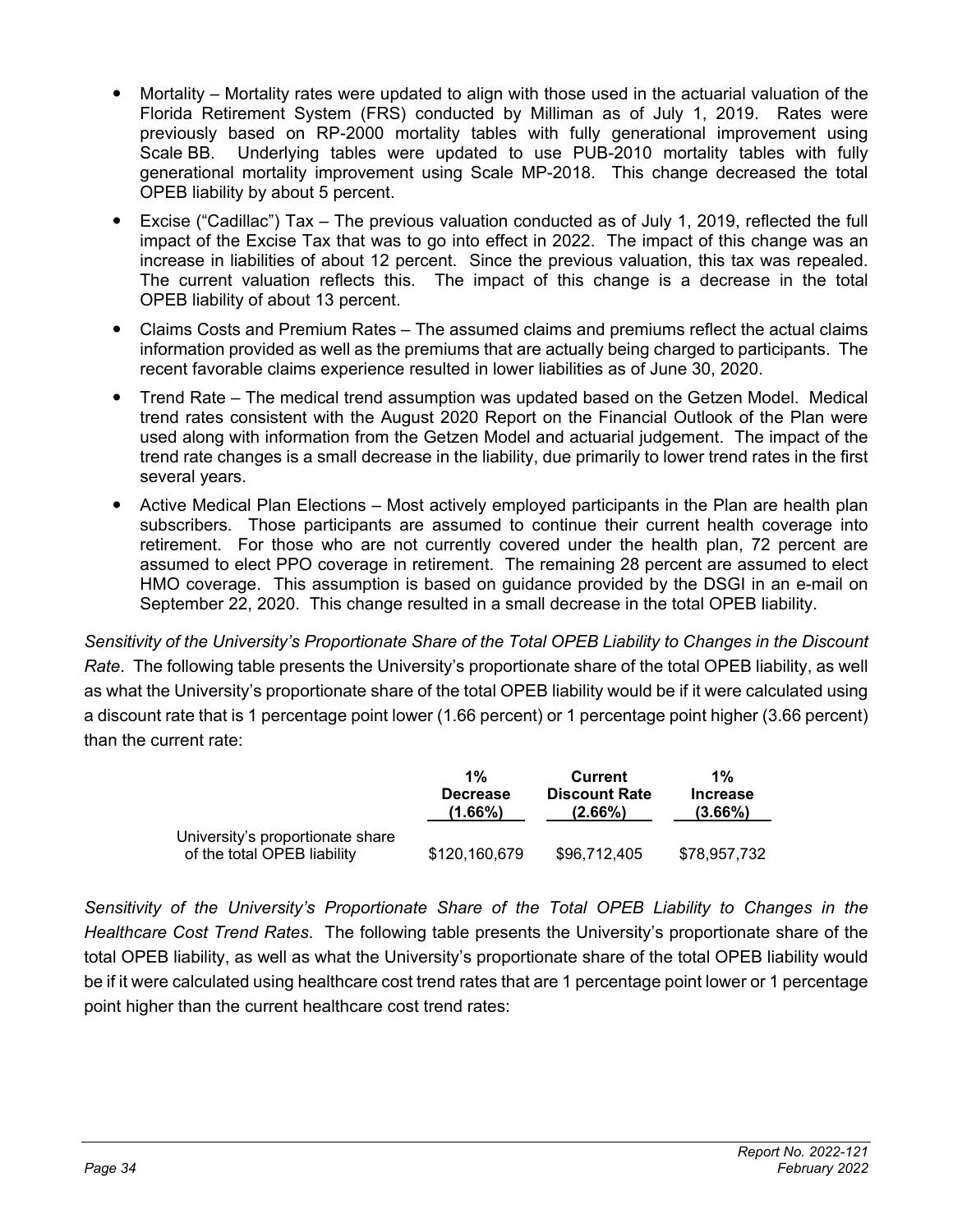|                                                                 | 1% Decrease  | <b>Healthcare</b><br><b>Cost Trend</b><br><b>Rates</b> | 1% Increase   |
|-----------------------------------------------------------------|--------------|--------------------------------------------------------|---------------|
| University's proportionate share<br>of the total OPEB liability | \$77.328.622 | \$96,712,405                                           | \$123,228,567 |

## *OPEB Expense and Deferred Outflows of Resources and Deferred Inflows of Resources Related to OPEB***.**

For the fiscal year ended June 30, 2021, the University recognized OPEB expense of \$6,602,215. At June 30, 2021, the University reported deferred outflows of resources and deferred inflows of resources related to OPEB from the following sources:

| <b>Description</b>                                                           | <b>Deferred Outflows</b><br>of Resources |     | <b>Deferred Inflows</b><br>of Resources |
|------------------------------------------------------------------------------|------------------------------------------|-----|-----------------------------------------|
| Differences between expected                                                 |                                          |     |                                         |
| and actual experience                                                        | \$                                       | \$  | 5,650,638                               |
| Change of assumptions or other inputs                                        | 12,785,701                               |     | 36,599,489                              |
| Changes in proportion and differences<br>between University benefit payments |                                          |     |                                         |
| and proportionate share of benefit payments                                  | 16, 191, 306                             |     |                                         |
| Transactions subsequent to the                                               |                                          |     |                                         |
| measurement date                                                             | 1,608,467                                |     |                                         |
| Total                                                                        | \$<br>30,585,474                         | \$. | 42.250.127                              |

Of the total amount reported as deferred outflows of resources related to OPEB, \$1,608,467 resulting from transactions subsequent to the measurement date and before the end of the fiscal year will be included as a reduction of the total OPEB liability and included in OPEB expense in the fiscal year ended June 30, 2022. Other amounts reported as deferred outflows of resources and deferred inflows of resources related to OPEB will be recognized in OPEB expense as follows:

| <b>Fiscal Year Ending June 30</b> |  | <b>Amount</b>    |
|-----------------------------------|--|------------------|
| 2022                              |  |                  |
|                                   |  | (2,989,020)      |
| 2023                              |  | (2,989,020)      |
| 2024                              |  | (2,989,020)      |
| 2025                              |  | (2,989,020)      |
| 2026                              |  | (1, 171, 541)    |
| Thereafter                        |  | (145, 499)       |
| Total                             |  | \$(13, 273, 120) |

**Net Pension Liability**. As a participating employer in the Florida Retirement System (FRS), the University recognizes its proportionate share of the collective net pension liabilities of the FRS cost-sharing multiple-employer defined benefit plans. As of June 30, 2021, the University's proportionate share of the net pension liabilities totaled \$79,188,782. Note 9. includes a complete discussion of defined benefit pension plans.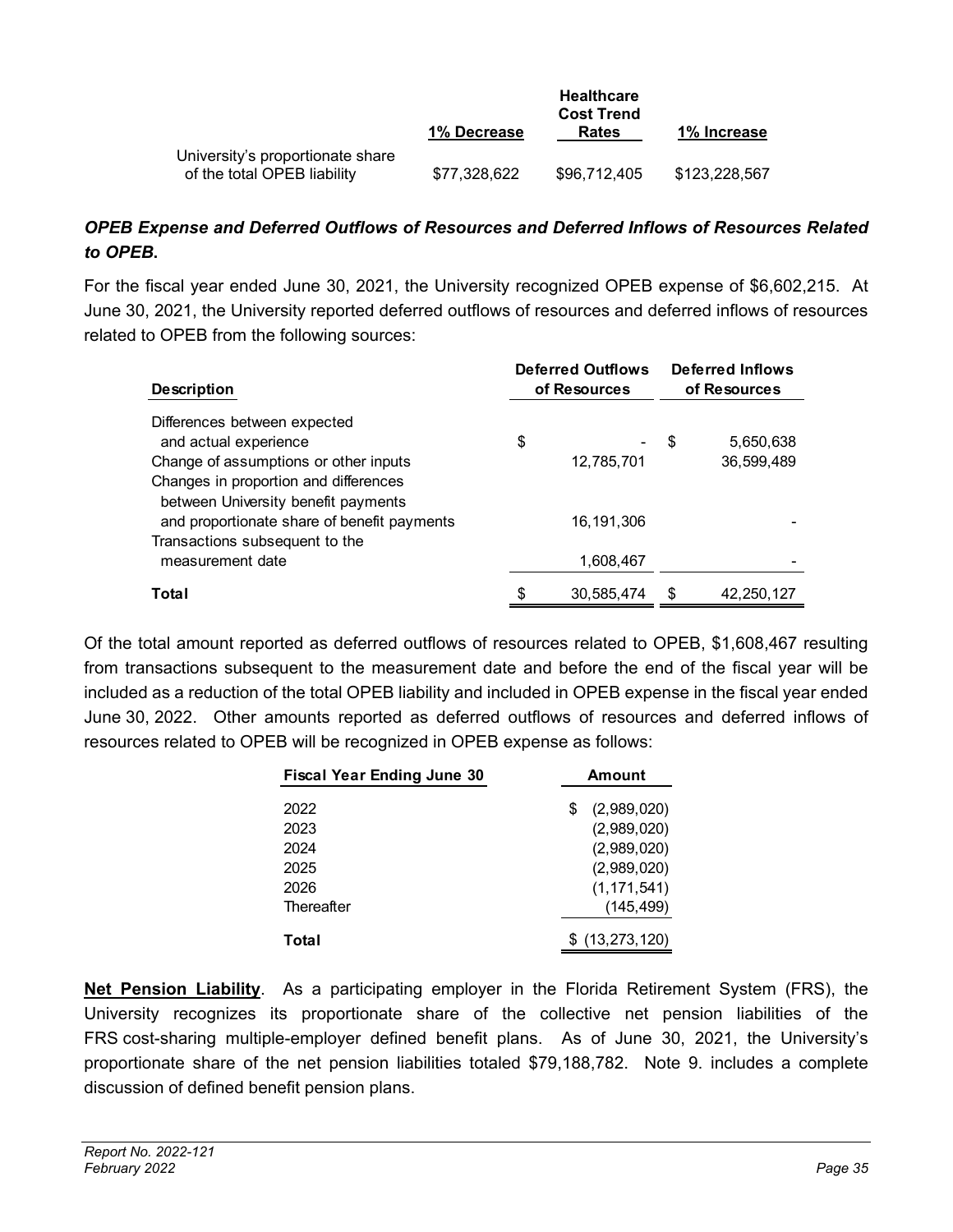## **9. Retirement Plans – Defined Benefit Pension Plans**

### **General Information about the Florida Retirement System (FRS)**.

The FRS was created in Chapter 121, Florida Statutes, to provide a defined benefit pension plan for participating public employees. The FRS was amended in 1998 to add the Deferred Retirement Option Program (DROP) under the defined benefit plan and amended in 2000 to provide a defined contribution plan alternative to the defined benefit plan for FRS members effective July 1, 2002. This integrated defined contribution pension plan is the FRS Investment Plan. Chapter 121, Florida Statutes, also provides for nonintegrated, optional retirement programs in lieu of the FRS to certain members of the Senior Management Service Class employed by the State and faculty and specified employees in the State university system. Chapter 112, Florida Statutes, established the Retiree Health Insurance Subsidy (HIS) Program, a cost-sharing multiple-employer defined benefit pension plan to assist retired members of any State-administered retirement system in paying the costs of health insurance.

Essentially all regular employees of the University are eligible to enroll as members of the State-administered FRS. Provisions relating to the FRS are established by Chapters 121 and 122, Florida Statutes; Chapter 112, Part IV, Florida Statutes; Chapter 238, Florida Statutes; and FRS Rules, Chapter 60S, Florida Administrative Code; wherein eligibility, contributions, and benefits are defined and described in detail. Such provisions may be amended at any time by further action from the Florida Legislature. The FRS is a single retirement system administered by the Florida Department of Management Services, Division of Retirement, and consists of two cost-sharing multiple-employer defined benefit plans and other nonintegrated programs. An annual comprehensive financial report of the FRS, which includes its financial statements, required supplementary information, actuarial report, and other relevant information, is available from the Florida Department of Management Services Web site (www.dms.myflorida.com).

The University's FRS and HIS pension expense totaled \$15,325,001 for the fiscal year ended June 30, 2021.

#### **FRS Pension Plan**

*Plan Description*. The FRS Pension Plan (Plan) is a cost-sharing multiple-employer defined benefit pension plan, with a DROP for eligible employees. The general classes of membership are as follows:

- *Regular Class* Members of the FRS who do not qualify for membership in the other classes.
- *Senior Management Service Class* Members in senior management level positions.
- *Special Risk Class* Members who are employed as law enforcement officers and meet the criteria to qualify for this class.

Employees enrolled in the Plan prior to July 1, 2011, vest at 6 years of creditable service and employees enrolled in the Plan on or after July 1, 2011, vest at 8 years of creditable service. All vested members, enrolled prior to July 1, 2011, are eligible for normal retirement benefits at age 62 or at any age after 30 years of creditable service, except for members classified as special risk who are eligible for normal retirement benefits at age 55 or at any age after 25 years of creditable service. All members enrolled in the Plan on or after July 1, 2011, once vested, are eligible for normal retirement benefits at age 65 or any time after 33 years of creditable service, except for members classified as special risk who are eligible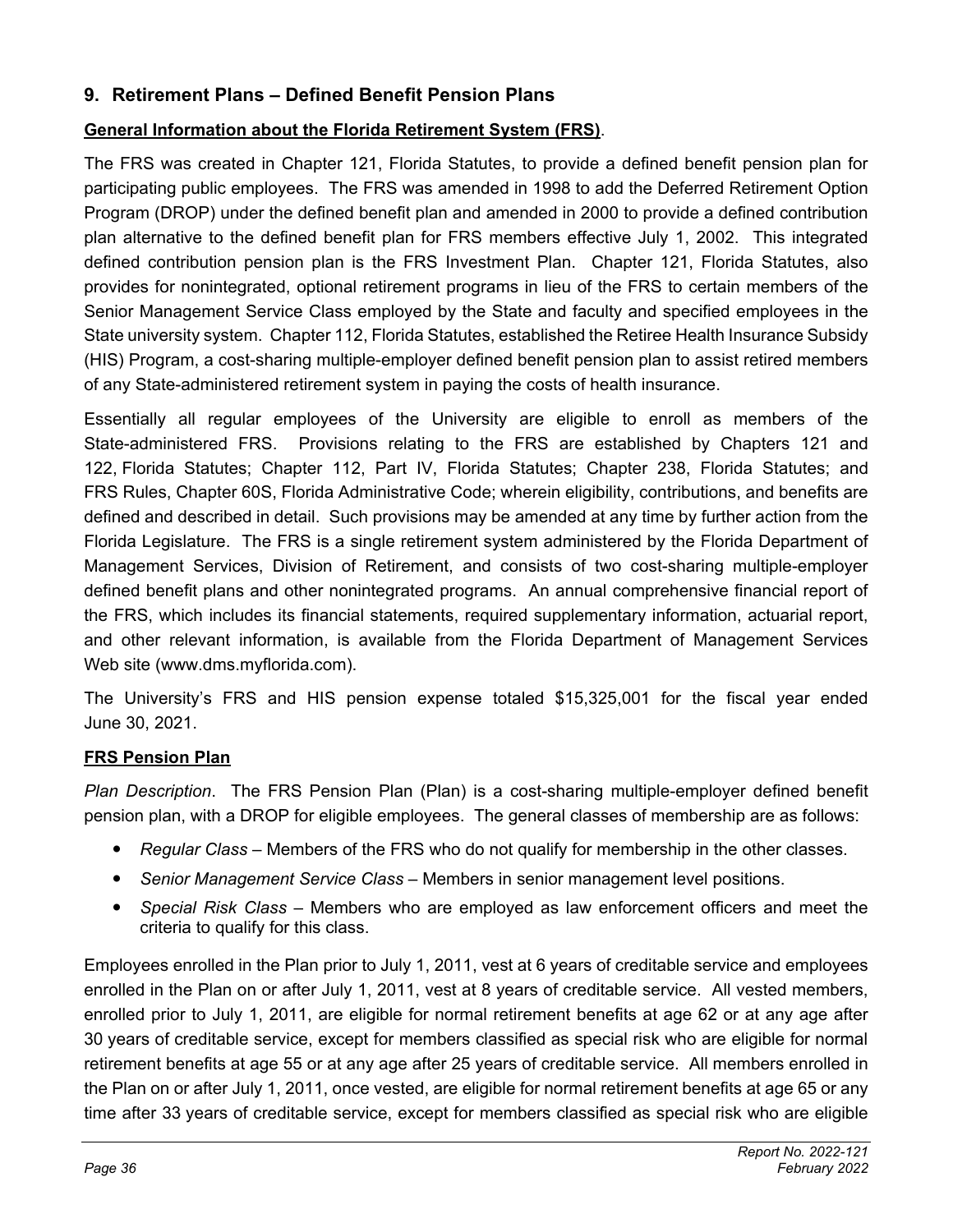for normal retirement benefits at age 60 or at any age after 30 years of creditable service. Employees enrolled in the Plan may include up to 4 years of credit for military service toward creditable service. The Plan also includes an early retirement provision; however, there is a benefit reduction for each year a member retires before his or her normal retirement date. The Plan provides retirement, disability, death benefits, and annual cost-of-living adjustments to eligible participants.

The DROP, subject to provisions of Section 121.091, Florida Statutes, permits employees eligible for normal retirement under the Plan to defer receipt of monthly benefit payments while continuing employment with an FRS-participating employer. An employee may participate in DROP for a period not to exceed 60 months after electing to participate. During the period of DROP participation, deferred monthly benefits are held in the FRS Trust Fund and accrue interest. The net pension liability does not include amounts for DROP participants, as these members are considered retired and are not accruing additional pension benefits.

*Benefits Provided*. Benefits under the Plan are computed on the basis of age, and/or years of service, average final compensation, and credit service. Credit for each year of service is expressed as a percentage of the average final compensation. For members initially enrolled before July 1, 2011, the average final compensation is the average of the 5 highest fiscal years' earnings; for members initially enrolled on or after July 1, 2011, the average final compensation is the average of the 8 highest fiscal years' earnings. The total percentage value of the benefit received is determined by calculating the total value of all service, which is based on retirement plan and/or the class to which the member belonged when the service credit was earned. Members are eligible for in-line-of-duty or regular disability and survivors' benefits. The following table shows the percentage value for each year of service credit earned:

| Class, Initial Enrollment, and Retirement Age/Years of Service    | % Value |
|-------------------------------------------------------------------|---------|
| Regular Class members initially enrolled before July 1, 2011      |         |
| Retirement up to age 62 or up to 30 years of service              | 1.60    |
| Retirement at age 63 or with 31 years of service                  | 1.63    |
| Retirement at age 64 or with 32 years of service                  | 1.65    |
| Retirement at age 65 or with 33 or more years of service          | 1.68    |
| Regular Class members initially enrolled on or after July 1, 2011 |         |
| Retirement up to age 65 or up to 33 years of service              | 1.60    |
| Retirement at age 66 or with 34 years of service                  | 1.63    |
| Retirement at age 67 or with 35 years of service                  | 1.65    |
| Retirement at age 68 or with 36 or more years of service          | 1.68    |
| <b>Senior Management Service Class</b>                            | 2.00    |
| <b>Special Risk Class</b>                                         | 3.00    |

As provided in Section 121.101, Florida Statutes, if the member was initially enrolled in the Plan before July 1, 2011, and all service credit was accrued before July 1, 2011, the annual cost-of-living adjustment is 3 percent per year. If the member was initially enrolled before July 1, 2011, and has service credit on or after July 1, 2011, there is an individually calculated cost-of-living adjustment. The annual cost-of-living adjustment is a proportion of 3 percent determined by dividing the sum of the pre-July 2011 service credit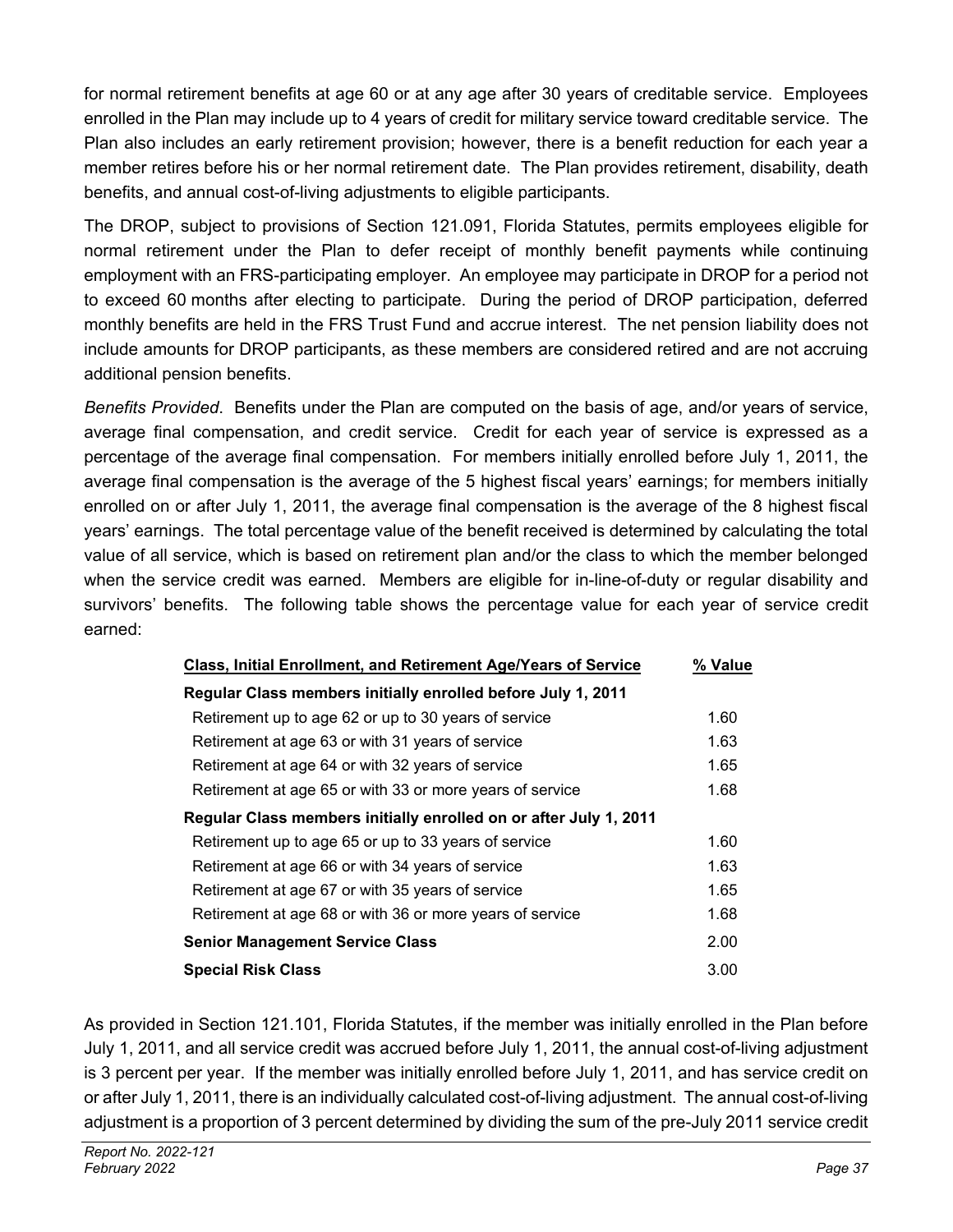by the total service credit at retirement multiplied by 3 percent. Plan members initially enrolled on or after July 1, 2011, will not have a cost-of-living adjustment after retirement.

*Contributions*. The Florida Legislature establishes contribution rates for participating employers and employees. Contribution rates during the 2020-21 fiscal year were:

|                                                                                             |                 | <b>Percent of Gross Salary</b> |
|---------------------------------------------------------------------------------------------|-----------------|--------------------------------|
| <b>Class</b>                                                                                | <b>Employee</b> | Employer (1)                   |
| FRS, Regular                                                                                | 3.00            | 10.00                          |
| FRS, Senior Management Service                                                              | 3.00            | 27.29                          |
| FRS, Special Risk                                                                           | 3.00            | 24.45                          |
| Teachers Retirement System, Plan E                                                          | 6.25            | 11.90                          |
| Deferred Retirement Option Program (applicable to<br>members from all of the above classes) | 0.00            | 16.98                          |
| FRS, Reemployed Retiree                                                                     | (2)             | (2)                            |

(1) Employer rates include 1.66 percent for the postemployment health insurance subsidy. Also, employer rates, other than for DROP participants, include 0.06 percent for administrative costs of the Investment Plan.

(2) Contribution rates are dependent upon retirement class in which reemployed.

The University's contributions to the Plan totaled \$5,087,776 for the fiscal year ended June 30, 2021.

*Pension Liabilities, Pension Expense, and Deferred Outflows of Resources and Deferred Inflows of Resources Related to Pensions*. At June 30, 2021, the University reported a liability of \$62,220,251 for its proportionate share of the net pension liability. The net pension liability was measured as of June 30, 2020, and the total pension liability used to calculate the net pension liability was determined by an actuarial valuation as of July 1, 2020. The University's proportionate share of the net pension liability was based on the University's 2019-20 fiscal year contributions relative to the total 2019-20 fiscal year contributions of all participating members. At June 30, 2020, the University's proportionate share was 0.143558225 percent, which was a decrease of 0.005886887 from its proportionate share measured as of June 30, 2019.

For the year ended June 30, 2021, the University recognized pension expense of \$13,610,422. In addition, the University reported deferred outflows of resources and deferred inflows of resources related to pensions from the following sources: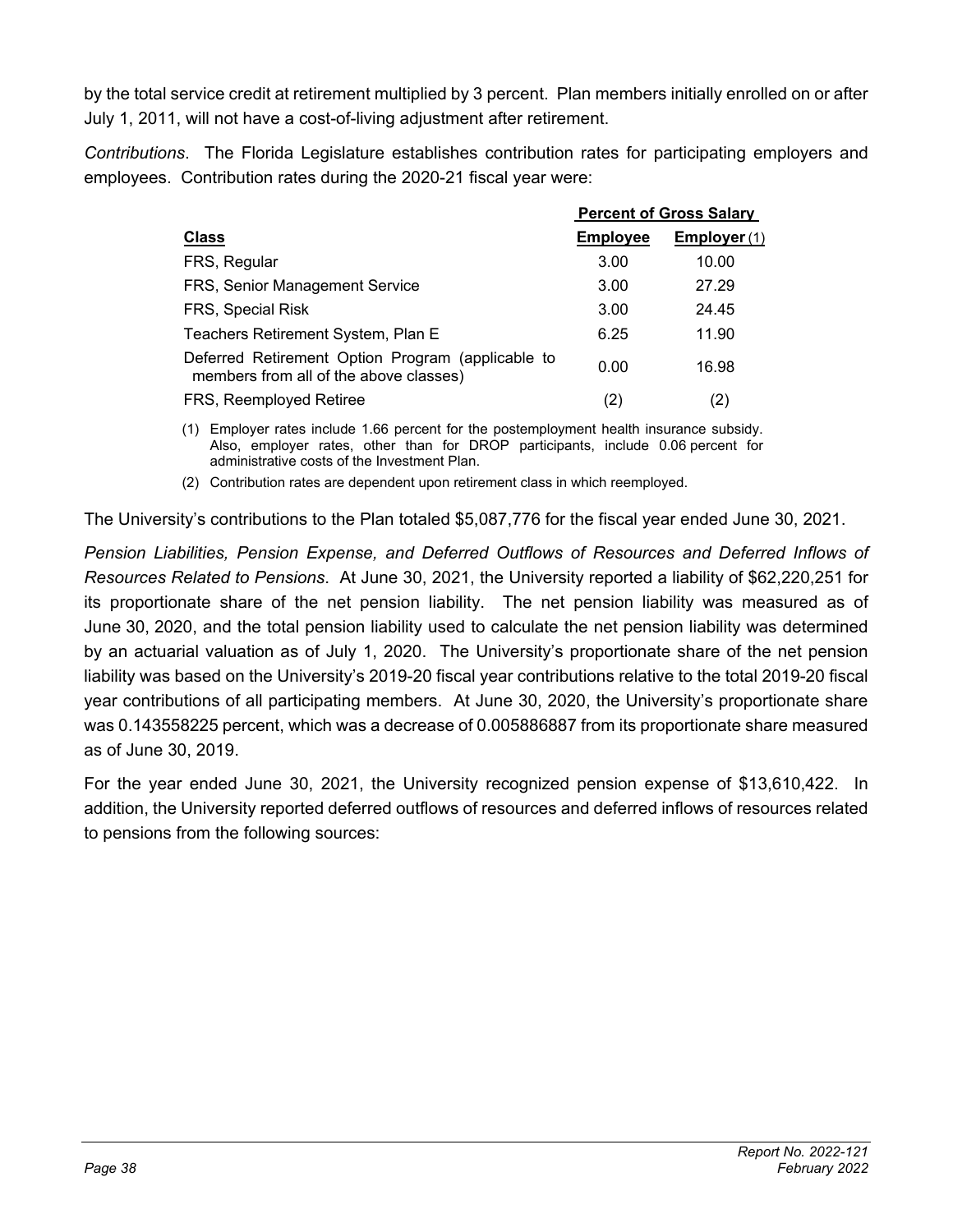| <b>Description</b>                                                                                | <b>Deferred Outflows</b><br>of Resources |    | <b>Deferred Inflows</b><br>of Resources |
|---------------------------------------------------------------------------------------------------|------------------------------------------|----|-----------------------------------------|
| Differences between expected                                                                      |                                          |    |                                         |
| and actual experience                                                                             | \$<br>2,381,296                          | \$ |                                         |
| Change of assumptions                                                                             | 11,263,845                               |    |                                         |
| Net difference between projected and                                                              |                                          |    |                                         |
| actual earnings on FRS Plan investments                                                           | 3.704.654                                |    |                                         |
| Changes in proportion and differences between<br>University contributions and proportionate share |                                          |    |                                         |
| of contributions                                                                                  | 941.169                                  |    | 1.492.991                               |
| University FRS contributions subsequent to the                                                    |                                          |    |                                         |
| measurement date                                                                                  | 5,087,776                                |    |                                         |
| Total                                                                                             | \$<br>23,378,740                         | S  | 1,492,991                               |

The deferred outflows of resources totaling \$5,087,776, resulting from University contributions subsequent to the measurement date will be recognized as a reduction of the net pension liability in the fiscal year ending June 30, 2022. Other amounts reported as deferred outflows of resources and deferred inflows of resources related to pensions will be recognized in pension expense as follows:

| <b>Fiscal Year Ending June 30</b> | <b>Amount</b> |
|-----------------------------------|---------------|
| 2022                              | \$3,716,791   |
| 2023                              | 5,520,117     |
| 2024                              | 4,590,760     |
| 2025                              | 2,578,225     |
| 2026                              | 392,080       |
| Total                             | \$16,797,973  |

*Actuarial Assumptions*. The total pension liability in the July 1, 2020, actuarial valuation was determined using the following actuarial assumptions, applied to all periods included in the measurement:

| Inflation                 | 2.40 percent                                                                 |
|---------------------------|------------------------------------------------------------------------------|
| Salary increases          | 3.25 percent, average, including inflation                                   |
| Investment rate of return | 6.80 percent, net of pension plan investment<br>expense, including inflation |

Mortality rates were based on the PUB-2010 base table, projected generationally with Scale MP-2018.

The actuarial assumptions used in the July 1, 2020, valuation were based on the results of an actuarial experience study for the period July 1, 2013, through June 30, 2018.

The long-term expected rate of return on pension plan investments was not based on historical returns, but instead is based on a forward-looking capital market economic model. The allocation policy's description of each asset class was used to map the target allocation to the asset classes shown below. Each asset class assumption is based on a consistent set of underlying assumptions and includes an adjustment for the inflation assumption. The target allocation and best estimates of arithmetic and geometric real rates of return for each major asset class are summarized in the following table: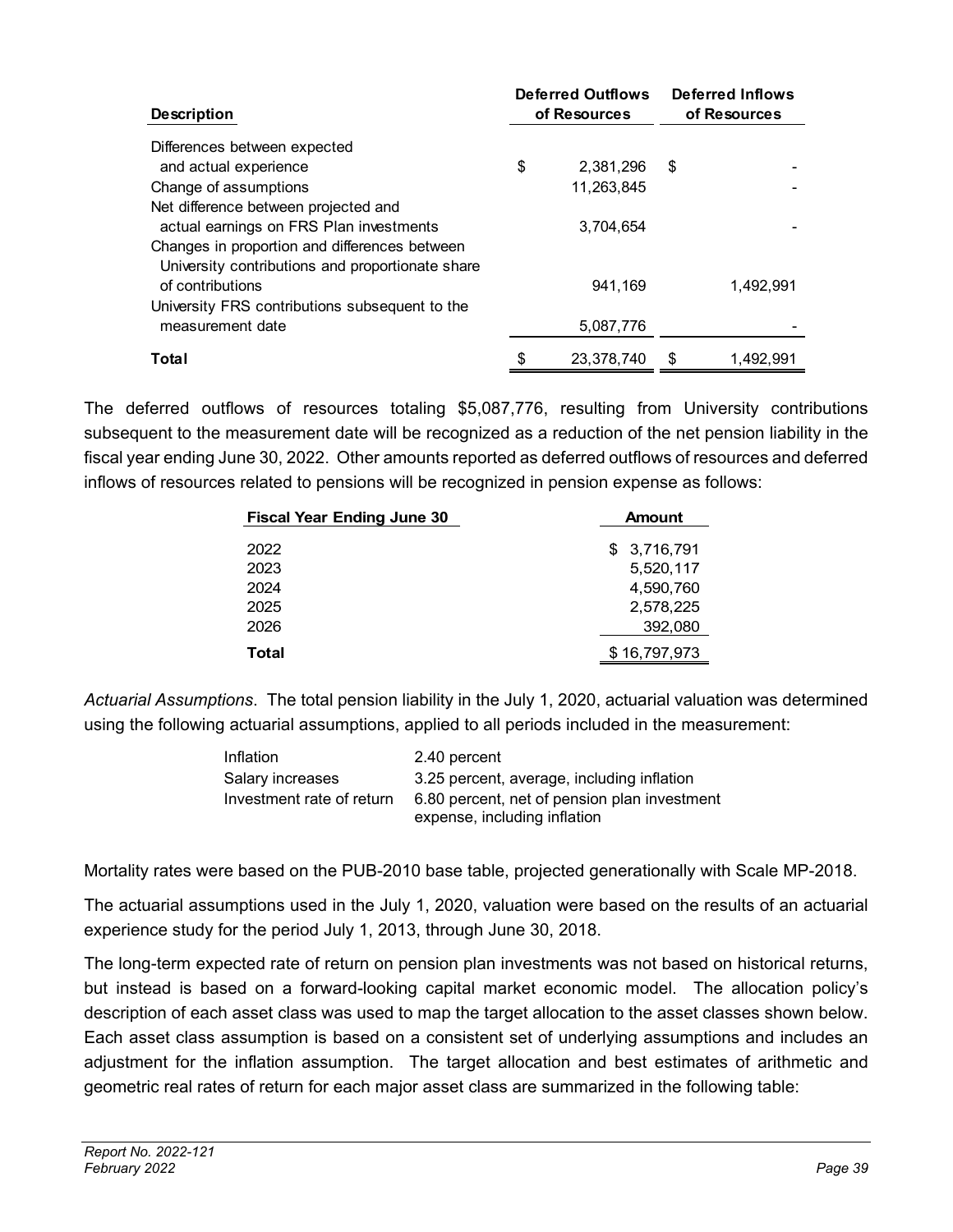| Asset Class              | <b>Target</b><br>Allocation (1) | Annual<br><b>Arithmetic</b><br><b>Return</b> | Compound<br>Annual<br>(Geometric)<br>Return | <b>Standard</b><br><b>Deviation</b> |
|--------------------------|---------------------------------|----------------------------------------------|---------------------------------------------|-------------------------------------|
| Cash                     | 1.0%                            | 2.2%                                         | 2.2%                                        | 1.2%                                |
| Fixed Income             | 19.0%                           | $3.0\%$                                      | 2.9%                                        | 3.5%                                |
| <b>Global Equity</b>     | 54.2%                           | 8.0%                                         | 6.7%                                        | 17.1%                               |
| Real Estate (Property)   | 10.3%                           | 6.4%                                         | 5.8%                                        | 11.7%                               |
| <b>Private Equity</b>    | 11.1%                           | 10.8%                                        | 8.1%                                        | 25.7%                               |
| Strategic Investments    | 4.4%                            | 5.5%                                         | 5.3%                                        | 6.9%                                |
| Total                    | 100.0%                          |                                              |                                             |                                     |
| Assumed inflation - Mean |                                 |                                              | 2.4%                                        | 1.7%                                |
|                          |                                 |                                              |                                             |                                     |

(1) As outlined in the Plan's investment policy.

*Discount Rate*. The discount rate used to measure the total pension liability was 6.80 percent. The Plan's fiduciary net position was projected to be available to make all projected future benefit payments of current active and inactive employees. Therefore, the discount rate for calculating the total pension liability is equal to the long-term expected rate of return. The discount rate used in the 2020 valuation was updated from 6.90 percent to 6.80 percent.

*Sensitivity of the University's Proportionate Share of the Net Pension Liability to Changes in the Discount Rate*. The following presents the University's proportionate share of the net pension liability calculated using the discount rate of 6.80 percent, as well as what the University's proportionate share of the net pension liability would be if it were calculated using a discount rate that is 1 percentage point lower (5.80 percent) or 1 percentage point higher (7.80 percent) than the current rate:

|                                  | 1%<br><b>Decrease</b><br>$(5.80\%)$ | <b>Current</b><br><b>Discount Rate</b><br>$(6.80\%)$ | $1\%$<br><b>Increase</b><br>$(7.80\%)$ |
|----------------------------------|-------------------------------------|------------------------------------------------------|----------------------------------------|
| University's proportionate share |                                     |                                                      |                                        |
| of the net pension liability     | \$99,355,283                        | \$62,220,251                                         | \$31,204,909                           |

*Pension Plan Fiduciary Net Position*. Detailed information about the Plan's fiduciary net position is available in the separately issued FRS Pension Plan and Other State Administered Systems Annual Comprehensive Financial Report.

*Payables to the Pension Plan*. At June 30, 2021, the University reported a payable of \$430,434 for the outstanding amount of contributions to the Plan required for the fiscal year ended June 30, 2021.

## **HIS Pension Plan**

*Plan Description*. The HIS Pension Plan (HIS Plan) is a cost-sharing multiple-employer defined benefit pension plan established under Section 112.363, Florida Statutes. The benefit is a monthly payment to assist retirees of State-administered retirement systems in paying their health insurance costs and is administered by the Florida Department of Management Services, Division of Retirement.

*Benefits Provided*. For the fiscal year ended June 30, 2021, eligible retirees and beneficiaries received a monthly HIS payment of \$5 for each year of creditable service completed at the time of retirement with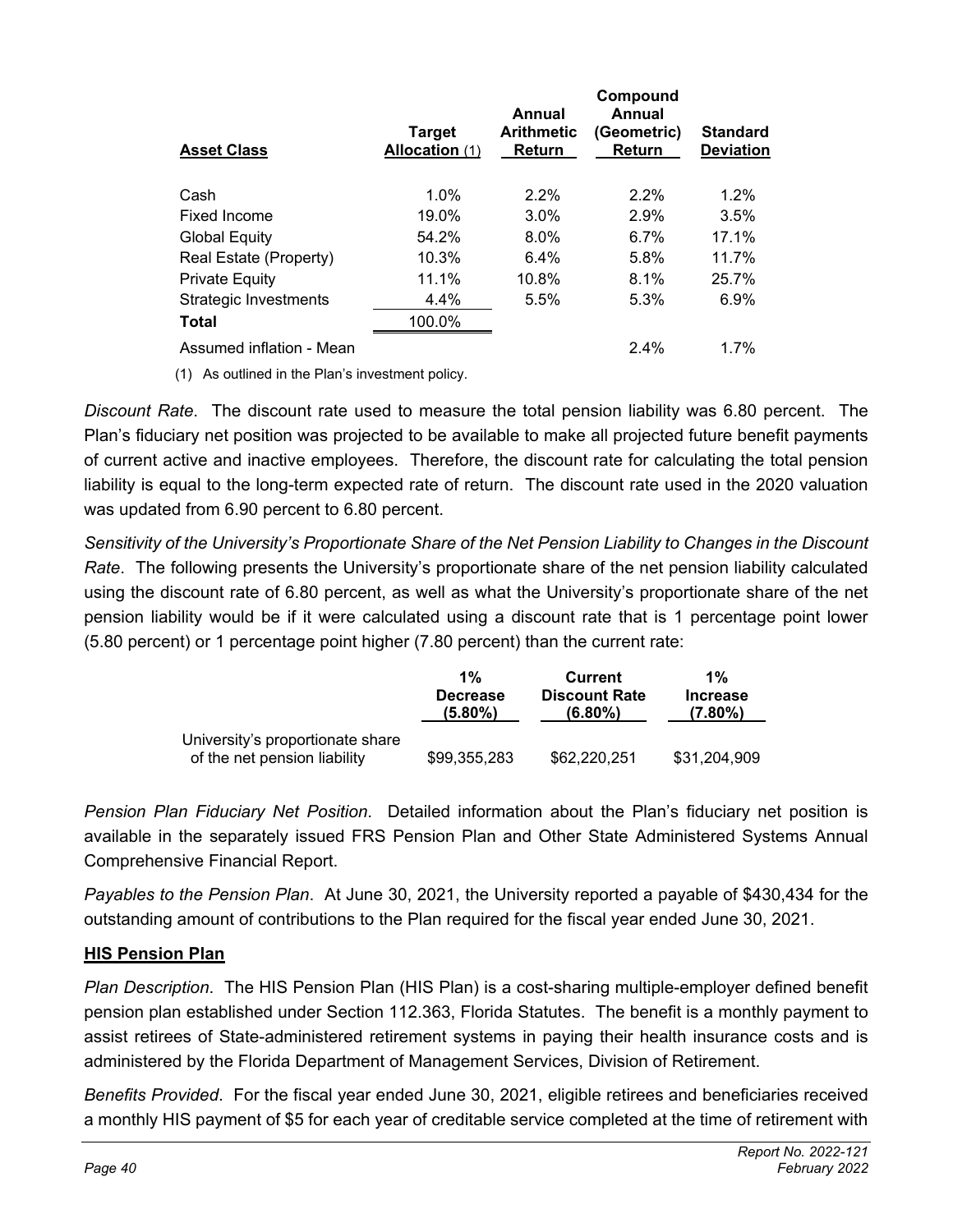a minimum HIS payment of \$30 and a maximum HIS payment of \$150 per month, pursuant to Section 112.363, Florida Statutes. To be eligible to receive a HIS Plan benefit, a retiree under a State-administered retirement system must provide proof of health insurance coverage, which can include Medicare.

*Contributions*. The HIS Plan is funded by required contributions from FRS participating employers as set by the Florida Legislature. Employer contributions are a percentage of gross compensation for all active FRS members. For the fiscal year ended June 30, 2021, the contribution rate was 1.66 percent of payroll pursuant to Section 112.363, Florida Statutes. The University contributed 100 percent of its statutorily required contributions for the current and preceding 3 years. HIS Plan contributions are deposited in a separate trust fund from which HIS payments are authorized. HIS Plan benefits are not guaranteed and are subject to annual legislative appropriation. In the event the legislative appropriation or available funds fail to provide full subsidy benefits to all participants, benefits may be reduced or canceled.

The University's contributions to the HIS Plan totaled \$749,137 for the fiscal year ended June 30, 2021.

*Pension Liabilities, Pension Expense, and Deferred Outflows of Resources and Deferred Inflows of Resources Related to Pensions*. At June 30, 2021, the University reported a liability of \$16,968,531 for its proportionate share of the net pension liability. The current portion of the net pension liability is the University's proportionate share of benefit payments expected to be paid within 1 year, net of the University's proportionate share of the HIS Plan's fiduciary net position available to pay that amount. The net pension liability was measured as of June 30, 2020, and the total pension liability used to calculate the net pension liability was determined by an actuarial valuation as of July 1, 2020. The University's proportionate share of the net pension liability was based on the University's 2019-20 fiscal year contributions relative to the total 2019-20 fiscal year contributions of all participating members. At June 30, 2020, the University's proportionate share was 0.138974263 percent, which was a decrease of 0.002712256 from its proportionate share measured as of June 30, 2019.

For the fiscal year ended June 30, 2021, the University recognized pension expense of \$1,714,579. In addition, the University reported deferred outflows of resources and deferred inflows of resources related to pensions from the following sources:

| <b>Description</b>                                                                              |    | <b>Deferred Outflows</b><br>of Resources | <b>Deferred Inflows</b><br>of Resources |           |  |  |
|-------------------------------------------------------------------------------------------------|----|------------------------------------------|-----------------------------------------|-----------|--|--|
| Difference between expected                                                                     |    |                                          |                                         |           |  |  |
| and actual experience                                                                           | \$ | 694.116                                  | \$                                      | 13.090    |  |  |
| Change of assumptions                                                                           |    | 1,824,600                                |                                         | 986,654   |  |  |
| Net difference between projected and actual<br>earnings on HIS Plan investments                 |    | 13.548                                   |                                         |           |  |  |
| Changes in proportion and differences between<br>University HIS contributions and proportionate |    |                                          |                                         |           |  |  |
| share of HIS contributions                                                                      |    | 622,215                                  |                                         | 293,481   |  |  |
| University HIS contributions subsequent to the<br>measurement date                              |    | 749,137                                  |                                         |           |  |  |
| Total                                                                                           | ፍ  | 3,903,616                                |                                         | 1,293,225 |  |  |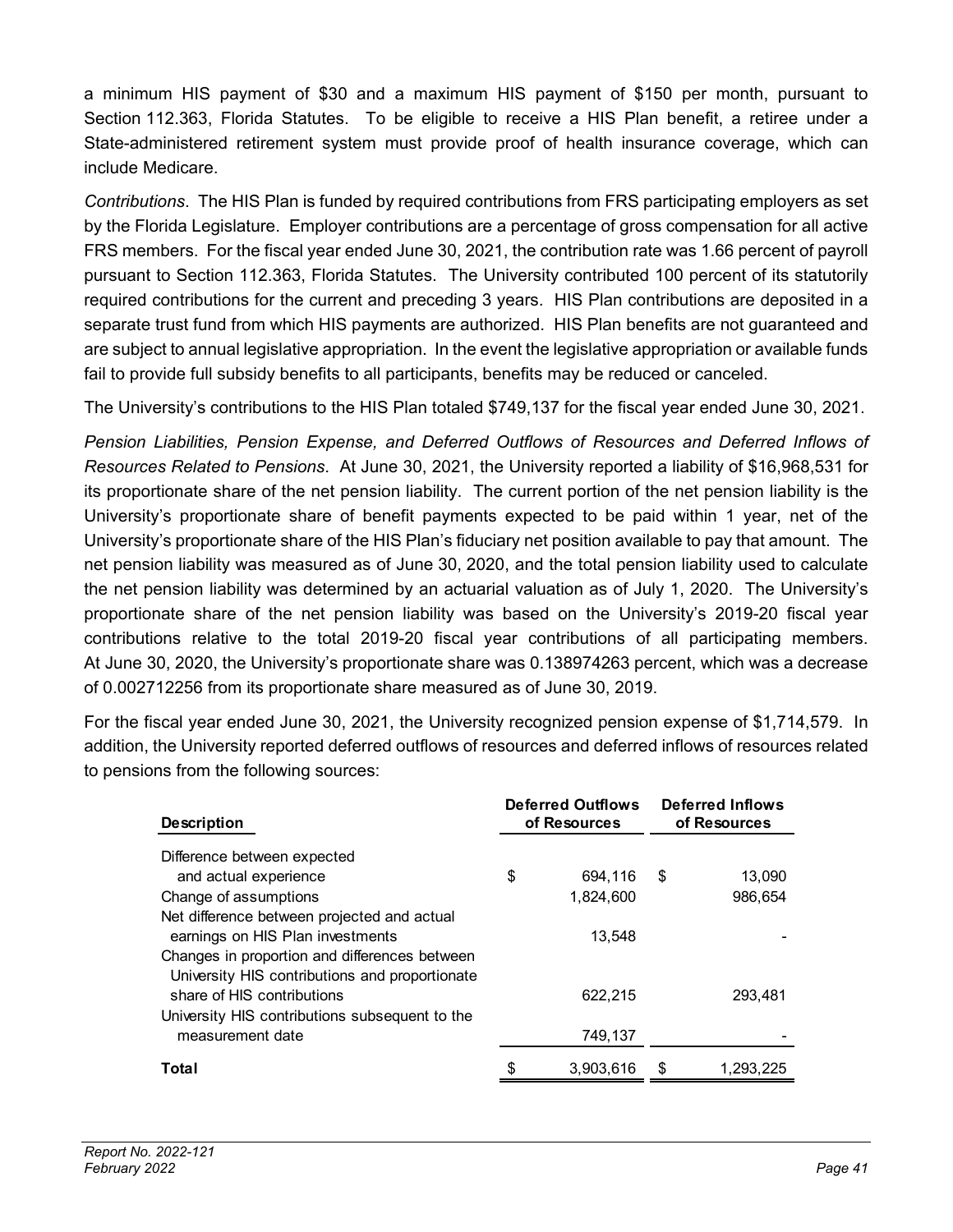The deferred outflows of resources totaling \$749,137, resulting from University contributions subsequent to the measurement date will be recognized as a reduction of the net pension liability in the fiscal year ending June 30, 2022. Other amounts reported as deferred outflows of resources and deferred inflows of resources related to pensions will be recognized in pension expense as follows:

| <b>Fiscal Year Ending June 30</b> | <b>Amount</b>  |
|-----------------------------------|----------------|
| 2022                              | \$<br>692,977  |
| 2023                              | 468,792        |
| 2024                              | 87,324         |
| 2025                              | 180,194        |
| 2026                              | 242,376        |
| Thereafter                        | 189,591        |
| Total                             | 1,861,254<br>S |

*Actuarial Assumptions.* The total pension liability at July 1, 2020, actuarial valuation was determined using the following actuarial assumptions, applied to all periods included in the measurement:

| Inflation           | 2.40 percent                               |
|---------------------|--------------------------------------------|
| Salary increases    | 3.25 percent, average, including inflation |
| Municipal bond rate | 2.21 percent                               |

Mortality rates were based on the PUB-2010 base table, projected generationally with Scale MP-2018. This is a change from the prior year mortality assumption which was based on the Generational RP-2000 with Projection Scale BB tables.

While an experience study had not been completed for the HIS Plan, the actuarial assumptions that determined the total pension liability for the HIS Plan were based on certain results of the most recent experience study for the FRS Plan.

*Discount Rate*. The discount rate used to measure the total pension liability was 2.21 percent. In general, the discount rate for calculating the total pension liability is equal to the single rate equivalent to discounting at the long-term expected rate of return for benefit payments prior to the projected depletion date. Because the HIS benefit is essentially funded on a pay-as-you-go basis, the depletion date is considered to be immediate, and the single equivalent discount rate is equal to the municipal bond rate selected by the plan sponsor. The Bond Buyer General Obligation 20-Bond Municipal Bond Index was adopted as the applicable municipal bond index. The discount rate used in the 2020 valuation was updated from 3.50 percent to 2.21 percent.

*Sensitivity of the University's Proportionate Share of the Net Pension Liability to Changes in the Discount Rate*. The following presents the University's proportionate share of the net pension liability calculated using the discount rate of 2.21 percent, as well as what the University's proportionate share of the net pension liability would be if it were calculated using a discount rate that is 1 percentage point lower (1.21 percent) or 1 percentage point higher (3.21 percent) than the current rate: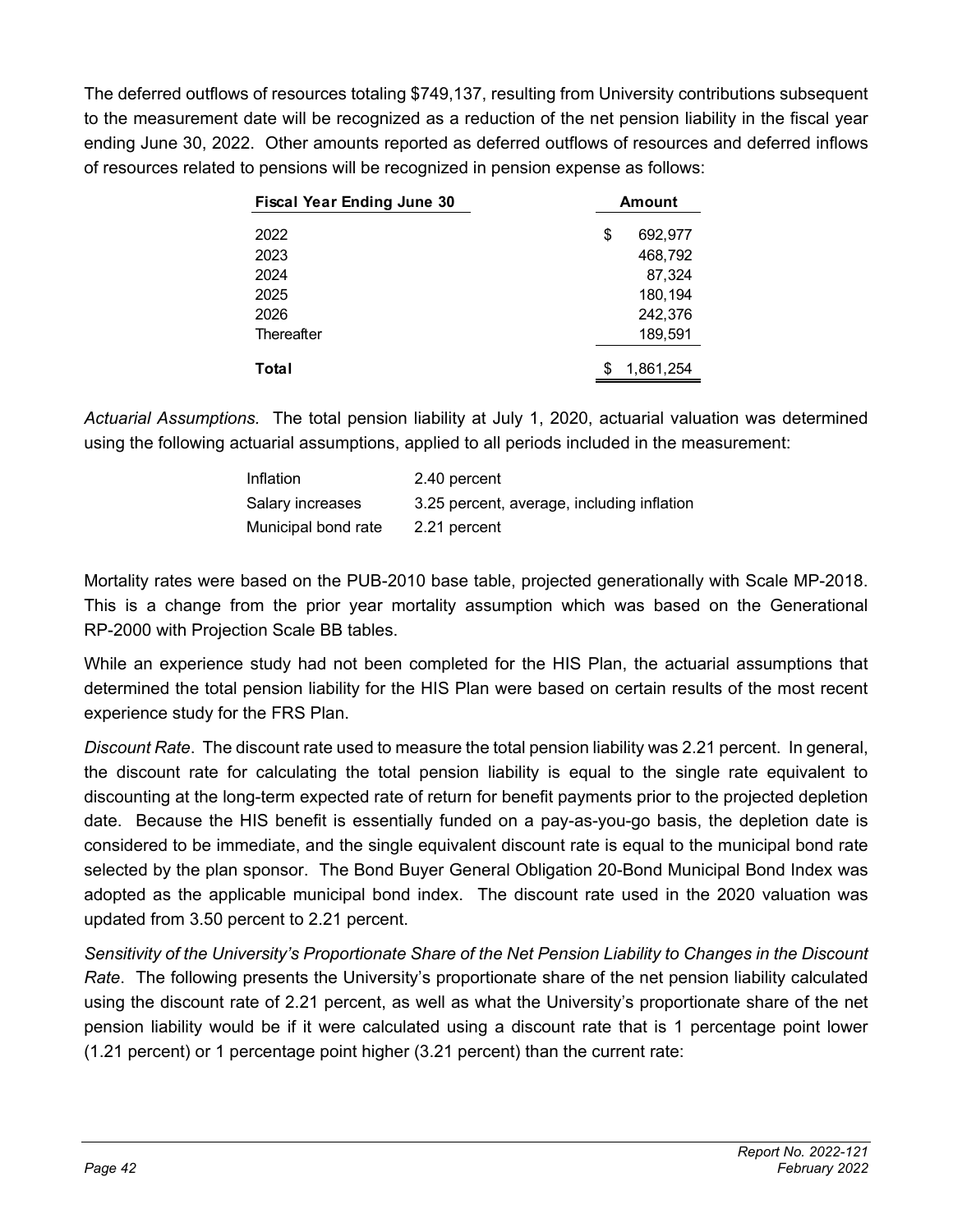|                                                                  | 1%                            | <b>Current</b>                     | $1\%$                         |
|------------------------------------------------------------------|-------------------------------|------------------------------------|-------------------------------|
|                                                                  | <b>Decrease</b><br>$(1.21\%)$ | <b>Discount Rate</b><br>$(2.21\%)$ | <b>Increase</b><br>$(3.21\%)$ |
| University's proportionate share<br>of the net pension liability | \$19,614,865                  | \$16,968,531                       | \$14,802,515                  |

*Pension Plan Fiduciary Net Position*. Detailed information about the HIS Plan's fiduciary net position is available in the separately issued FRS Pension Plan and Other State Administered Annual Comprehensive Financial Report.

*Payables to the Pension Plan*. At June 30, 2021, the University reported a payable of \$75,966 for the outstanding amount of contributions to the HIS Plan required for the fiscal year ended June 30, 2021.

## **10. Retirement Plans – Defined Contribution Pension Plans**

**FRS Investment Plan**. The SBA administers the defined contribution plan officially titled the FRS Investment Plan (Investment Plan). The Investment Plan is reported in the SBA's annual financial statements and in the State's Annual Comprehensive Financial Report.

As provided in Section 121.4501, Florida Statutes, eligible FRS members may elect to participate in the Investment Plan in lieu of the FRS defined benefit plan. University employees already participating in the State University System Optional Retirement Program or DROP are not eligible to participate in the Investment Plan. Employer and employee contributions are defined by law, but the ultimate benefit depends in part on the performance of investment funds. Service retirement benefits are based upon the value of the member's account upon retirement. Benefit terms, including contribution requirements, are established and may be amended by the Florida Legislature. The Investment Plan is funded with the same employer and employee contributions, that are based on salary and membership class (Regular Class, Senior Management Service Class, etc.), as the FRS defined benefit plan. Contributions are directed to individual member accounts, and the individual members allocate contributions and account balances among various approved investment choices. Costs of administering the Investment Plan, including the FRS Financial Guidance Program, are funded through an employer contribution of 0.06 percent of payroll and by forfeited benefits of Investment Plan members. Allocations to the Investment Plan member accounts during the 2020-21 fiscal year were as follows:

| Class                                 | <b>Percent of</b><br>Gross<br>Compensation |
|---------------------------------------|--------------------------------------------|
| FRS, Regular                          | 6.30                                       |
| <b>FRS, Senior Management Service</b> | 7.67                                       |
| FRS, Special Risk Regular             | 14.00                                      |

For all membership classes, employees are immediately vested in their own contributions and are vested after 1 year of service for employer contributions and investment earnings regardless of membership class. If an accumulated benefit obligation for service credit originally earned under the FRS Pension Plan is transferred to the FRS Investment Plan, the member must have the years of service required for FRS Pension Plan vesting (including the service credit represented by the transferred funds) to be vested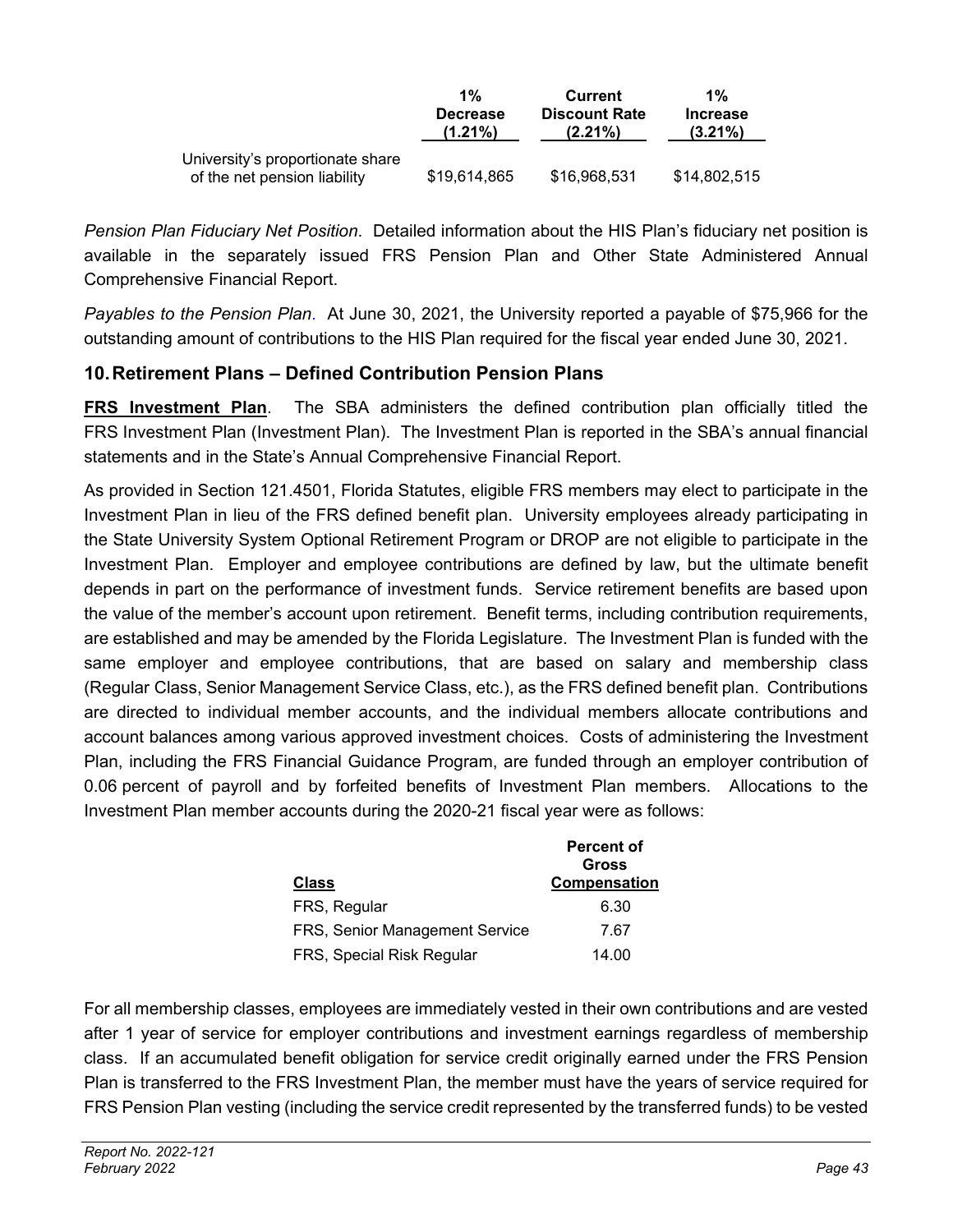for these funds and the earnings on the funds. Nonvested employer contributions are placed in a suspense account for up to 5 years. If the employee returns to FRS-covered employment within the 5-year period, the employee will regain control over their account. If the employee does not return within the 5-year period, the employee will forfeit the accumulated account balance. For the fiscal year ended June 30, 2021, the information for the amount of forfeitures was unavailable from the SBA; however, management believes that these amounts, if any, would be immaterial to the University.

After termination and applying to receive benefits, the member may roll over vested funds to another qualified plan, structure a periodic payment under the Investment Plan, receive a lump-sum distribution, leave the funds invested for future distribution, or any combination of these options. Disability coverage is provided in which the member may either transfer the account balance to the FRS Pension Plan when approved for disability retirement to receive guaranteed lifetime monthly benefits under the FRS Pension Plan, or remain in the Investment Plan and rely upon that account balance for retirement income.

The University's Investment Plan pension expense totaled \$1,334,279 for the fiscal year ended June 30, 2021.

**State University System Optional Retirement Program**. Section 121.35, Florida Statutes, provides for an Optional Retirement Program (Program) for eligible university instructors and administrators. The Program is designed to aid State universities in recruiting employees by offering more portability to employees not expected to remain in the FRS for 8 or more years.

The Program is a defined contribution plan, which provides full and immediate vesting of all contributions submitted to the participating companies on behalf of the participant. Employees in eligible positions can make an irrevocable election to participate in the Program, rather than the FRS, and purchase retirement and death benefits through contracts provided by certain insurance carriers. The employing university contributes 5.14 percent of the participant's salary to the participant's account, 3.44 percent to cover the unfunded actuarial liability of the FRS pension plan, and 0.01 percent to cover administrative costs, for a total of 8.59 percent, and employees contribute 3 percent of the employee's salary. Additionally, the employee may contribute, by payroll deduction, an amount not to exceed the percentage contributed by the University to the participant's annuity account. The contributions are invested in the company or companies selected by the participant to create a fund for the purchase of annuities at retirement.

The University's contributions to the Program totaled \$3,608,531, and employee contributions totaled \$2,128,213 for the 2020-21 fiscal year.

## **11. Construction Commitment**

The University's construction commitment at June 30, 2021, was as follows:

| <b>Project Description</b>                    | Total       | Completed   | <b>Balance</b> |  |  |
|-----------------------------------------------|-------------|-------------|----------------|--|--|
|                                               | Commitment  | to Date     | Committed      |  |  |
| Medium Voltage Switchgear Replacement Project | \$3.500.733 | \$3,463,024 | 37.709         |  |  |

## **12. Risk Management Programs**

The University is exposed to various risks of loss related to torts; theft of, damage to, and destruction of assets; errors and omissions; injuries to employees; and natural disasters. Pursuant to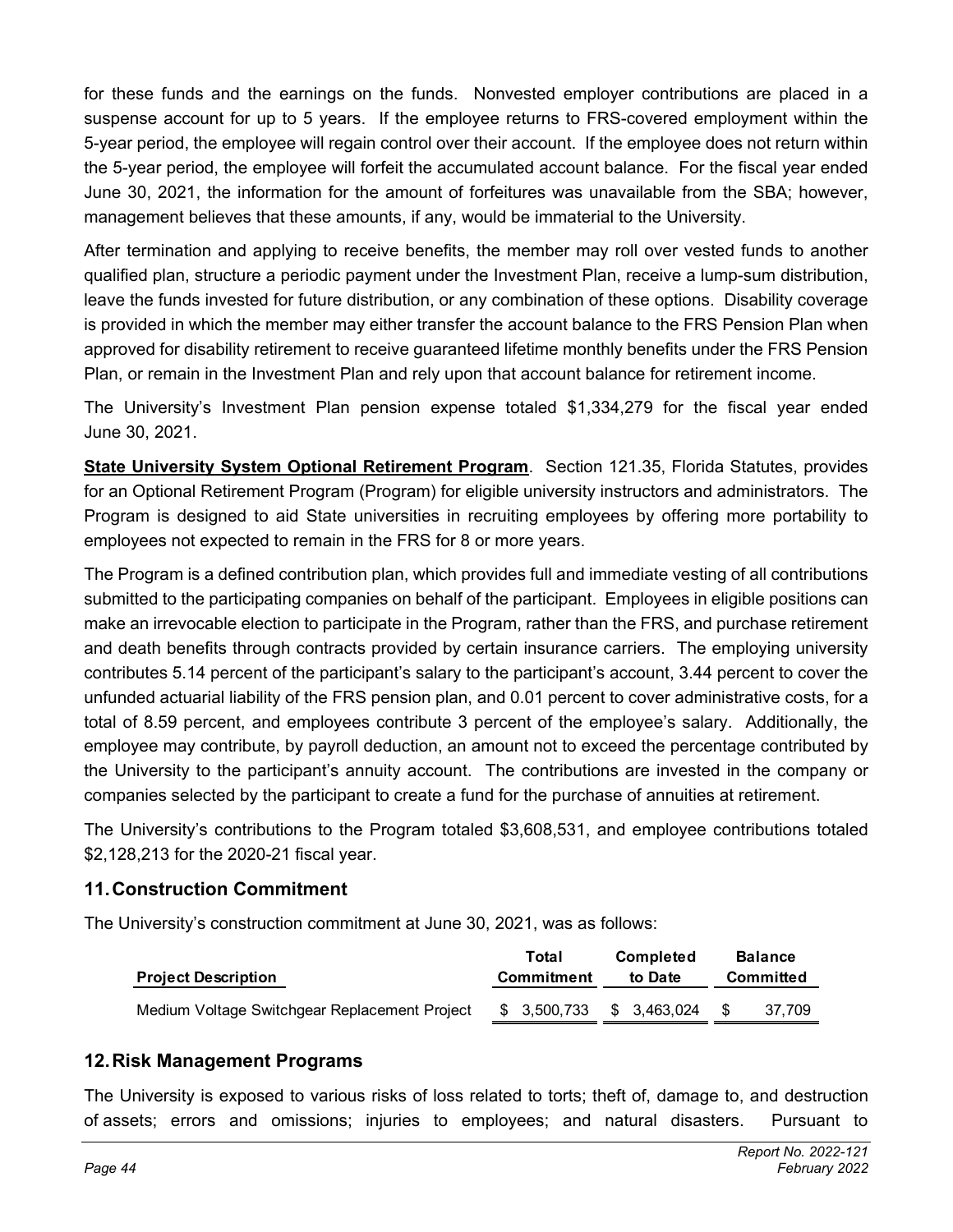Section 1001.72(2), Florida Statutes, the University participates in State self-insurance programs providing insurance for property and casualty, workers' compensation, general liability, fleet automotive liability, Federal Civil Rights, and employment discrimination liability. During the 2020-21 fiscal year, for property losses, the State retained the first \$2 million per occurrence for all perils except named windstorm and flood. The State retained the first \$2 million per occurrence with an annual aggregate retention of \$40 million for named windstorm and flood losses. After the annual aggregate retention, losses in excess of \$2 million per occurrence were commercially insured up to \$62.75 million for named windstorm and flood through February 14, 2021, and decreased to \$57.5 million starting February 15, 2021. For perils other than named windstorm and flood, losses in excess of \$2 million per occurrence were commercially insured up to \$162.25 million through February 14, 2021, and increased to \$167.5 million starting February 15, 2021; and losses exceeding those amounts were retained by the State. No excess insurance coverage is provided for workers' compensation, general and automotive liability, Federal Civil Rights and employment action coverage; all losses in these categories are completely self-insured by the State through the State Risk Management Trust Fund established pursuant to Chapter 284, Florida Statutes. Payments on tort claims are limited to \$200,000 per person and \$300,000 per occurrence as set by Section 768.28(5), Florida Statutes. Calculation of premiums considers the cash needs of the program and the amount of risk exposure for each participant. Settlements have not exceeded insurance coverage during the past 3 fiscal years.

Pursuant to Section 110.123, Florida Statutes, University employees may obtain healthcare services through participation in the State group health insurance plan or through membership in a health maintenance organization plan under contract with the State. The State's risk financing activities associated with State group health insurance, such as risk of loss related to medical and prescription drug claims, are administered through the State Employees Group Health Insurance Trust Fund. It is the practice of the State not to purchase commercial coverage for the risk of loss covered by this Fund. Additional information on the State's group health insurance plan, including the actuarial report, is available from the Florida Department of Management Services, Division of State Group Insurance.

## **13. Litigation**

The University is involved in several pending and threatened legal actions. The range of potential loss from all such claims and actions, as estimated by the University's legal counsel and management, should not materially affect the University's financial position.

## **14. Functional Distribution of Operating Expenses**

The functional classification of an operating expense (instruction, research, etc.) is assigned to a department based on the nature of the activity, which represents the material portion of the activity attributable to the department. For example, activities of an academic department for which the primary departmental function is instruction may include some activities other than direct instruction such as research and public service. However, when the primary mission of the department consists of instructional program elements, all expenses of the department are reported under the instruction classification. The operating expenses on the statement of revenues, expenses, and changes in net position are presented by natural classifications. The following are those same expenses presented in functional classifications as recommended by NACUBO: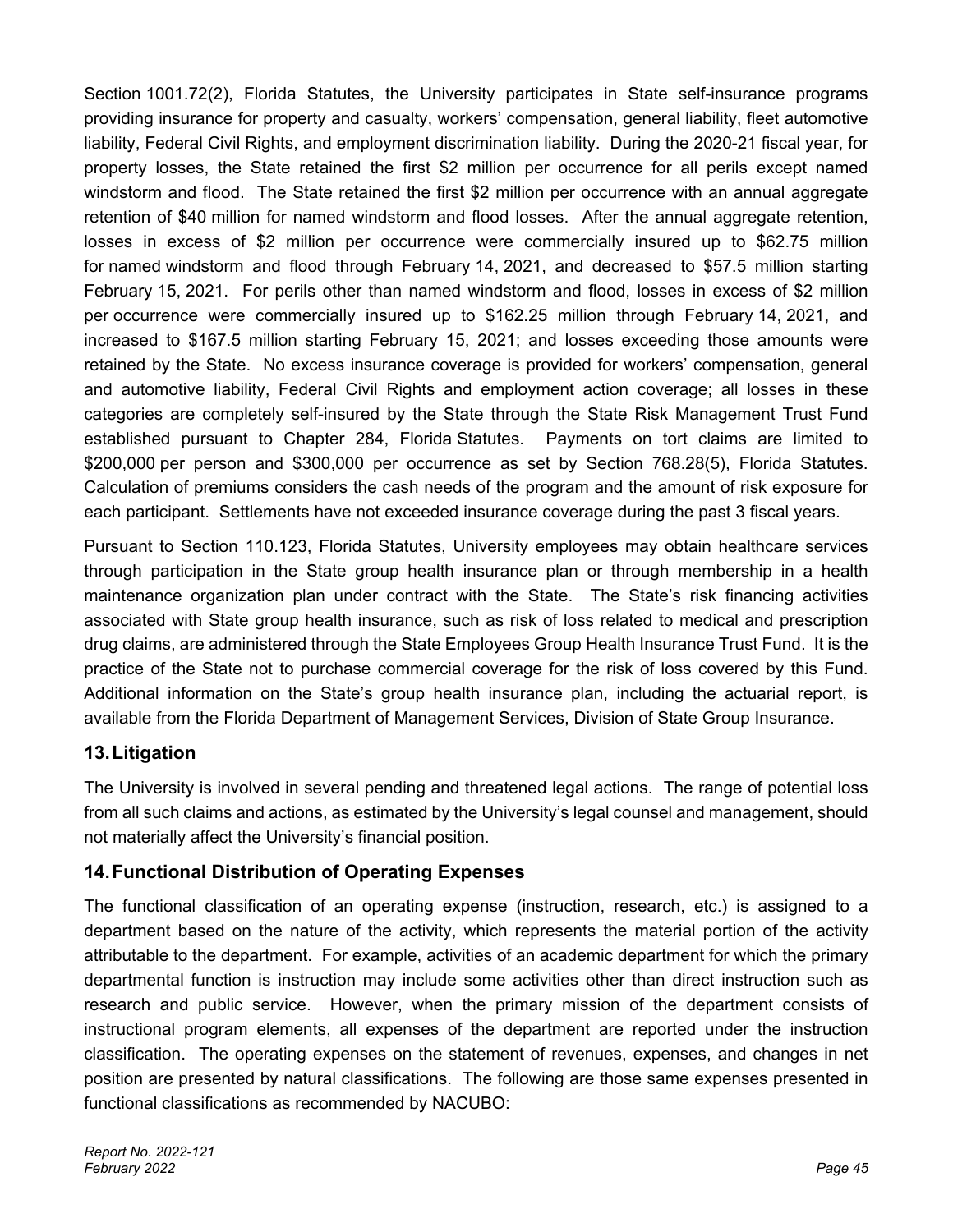| <b>Functional Classification</b>       | <b>Amount</b>    |  |  |  |
|----------------------------------------|------------------|--|--|--|
| Instruction                            | \$<br>66.004.812 |  |  |  |
| Research                               | 13.613.011       |  |  |  |
| <b>Public Services</b>                 | 23,099,158       |  |  |  |
| Academic Support                       | 29,730,491       |  |  |  |
| <b>Student Services</b>                | 11,906,922       |  |  |  |
| Institutional Support                  | 26,858,386       |  |  |  |
| Operation and Maintenance of Plant     | 12.507.338       |  |  |  |
| Scholarships, Fellowships, and Waivers | 28,586,665       |  |  |  |
| Depreciation                           | 9,600,777        |  |  |  |
| <b>Auxiliary Enterprises</b>           | 21.884.904       |  |  |  |
| Loan Operations                        | 10,082           |  |  |  |
| <b>Total Operating Expenses</b>        | \$243.802.546    |  |  |  |

#### **15. Discretely Presented Component Units**

The University has three discretely presented component units as discussed in Note 1. These component units comprise 100 percent of the transactions and account balances of the aggregate discretely presented component units columns of the financial statements. The following financial information is from the most recently available audited financial statements for the component units:

|                                  |                                      | <b>Direct-Support Organizations</b> |    |                                        |    |                               |                   |
|----------------------------------|--------------------------------------|-------------------------------------|----|----------------------------------------|----|-------------------------------|-------------------|
|                                  | University of<br><b>West Florida</b> |                                     |    | <b>West Florida</b><br><b>Historic</b> |    | <b>UWF</b><br><b>Business</b> |                   |
|                                  |                                      | Foundation, Inc.<br>6-30-21         |    | Preservation, Inc.<br>6-30-21          |    | Enterprises, Inc.<br>6-30-21  | Total             |
| Assets:                          |                                      |                                     |    |                                        |    |                               |                   |
| <b>Current Assets</b>            | \$                                   | 17,621,031                          | \$ | 2,015,304                              | \$ | 898,948                       | \$<br>20,535,283  |
| Capital Assets, Net              |                                      | 48, 154, 304                        |    | 4,386,457                              |    | 3,763,953                     | 56,304,714        |
| <b>Other Noncurrent Assets</b>   |                                      | 126, 148, 188                       |    | 834                                    |    |                               | 126, 149, 022     |
| <b>Total Assets</b>              |                                      | 191,923,523                         |    | 6,402,595                              |    | 4,662,901                     | 202,989,019       |
| Liabilities:                     |                                      |                                     |    |                                        |    |                               |                   |
| <b>Current Liabilities</b>       |                                      | 3,607,103                           |    | 118,352                                |    | 597,905                       | 4,323,360         |
| <b>Noncurrent Liabilities</b>    |                                      | 37,759,953                          |    | 278.690                                |    | 8,376,128                     | 46.414.771        |
| <b>Total Liabilities</b>         |                                      | 41,367,056                          |    | 397,042                                |    | 8,974,033                     | 50,738,131        |
| Deferred Inflows of Resources    |                                      | 1,904,789                           |    |                                        |    |                               | 1,904,789         |
| <b>Net Position:</b>             |                                      |                                     |    |                                        |    |                               |                   |
| Net Investment in Capital Assets |                                      | 9,998,870                           |    | 4,386,457                              |    | 3,763,953                     | 18, 149, 280      |
| <b>Restricted Nonexpendable</b>  |                                      | 66,401,120                          |    |                                        |    |                               | 66,401,120        |
| <b>Restricted Expendable</b>     |                                      | 68,588,137                          |    | 209,429                                |    |                               | 68,797,566        |
| Unrestricted                     |                                      | 3,663,551                           |    | 1,409,667                              |    | (8,075,085)                   | (3,001,867)       |
| <b>Total Net Position</b>        | \$                                   | 148,651,678                         | S  | 6,005,553                              | S  | (4, 311, 132)                 | \$<br>150,346,099 |

#### **Condensed Statement of Net Position**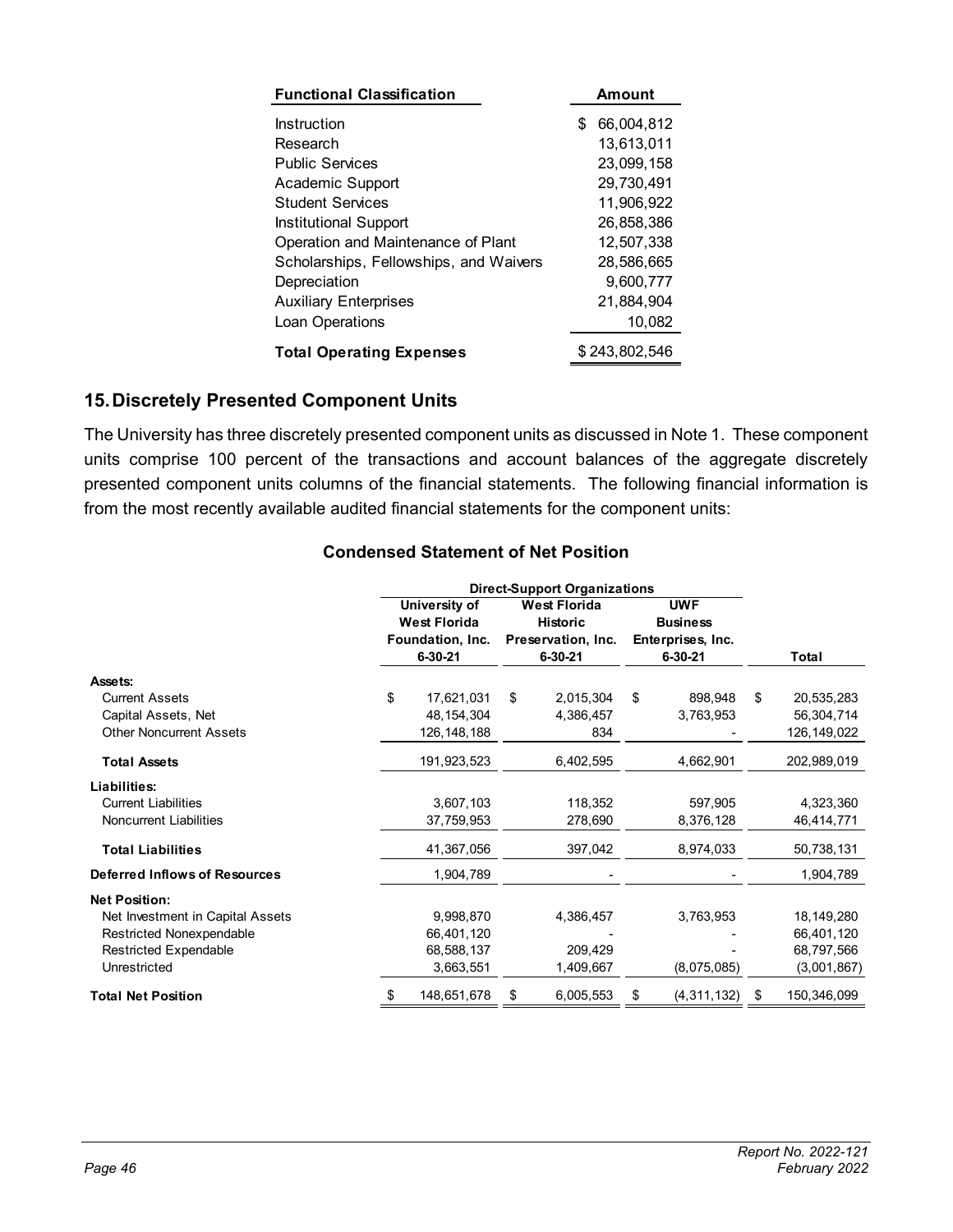## **Condensed Statement of Revenues, Expenses, and Changes in Net Position**

|                                                                                                                          |    | <b>Direct-Support Organizations</b>                                 |    |                                                                               |    |                                                               |                                                  |
|--------------------------------------------------------------------------------------------------------------------------|----|---------------------------------------------------------------------|----|-------------------------------------------------------------------------------|----|---------------------------------------------------------------|--------------------------------------------------|
|                                                                                                                          |    | University of<br><b>West Florida</b><br>Foundation, Inc.<br>6-30-21 |    | <b>West Florida</b><br><b>Historic</b><br>Preservation, Inc.<br>$6 - 30 - 21$ |    | <b>UWF</b><br><b>Business</b><br>Enterprises, Inc.<br>6-30-21 | Total                                            |
| <b>Operating Revenues</b><br>Depreciation Expense<br><b>Operating Expenses</b>                                           | \$ | 14,025,274<br>(3, 124, 229)<br>(6,674,581)                          | \$ | 800,397<br>(430, 967)<br>(1,070,774)                                          | \$ | 1,036,306<br>(139, 379)<br>(669,973)                          | \$<br>15,861,977<br>(3,694,575)<br>(8, 415, 328) |
| <b>Operating Income (Loss)</b>                                                                                           |    | 4,226,464                                                           |    | (701, 344)                                                                    |    | 226,954                                                       | 3,752,074                                        |
| Net Nonoperating Revenues (Expenses):<br>Nonoperating Revenues<br>Interest Expense<br><b>Other Nonoperating Expenses</b> |    | 29,655,648<br>(1,445,825)<br>(4,801,659)                            |    | 350,969                                                                       |    |                                                               | 30,006,617<br>(1,445,825)<br>(4,801,659)         |
| <b>Net Nonoperating Revenues</b>                                                                                         |    | 23,408,164                                                          |    | 350,969                                                                       |    |                                                               | 23,759,133                                       |
| <b>Other Revenues</b>                                                                                                    |    | 2,806,534                                                           |    |                                                                               |    |                                                               | 2,806,534                                        |
| Increase (Decrease) in Net Position                                                                                      |    | 30,441,162                                                          |    | (350, 375)                                                                    |    | 226,954                                                       | 30,317,741                                       |
| Net Position, Beginning of Year                                                                                          |    | 118,210,516                                                         |    | 6,355,928                                                                     |    | (4,538,086)                                                   | 120,028,358                                      |
| Net Position, End of Year                                                                                                | S  | 148,651,678                                                         | \$ | 6,005,553                                                                     | \$ | (4, 311, 132)                                                 | \$<br>150,346,099                                |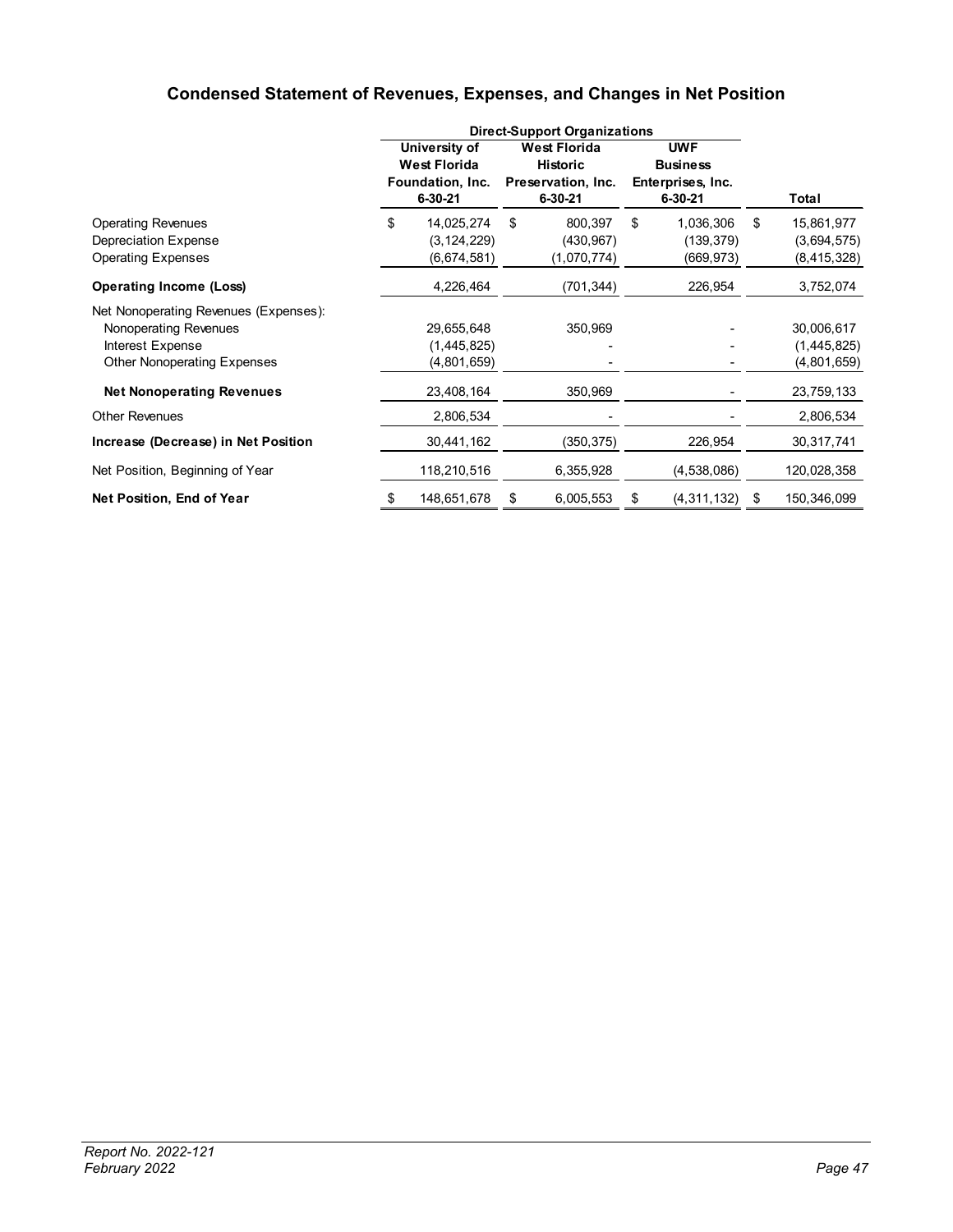## <span id="page-51-0"></span>*OTHER REQUIRED SUPPLEMENTARY INFORMATION*

#### **Schedule of the University's Proportionate Share of the Total Other Postemployment Benefits Liability**

|                                                                                              |     | 2020       | 2019          | 2018         | 2017          | 2016          |
|----------------------------------------------------------------------------------------------|-----|------------|---------------|--------------|---------------|---------------|
| University's proportion of the total other<br>postemployment benefits liability              |     | $0.94\%$   | 0.89%         | 0.79%        | 0.79%         | $0.77\%$      |
| University's proportionate share of the total other<br>postemployment benefits liability     | S   | 96,712,405 | \$112,729,335 | \$83.357.000 | \$ 85,002,000 | \$91.051.000  |
| University's covered-employee payroll<br>University's proportionate share of the total other | \$. | 94.633.730 | \$91.294.267  | \$94.792.234 | \$ 84,509,945 | \$ 80.338.474 |
| postemployment benefits liability as a<br>percentage of its covered-employee payroll         |     | 102.20%    | 123.48%       | 87.94%       | 100.58%       | 113.33%       |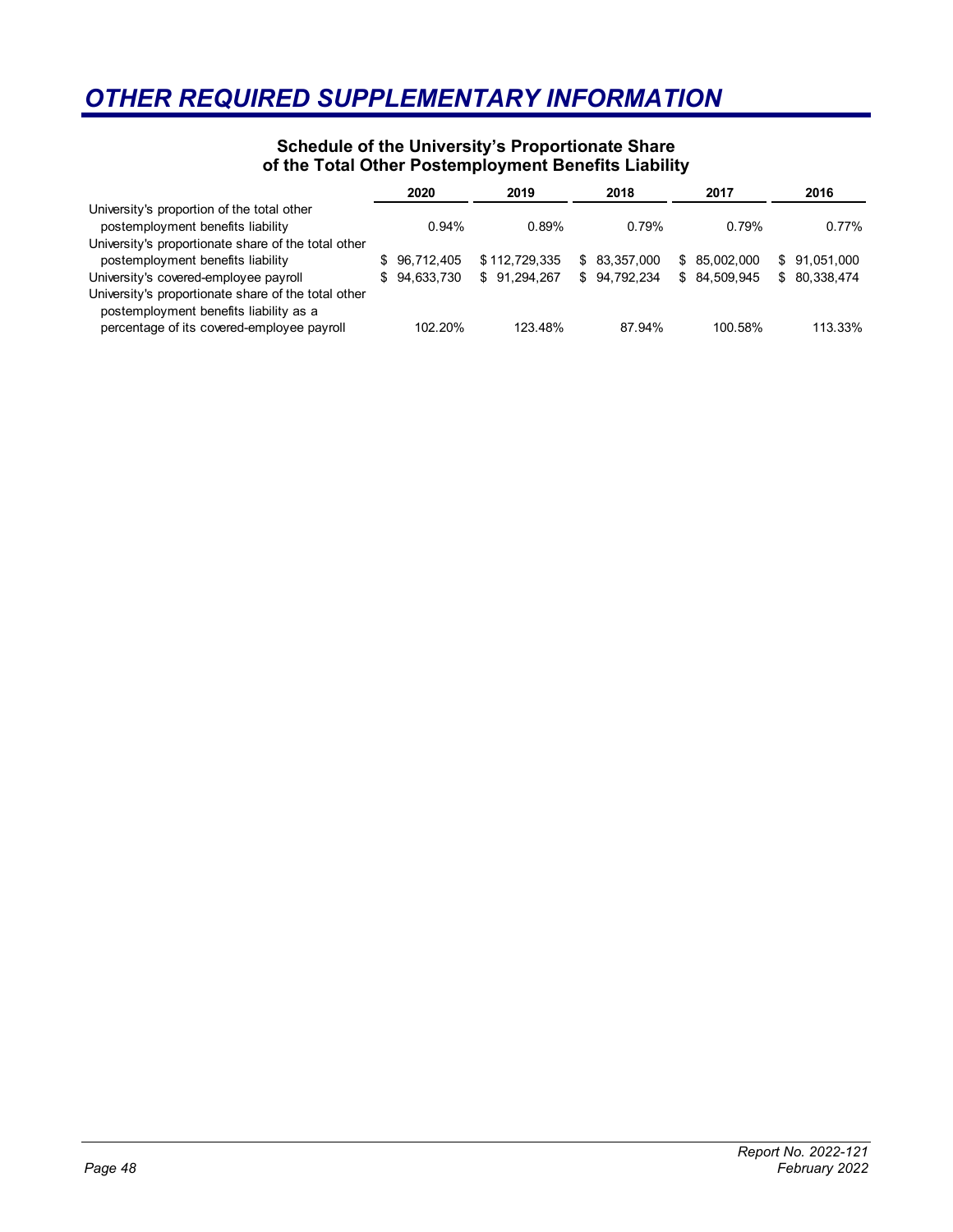THIS PAGE INTENTIONALLY LEFT BLANK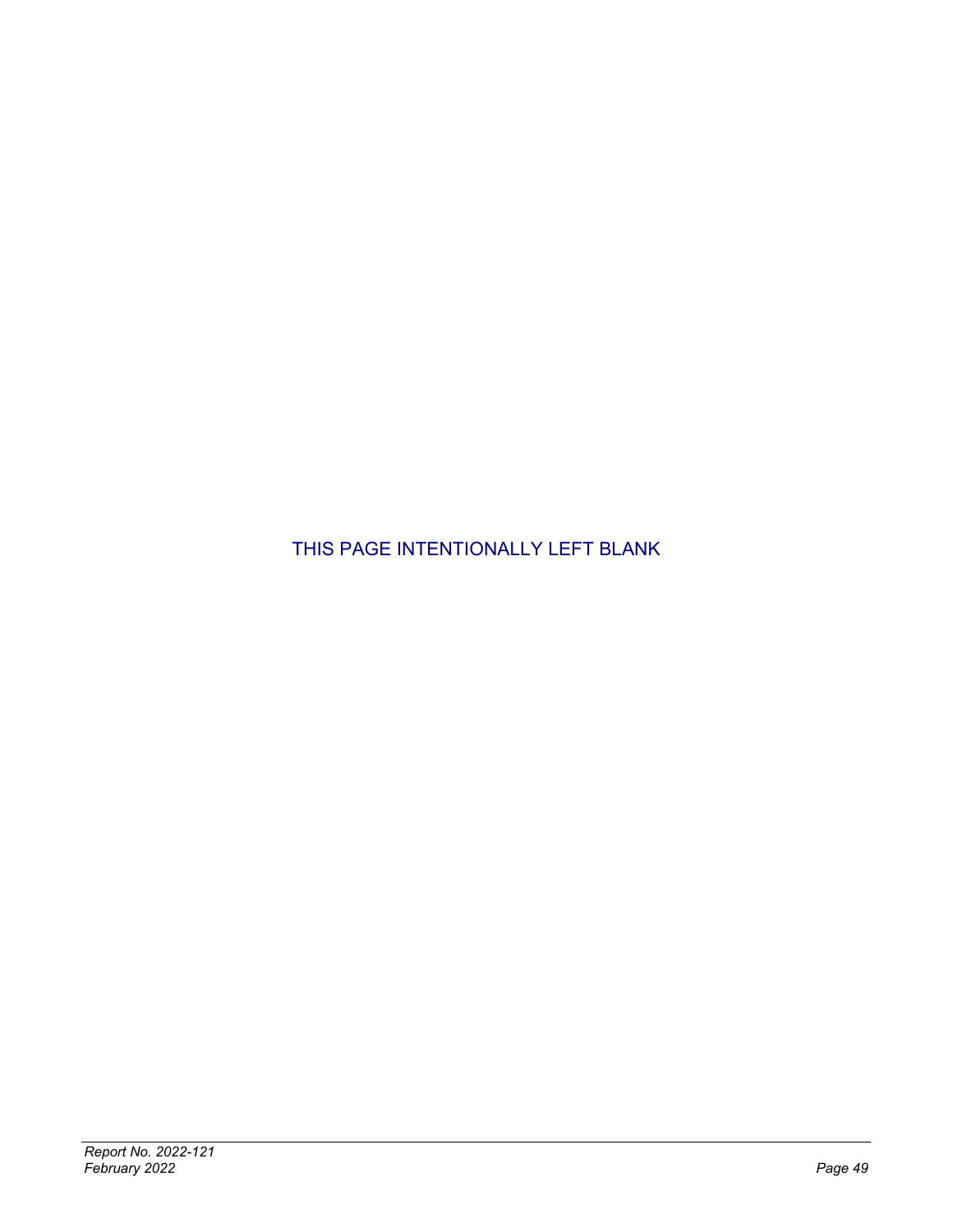#### **Schedule of the University's Proportionate Share of the Net Pension Liability – Florida Retirement System Pension Plan**

<span id="page-53-0"></span>

|                                                                                                                | 2020(1)          |      | 2019(1)       | 2018(1)       | 2017(1)      |
|----------------------------------------------------------------------------------------------------------------|------------------|------|---------------|---------------|--------------|
| University's proportion of the FRS<br>net pension liability<br>University's proportionate share of             | 0.143558225%     |      | 0.149445112%  | 0.151231440%  | 0.145922896% |
| the FRS net pension liability                                                                                  | \$<br>62,220,251 | - \$ | 51,466,816 \$ | 45,551,694 \$ | 43,163,014   |
| University's covered payroll (2)                                                                               | \$<br>92,298,070 | - \$ | 90,132,197 \$ | 87,347,832 \$ | 84,767,273   |
| University's proportionate share of<br>the FRS net pension liability as a<br>percentage of its covered payroll | 67.41%           |      | 57.10%        | 52.15%        | 50.92%       |
| FRS Plan fiduciary net position as<br>a percentage of the FRS total<br>pension liability                       | 78.85%           |      | 82.61%        | 84.26%        | 83.89%       |

(1) The amounts presented for each fiscal year were determined as of June 30.

(2) Covered payroll includes defined benefit plan actives, investment plan members, State university system optional retirement program members, and members in DROP because total employer contributions are determined on a uniform basis (blended rate) as required by Part III of Chapter 121, Florida Statutes.

#### **Schedule of University Contributions – Florida Retirement System Pension Plan**

|                                                                             | 2021(1)             | 2020(1)       | 2019(1)      | 2018(1)          |
|-----------------------------------------------------------------------------|---------------------|---------------|--------------|------------------|
| <b>Contractually required FRS</b><br>contribution                           | \$<br>5,087,776 \$  | 4,769,804 \$  | 4,633,877 \$ | 4,309,975        |
| FRS contributions in relation to the<br>contractually required contribution | (5,087,776)         | (4,769,804)   | (4,633,877)  | (4,309,975)      |
| FRS contribution deficiency<br>(excess)                                     | \$                  |               |              |                  |
| University's covered payroll (2)<br>FRS contributions as a percentage       | \$<br>86,958,969 \$ | 92,298,070 \$ | 90,132,197   | \$<br>87,347,832 |
| of covered payroll                                                          | 5.85%               | 5.17%         | 5.14%        | 4.93%            |

(1) The amounts presented for each fiscal year were determined as of June 30.

(2) Covered payroll includes defined benefit plan actives, investment plan members, State university system optional retirement plan members, and members in DROP because total employer contributions are determined on a uniform basis (blended rate) as required by Part III of Chapter 121, Florida Statutes.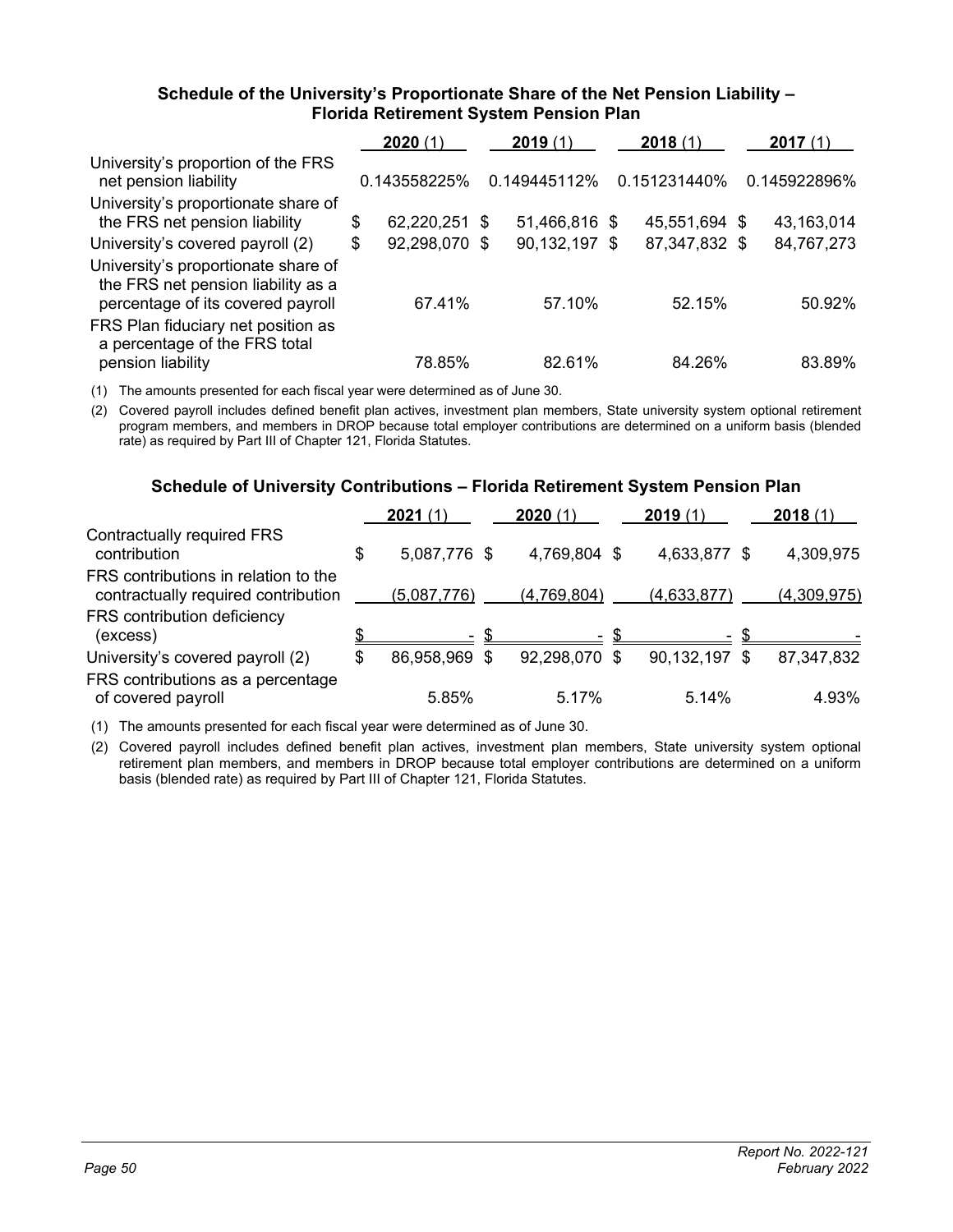| 2016(1)  |                             |      | 2015(1)                        | 2014(1)                       | 2013 (1 |                          |  |  |  |
|----------|-----------------------------|------|--------------------------------|-------------------------------|---------|--------------------------|--|--|--|
|          | 0.143843124%                |      | 0.136590124%                   | 0.123943291%                  |         | 0.101621006%             |  |  |  |
| \$<br>\$ | 36,320,502 \$<br>80,346,498 | - \$ | 17,642,446 \$<br>72,474,365 \$ | 7,562,363 \$<br>65,432,933 \$ |         | 17,493,498<br>80,062,817 |  |  |  |
|          | 45.20%                      |      | 24.34%                         | 11.56%                        |         | 21.85%                   |  |  |  |
|          | 84.88%                      |      | 92.00%                         | 96.09%                        |         | 88.54%                   |  |  |  |

| 2017(1)             | 2016(1)       | 2015(1)       | 2014(1)     |
|---------------------|---------------|---------------|-------------|
| \$<br>3,798,732 \$  | 3,507,844 \$  | 3,330,183 \$  | 2,714,884   |
| (3,798,732)         | (3,507,844)   | (3,330,183)   | (2,714,884) |
|                     |               |               |             |
| \$<br>84,767,273 \$ | 80,346,498 \$ | 72,474,365 \$ | 65,432,933  |
| 4.48%               | 4.37%         | 4.59%         | 4.15%       |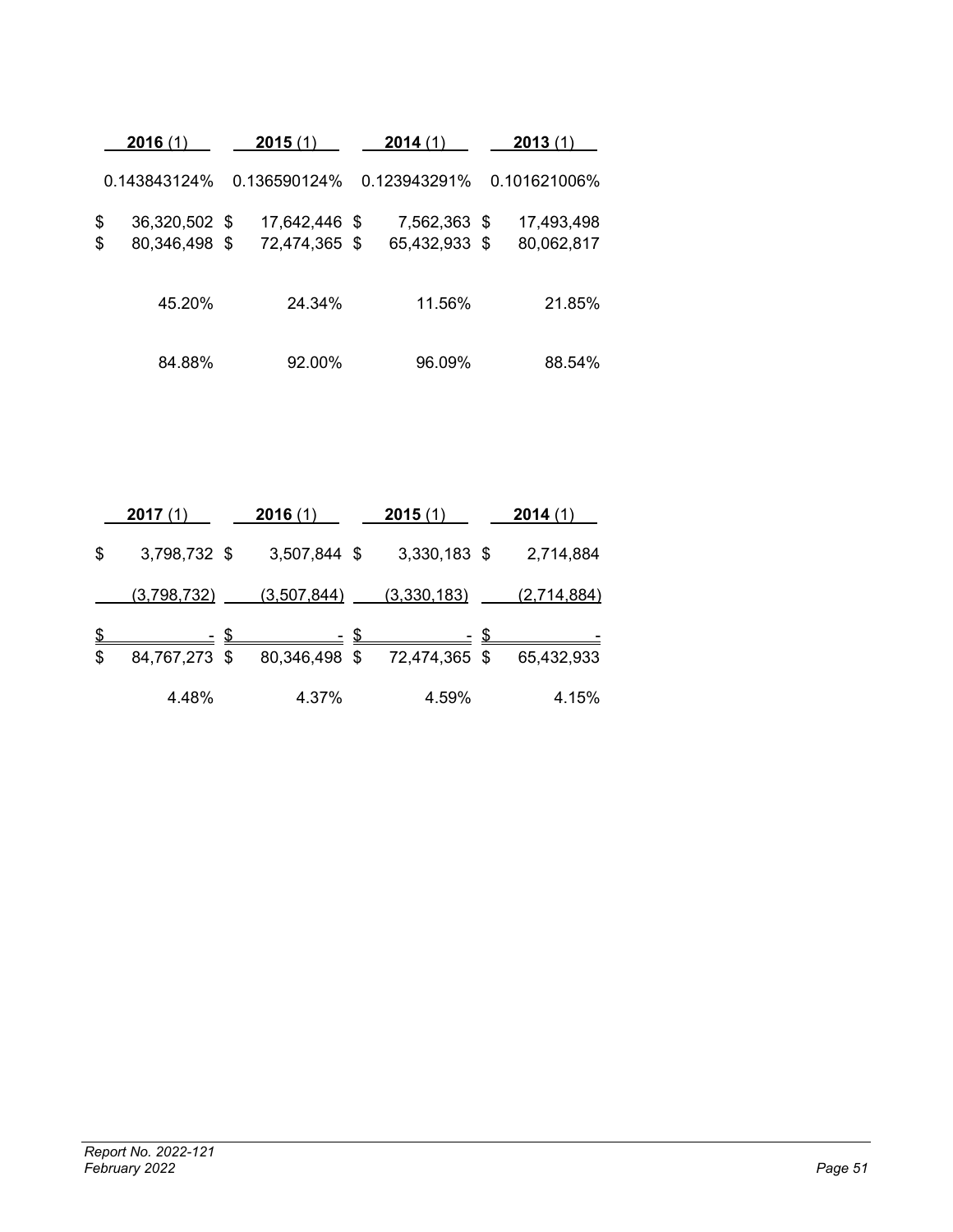#### **Schedule of the University's Proportionate Share of the Net Pension Liability – Health Insurance Subsidy Pension Plan**

<span id="page-55-0"></span>

|                                                                                                                | 2020 (1)            | 2019(1)       | 2018(1)       | 2017(1)      |
|----------------------------------------------------------------------------------------------------------------|---------------------|---------------|---------------|--------------|
| University's proportion of the HIS net<br>pension liability<br>University's proportionate share of             | 0.138974263%        | 0.141686519%  | 0.141160531%  | 0.140025649% |
| the HIS net pension liability                                                                                  | \$<br>16,968,531 \$ | 15,853,304 \$ | 14,940,590 \$ | 14,972,187   |
| University's covered payroll (2)                                                                               | \$<br>47,765,677 \$ | 46,974,798 \$ | 45,786,177 \$ | 44, 164, 277 |
| University's proportionate share of<br>the HIS net pension liability as a<br>percentage of its covered payroll | 35.52%              | 33.75%        | 32.63%        | 33.90%       |
| HIS Plan fiduciary net position as<br>a percentage of the HIS total<br>pension liability                       | $3.00\%$            | 2.63%         | 2.15%         | 1.64%        |

(1) The amounts presented for each fiscal year were determined as of June 30.

(2) Covered payroll includes defined benefit plan actives, investment plan members, and members in DROP.

#### **Schedule of University Contributions – Health Insurance Subsidy Pension Plan**

|                                                                    | 2021(1)          | 2020(1)             | 2019(1)       | 2018(1)    |
|--------------------------------------------------------------------|------------------|---------------------|---------------|------------|
| Contractually required HIS<br>contribution                         | \$<br>749,137 \$ | 800,844 \$          | 786,771 \$    | 765,517    |
| HIS contributions in relation to the<br>contractually required HIS |                  |                     |               |            |
| contribution                                                       | (749, 137)       | (800, 844)          | (786, 771)    | (765, 517) |
| HIS contribution deficiency                                        |                  |                     |               |            |
| (excess)                                                           |                  |                     |               |            |
| University's covered payroll (2)                                   | \$<br>44,973,100 | \$<br>47,765,677 \$ | 46,974,798 \$ | 45,786,177 |
| HIS contributions as a percentage<br>of covered payroll            | 1.67%            | 1.68%               | 1.67%         | 1.67%      |

(1) The amounts presented for each fiscal year were determined as of June 30.

(2) Covered payroll includes defined benefit plan actives, investment plan members, and members in DROP.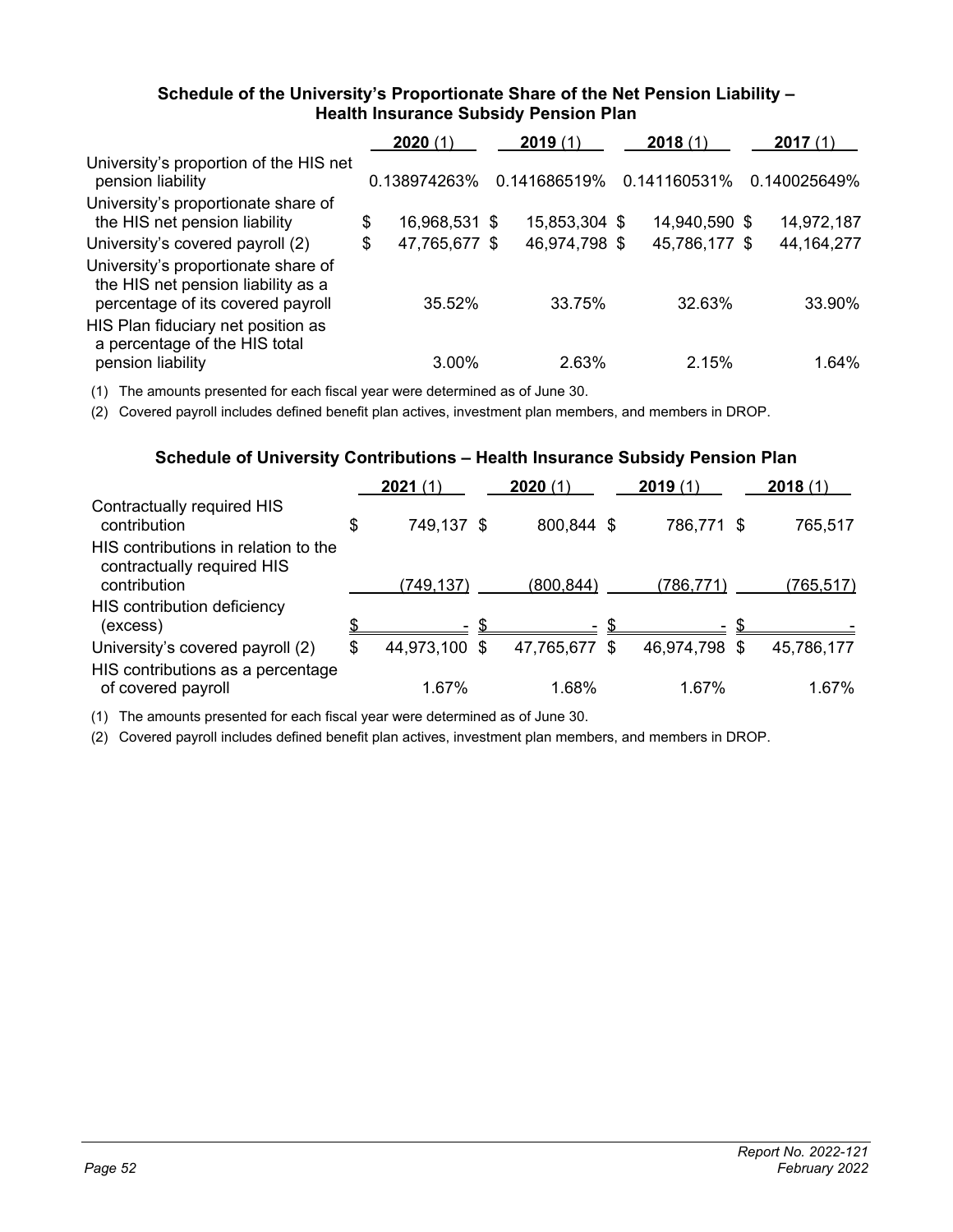| 2016(1) |               |      | 2015(1)       | 2014(1)       | 2013 (1 |              |  |  |  |
|---------|---------------|------|---------------|---------------|---------|--------------|--|--|--|
|         | 0.141032901%  |      | 0.128838678%  | 0.118618004%  |         | 0.113527947% |  |  |  |
| \$      | 16,436,799 \$ |      | 13,139,518 \$ | 11,091,073 \$ |         | 9,884,100    |  |  |  |
| \$      | 43,134,639    | - \$ | 38,823,836 \$ | 34,892,579 \$ |         | 32,980,756   |  |  |  |
|         | 38.11%        |      | 33.84%        | 31.79%        |         | 29.97%       |  |  |  |
|         | 0.97%         |      | 0.50%         | 0.99%         |         | 1.78%        |  |  |  |

| 2017(1)               | 2016(1)       |      | 2015(1)       | 2014(1)    |
|-----------------------|---------------|------|---------------|------------|
| \$<br>741,056 \$      | 722,884 \$    |      | 492,502 \$    | 406,345    |
| (741, 056)            | (722, 884)    |      | (492, 502)    | (406, 345) |
|                       |               | - \$ |               |            |
| \$<br>44, 164, 277 \$ | 43,134,639 \$ |      | 38,823,836 \$ | 34,892,579 |
| 1.68%                 | 1.68%         |      | 1.27%         | 1.16%      |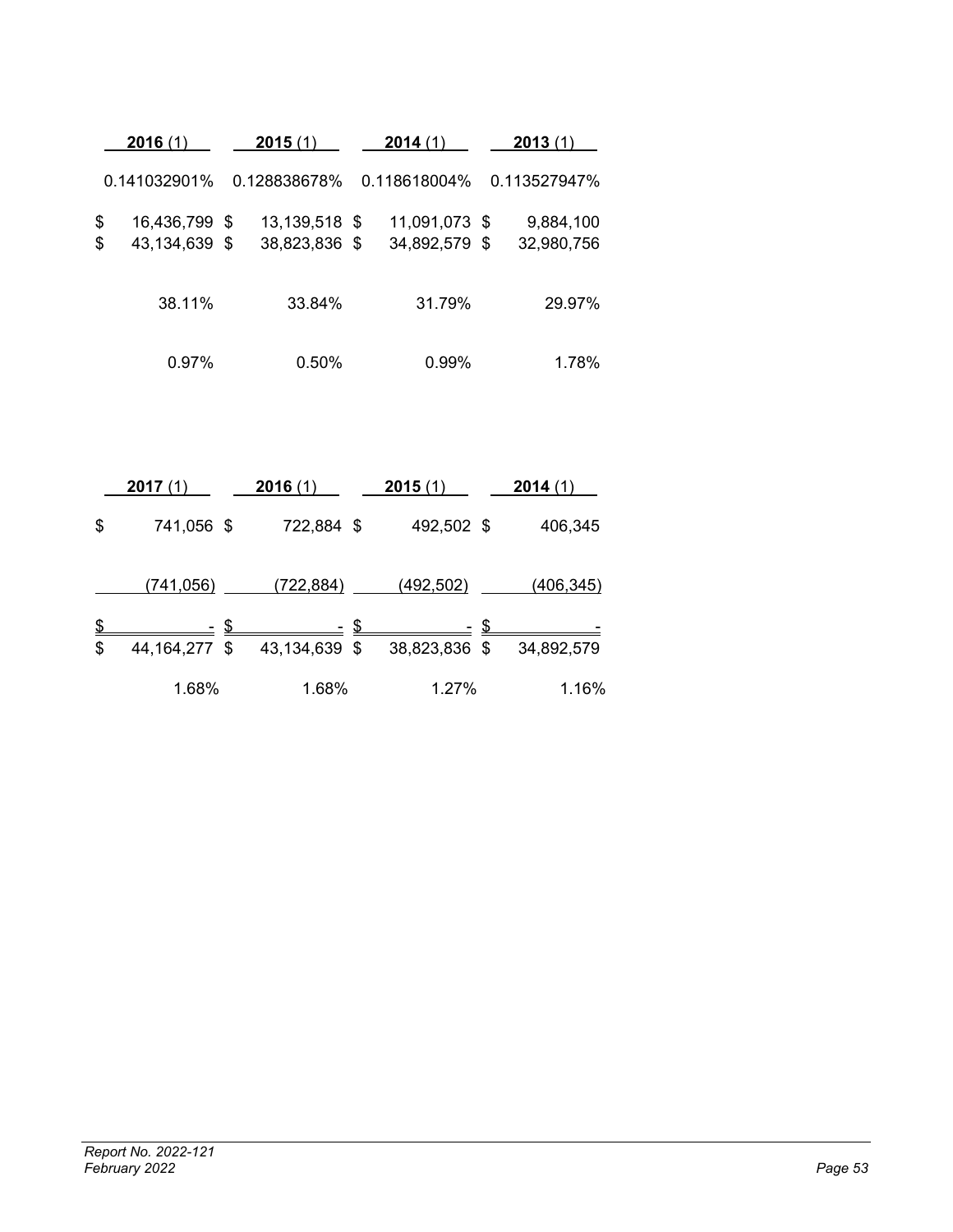## <span id="page-57-0"></span>**1. Schedule of the University's Proportionate Share of the Total Other Postemployment Benefits Liability**

No assets are accumulated in a trust that meet the criteria in paragraph 4 of GASB Statement No. 75 to pay related benefits.

*Changes of Assumptions*. The discount rate was updated to utilize the mandated discount rate based on a 20-year Standard & Poor's Municipal Bond Rate Index as of the measurement date, as required under GASB Statement No. 75. The discount rate decreased from 2.79 percent to 2.66 percent. Mortality rates were updated to align with those used in the actuarial valuation of the Florida Retirement System (FRS) conducted by Milliman as of July 1, 2019. Rates were previously based on RP-2000 mortality tables with fully generational improvement using Scale BB. Underlying tables were updated to use PUB-2010 mortality tables with fully generational improvement using Scale MP-2018. The previous valuation conducted as of July 1, 2019, reflected the full impact of the Excise Tax that was to go into effect in 2022. Since the previous valuation, this tax was repealed. The current valuation reflects this. The impact of these changes is a decrease in the total OPEB liability. Refer to Note 8. to the financial statements for further details.

## **2. Schedule of Net Pension Liability and Schedule of Contributions – Florida Retirement System Pension Plan**

*Changes of Assumptions*. The long-term expected rate of return decreased from 6.90 percent to 6.80 percent, and the assumed inflation decreased from 2.60 percent to 2.40 percent.

## **3. Schedule of Net Pension Liability and Schedule of Contributions – Health Insurance Subsidy Pension Plan**

*Changes of Assumptions*. The municipal rate used to determine the total pension liability decreased from 3.50 percent to 2.21 percent, the assumed inflation decreased from 2.60 percent to 2.40 percent, and the active member mortality assumption was updated.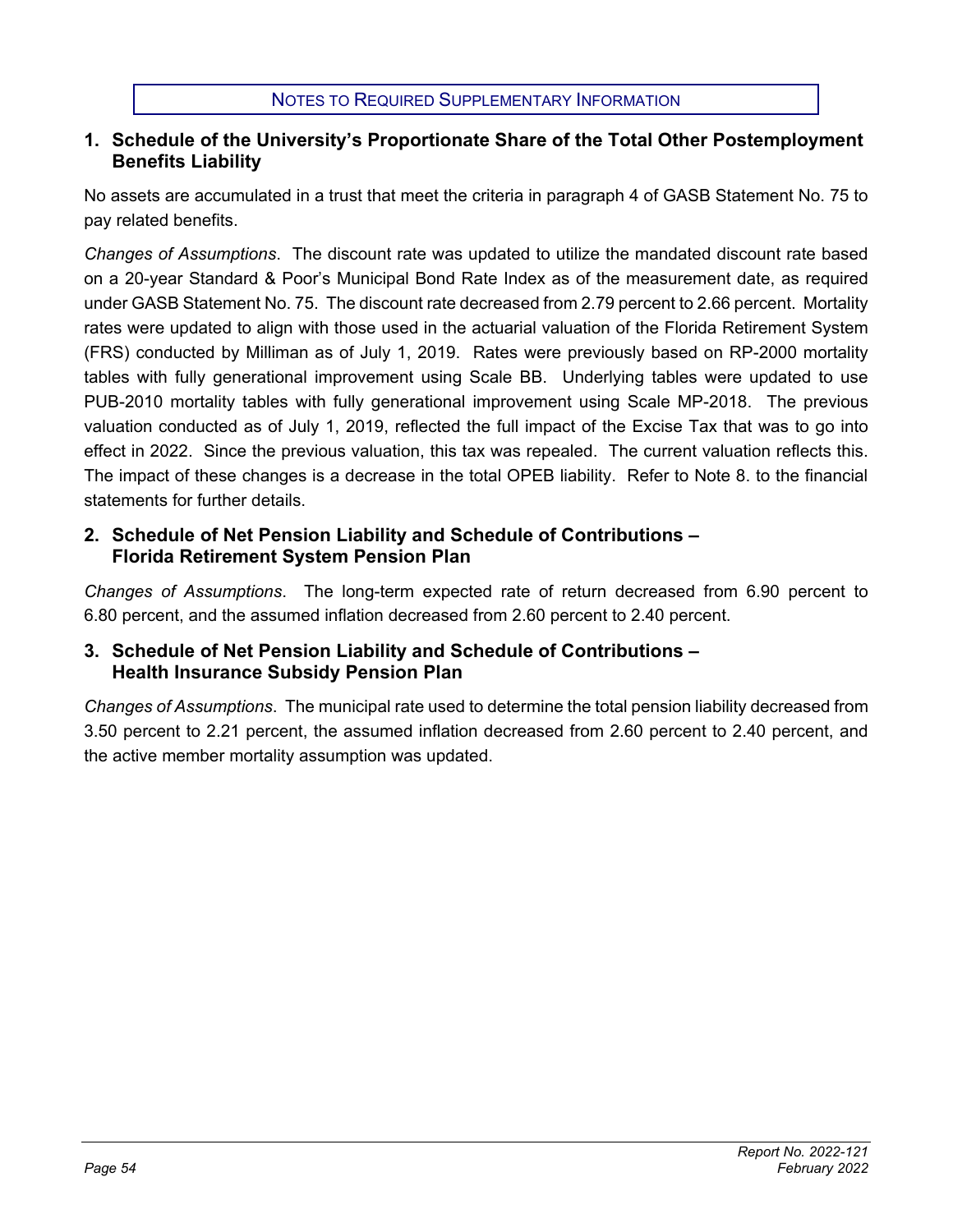<span id="page-58-0"></span>

Sherrill F. Norman, CPA Auditor General

# **AUDITOR GENERAL STATE OF FLORIDA**

Claude Denson Pepper Building, Suite G74 111 West Madison Street Tallahassee, Florida 32399-1450



Phone: (850) 412-2722 Fax: (850) 488-6975

The President of the Senate, the Speaker of the House of Representatives, and the Legislative Auditing Committee

## **INDEPENDENT AUDITOR'S REPORT ON INTERNAL CONTROL OVER FINANCIAL REPORTING AND ON COMPLIANCE AND OTHER MATTERS BASED ON AN AUDIT OF FINANCIAL STATEMENTS PERFORMED IN ACCORDANCE WITH** *GOVERNMENT AUDITING STANDARDS*

We have audited, in accordance with the auditing standards generally accepted in the United States of America and the standards applicable to financial audits contained in *Government Auditing Standards* issued by the Comptroller General of the United States, the financial statements of the University of West Florida, a component unit of the State of Florida, and its aggregate discretely presented component units as of and for the fiscal year ended June 30, 2021, and the related notes to the financial statements, which collectively comprise the University's basic financial statements, and have issued our report thereon dated February 15, 2022, included under the heading **INDEPENDENT AUDITOR'S REPORT**. Our report includes a reference to other auditors who audited the financial statements of the aggregate discretely presented component units, as described in our report on the University's financial statements. This report does not include the results of the other auditors' testing of internal control over financial reporting or compliance and other matters that are reported on separately by those auditors.

## **Internal Control Over Financial Reporting**

In planning and performing our audit of the financial statements, we considered the University's internal control over financial reporting (internal control) as a basis for designing audit procedures that are appropriate in the circumstances for the purpose of expressing our opinions on the financial statements, but not for the purpose of expressing an opinion on the effectiveness of the University's internal control. Accordingly, we do not express an opinion on the effectiveness of the University's internal control.

A *deficiency in internal control* exists when the design or operation of a control does not allow management or employees, in the normal course of performing their assigned functions, to prevent, or detect and correct, misstatements on a timely basis. A *material weakness* is a deficiency, or a combination of deficiencies, in internal control such that there is a reasonable possibility that a material misstatement of the University's financial statements will not be prevented, or detected and corrected on a timely basis. A *significant deficiency* is a deficiency, or a combination of deficiencies, in internal control